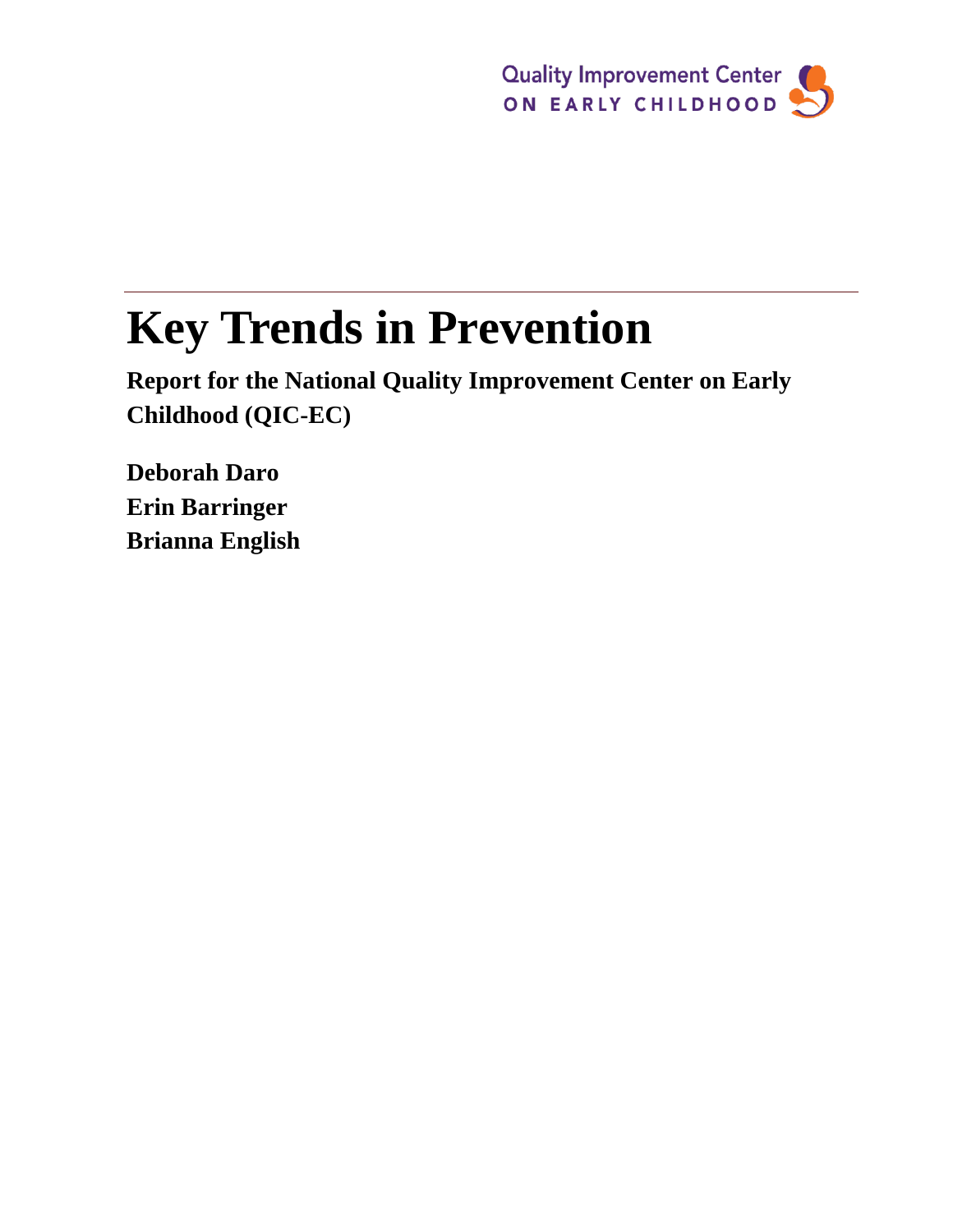#### **Key Trends in Prevention: Report for the National Quality Improvement Center on Early Childhood**

Deborah Daro, Erin Barringer, Brianna English

This product was commissioned by the National Quality Improvement Center on Early Childhood (QIC-EC) and developed by Deborah Daro, Erin Barringer, and Brianna English, Chapin Hall at the University of Chicago.

The QIC-EC is funded by the U.S. Department of Health and Human Services, Administration for Children, Youth and Families, Office on Child Abuse and Neglect, under Cooperative Agreement 90CA1763. The contents of this publication do not necessarily reflect the views or policies of the funders, nor does mention of trade names, commercial products, or organizations imply endorsement by the U.S. Department of Health and Human Services.

This information is in the public domain. Readers are encouraged to copy portions of the text which are not the property of copyright holders and share them, but please credit the authors as developed for the National Quality improvement Center on Early Childhood.

© 2009 by Chapin Hall at the University of Chicago 1313 East 60th Street Chicago, IL 60637 ISSN:1097-3125

#### Recommended Citation:

Daro, D., Barringer, E., & English, B. (2009). *Key trends in prevention: Report for the National Quality Improvement Center on Early Childhood.* Washington, DC: Center for the Study of Social Policy, National Quality Improvement Center on Early Childhood.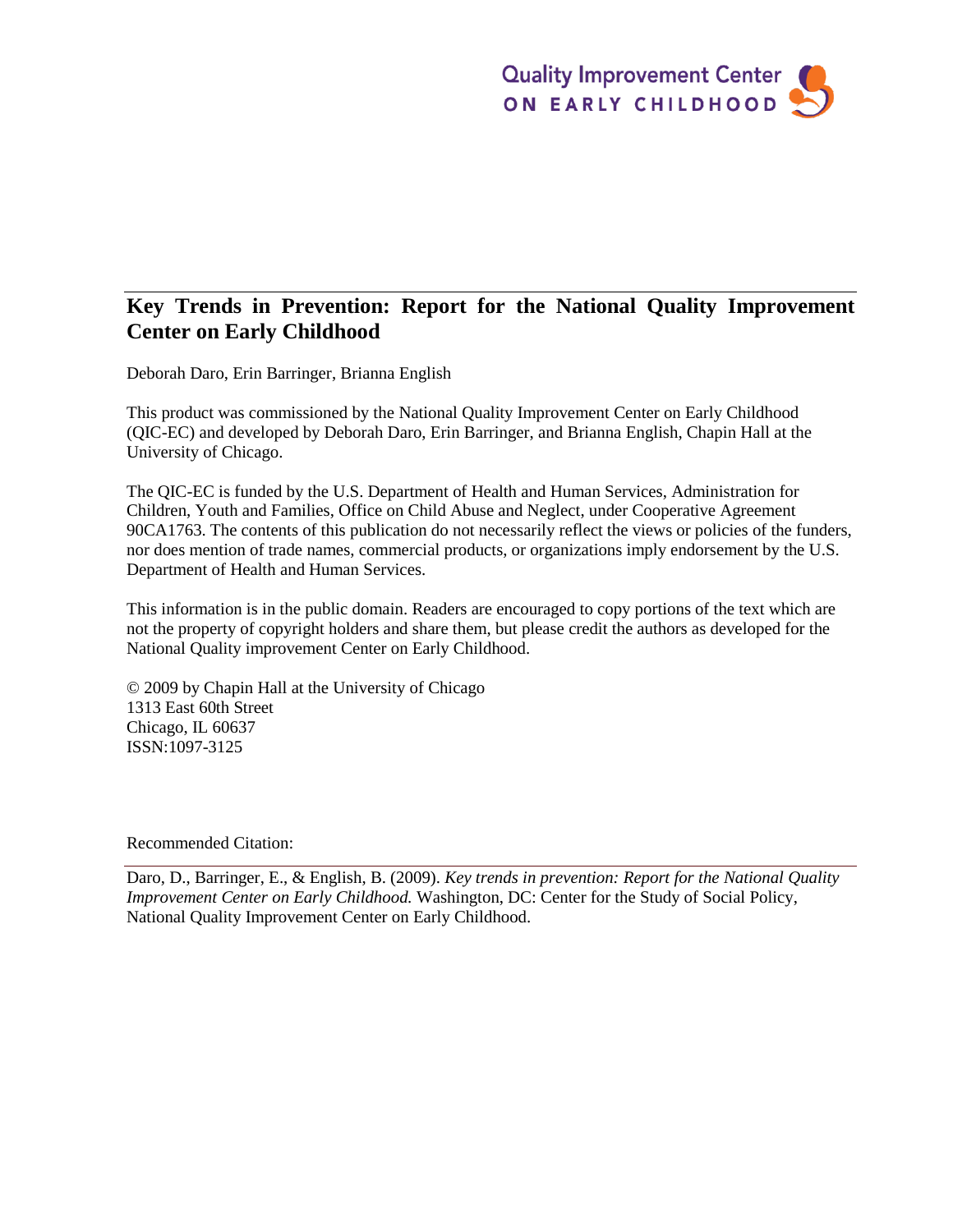# **Table of Contents**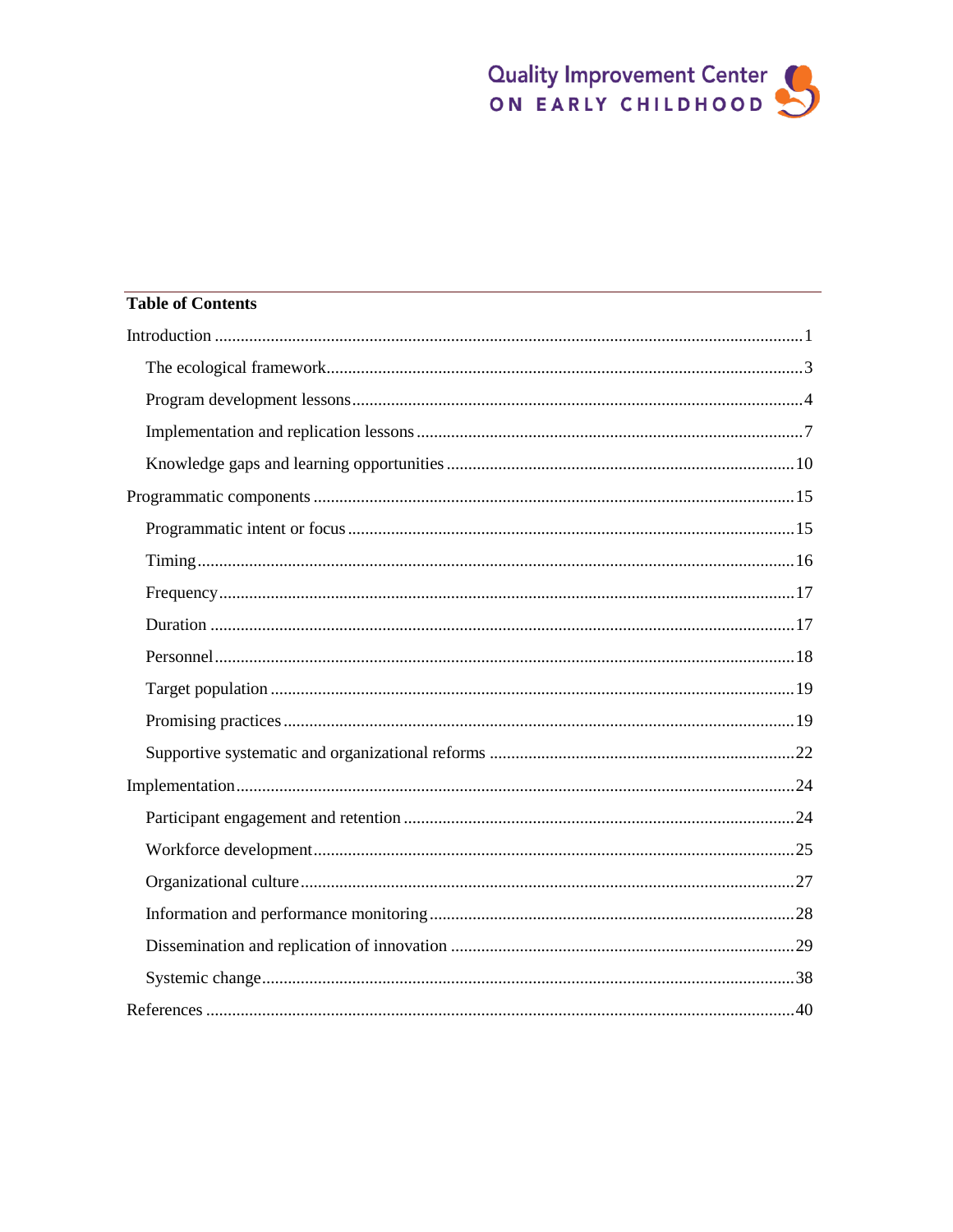

| <b>List of Figures</b> |  |
|------------------------|--|
|                        |  |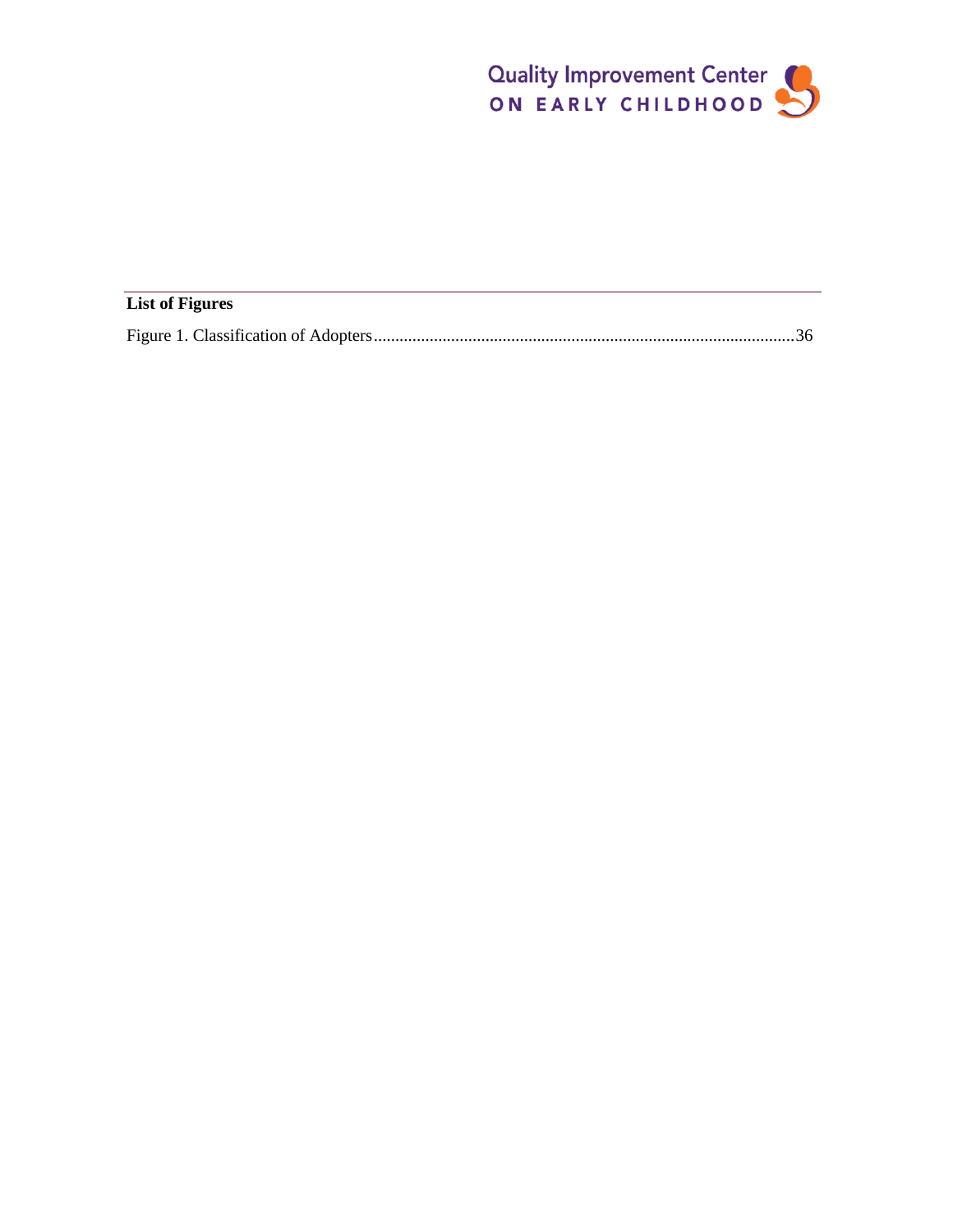# **Introduction**

 $\overline{a}$ 

An important component of planning for the National Quality Improvement Center on Early Childhood (QIC-EC) involves an assessment of current literature on prevention and implementation trends in child abuse and neglect. Over the past 20 years, a broad body of research has emerged which highlights the first 3 years of life as a particularly important intervention period for influencing a child's trajectory and the nature of the parent-child relationship.<sup>1</sup> The key policy message from this body of research is that learning begins at birth and that maximizing a child's developmental potential requires more comprehensive methods to reach newborns and their parents. Individuals may debate how best to reach young children; few dispute the fact that such outreach is essential for insuring a child's healthy development and for reducing the risk for child abuse.

By initiating a review of this research and its related innovations, the QIC-EC will be in a stronger position to both understand the gains in knowledge this work represents as well as identify a generative set of operating hypotheses or testable strategies to guide its future investments. With this objective in mind, this review focused on identifying characteristics of program models that have been shown to successfully reduce the incidence and recurrence of child abuse and neglect and other negative outcomes for young children, as well as highlight the contextual factors that have facilitated or limited the ability of promising interventions to be implemented, replicated, and scaled up.

Reflecting this dual emphasis, we segmented the relevant literature and related material into two groups that were simultaneously reviewed. The first group of material included peer-reviewed articles, metaanalyses, and evaluations that assessed the structure and content of various primary and secondary prevention programs that targeted young children and their families.<sup>2</sup> To augment this information, we

<sup>&</sup>lt;sup>1</sup> Shonkoff, J. & Phillips, D. (2000). *From Neurons to Neighborhoods: The Science of Early Childhood Development*. National Academy Press, Washington D.C.

<sup>&</sup>lt;sup>2</sup> To construct our inventory of literature for programmatic components, we searched seven academic databases [Academic Search Premier, ERIC, Child Development & Adolescent Studies, Social Work Abstracts, Elsevier Science Direct, PsychINFO, and Sage Complete] using the following of descriptors: child abuse, neglect, prevent\*, early, intervention\*, program\*. Our search yielded 152 results which were then reviewed to determine their relevance to our stated objectives.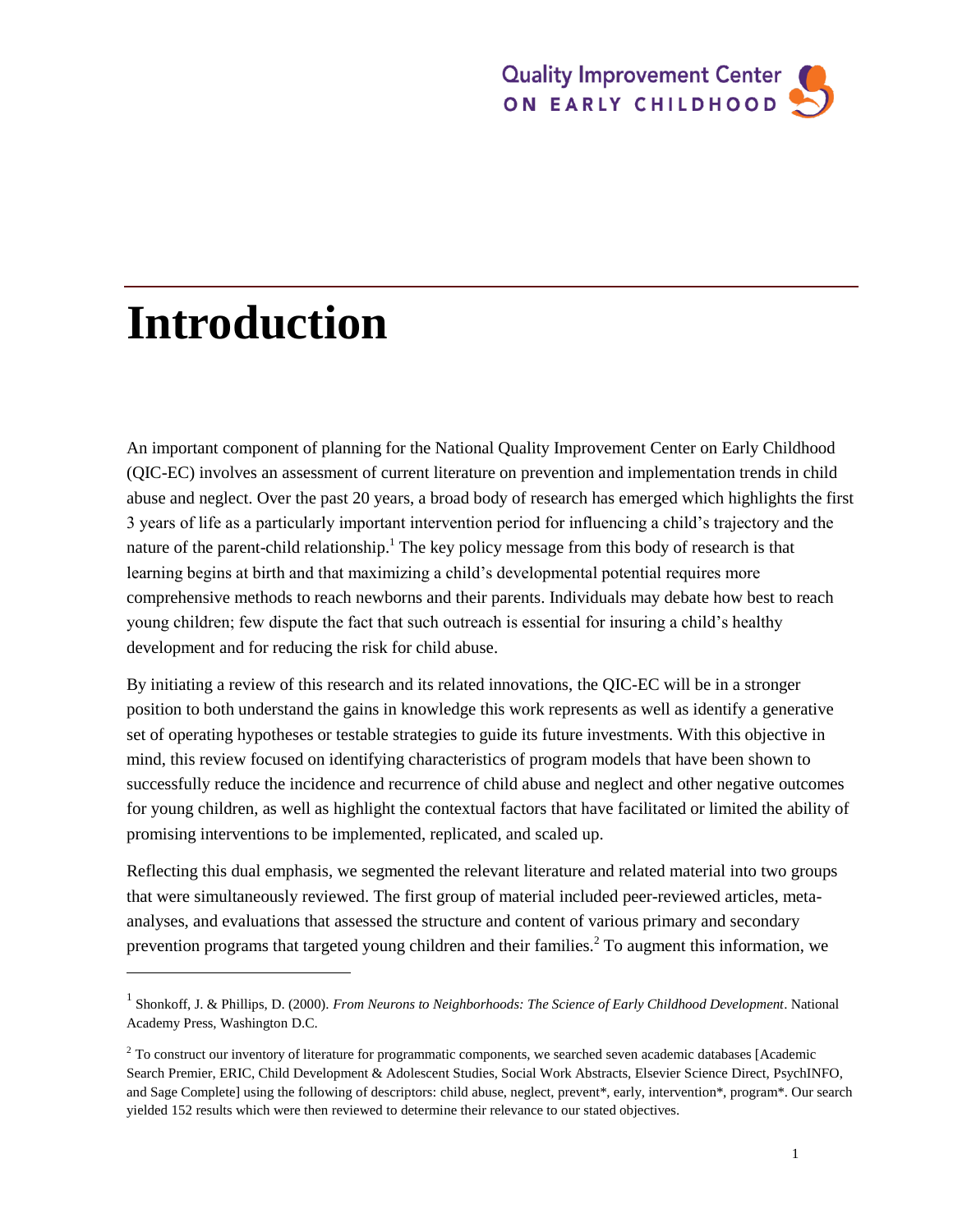also documented key characteristics of successful/promising prevention programs as indicated by webbased clearinghouses and relevant literature.<sup>3</sup> The results were clustered under a set of specific program dimensions including: programmatic intent or focus; timing; frequency; duration; personnel; target population; promising practices; and supportive systematic and organizational reforms. The second group of material included current literature related specifically to the capacity of programs to successfully replicate their efforts across communities and to sustain their impacts over time. Again, the findings from this review were clustered into a set of subtopics including: participant engagement and retention; workforce development; organizational culture; information and performance monitoring; dissemination and replication of innovation; and systemic change. $4$ 

The scope of our review was limited to early interventions for children aged 0-5, including those targeted to parents with infants and/or very young children, early education programs, and home visitation programs; secondary prevention (selective population prevention) models were primarily considered. To be considered "successful" for the purpose of this review, programs had to satisfy the following criteria:

- Programs had to reflect relevant theory that draws on a descriptive etiologic framework.
- Programs had to be evidence-based, demonstrating significant results in the core domains of interest (e.g., promoting optimal child development, increasing protective factors, reducing risk and preventing child maltreatment).
- Where applicable, programs had to be rated as "promising" or "proven" by at least one independent review system.

The purpose of this introduction is to summarize our core findings and to identify unanswered questions or knowledge gaps suggested by the review. A complete summary of the key patterns and issues that emerged from the review as well as the relevant citations are presented in subsequent sections. Before presenting these findings, we revisit a point made in our initial outline of the review, namely the challenges ecological theory presents to those attempting to craft and implement effective prevention programs and policies.

l

 $3$  To construct our inventory of programs, we focused on relevant "proven" and "promising" programs featured in the Promising Practices Network (topics: child abuse and neglect, family support) and The California Evidence-Based Clearinghouse for Child Welfare (topic: prevention/secondary).

<sup>&</sup>lt;sup>4</sup> To construct our inventory of literature for implementation, we searched the same seven academic databases using the following descriptors: implementation, program quality, systemic barriers to practice, engagement and retention, going to scale, system of care and workforce development. We also utilized articles from the Harvard Business Review.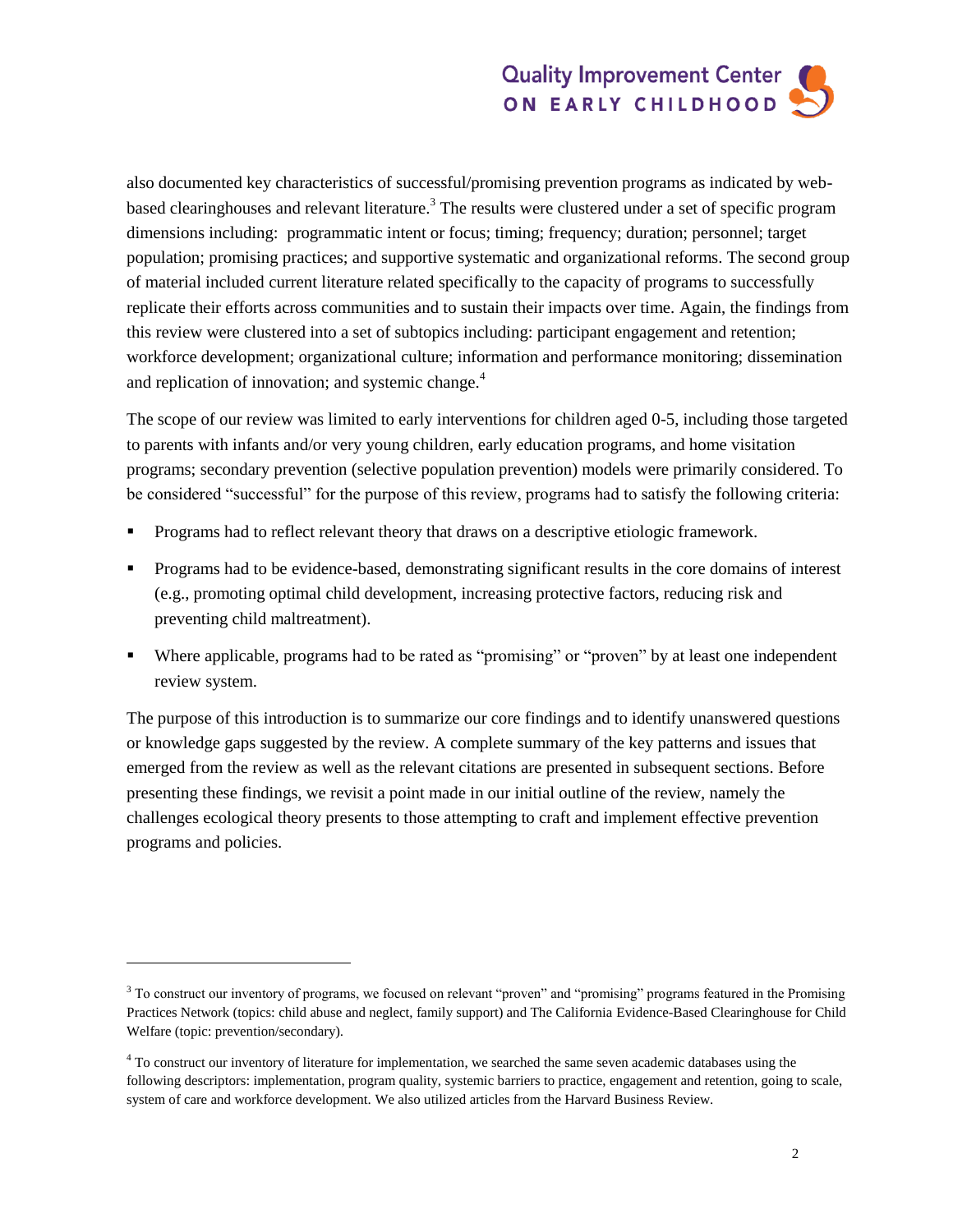

### **The ecological framework**

l

Since Henry Kempe's early work in the late 1960s, the dominant theoretical framework for understanding the casual pathways to maltreatment has been ecological theory. Rather than assuming that a single cause triggers abuse or neglect, ecological theory recognizes that most maltreatment stems from a complex web of factors within a person's personality, family history and community context.<sup>5</sup> In addition to articulating a nested set of domains governing human behaviors, ecological theory identifies a set of risk factors as well as protective factors. The theory underscores the importance of crafting prevention strategies that seek to reduce the interpersonal and environmental challenges families face and to build a network of protective or supportive factors that can help families cope with risks that are not easily eliminated or modified.

Although the theory has strong heuristic capabilities and is useful in outlining the array of factors that contribute to abusive and neglect behavior, it has demonstrated more limited utility as a policy and practice framework for several reasons:

- Although many prevention programs recognize the complex pathways that lead to maltreatment, the more successful efforts are generally those that have clear objectives and a well stated logic model. Interventions that attempt to directly impact too many variables in multiple domains often suffer from mission drift. This notion of focusing on a limited, clearly stated set of outcomes is, in some ways, counter to the multi-factorial structure embedded in ecological theories.
- Responsibility for health, education, economic well-being, housing, and child protection are distributed across myriad federal and state agencies, each of which define core outcomes and standards of best practice within their own disciplines and sphere of influence. Developing, managing and sustaining programs that cut across these defined areas in the manner suggested by an ecological framework is, at best, challenging.
- Measuring outcomes and success is easier at the participant level than at a population level. As such, the prevention response has been more focused on creating a series of interventions that target a distinct population rather than efforts to alter community context or normative values in the manner suggested by the ecological framework

<sup>5</sup> Belsky, J. (1980). Child maltreatment: An ecological integration. *American Psychologist*. 35: 320-335;

Bronfenbrenner, U. (1979). *The ecology of human development: Experiments by nature and design*. Harvard University Press, Cambridge; Garbarino, J. (1977). The human ecology of child maltreatment: A conceptual model for research. *Journal of Marriage and the Family*. 39: 721-735; Cicchetti, D., & Rizley, R. (1981). Developmental perspectives on the etiology, intergenerational transmission, and sequelae of child maltreatment. In: Rizley, R. and Cicchetti, D. (eds.), *New Directions for Child Development: Developmental Perspectives in Child Maltreatment*. Jossey-Bass, San Francisco, pp. 32-59.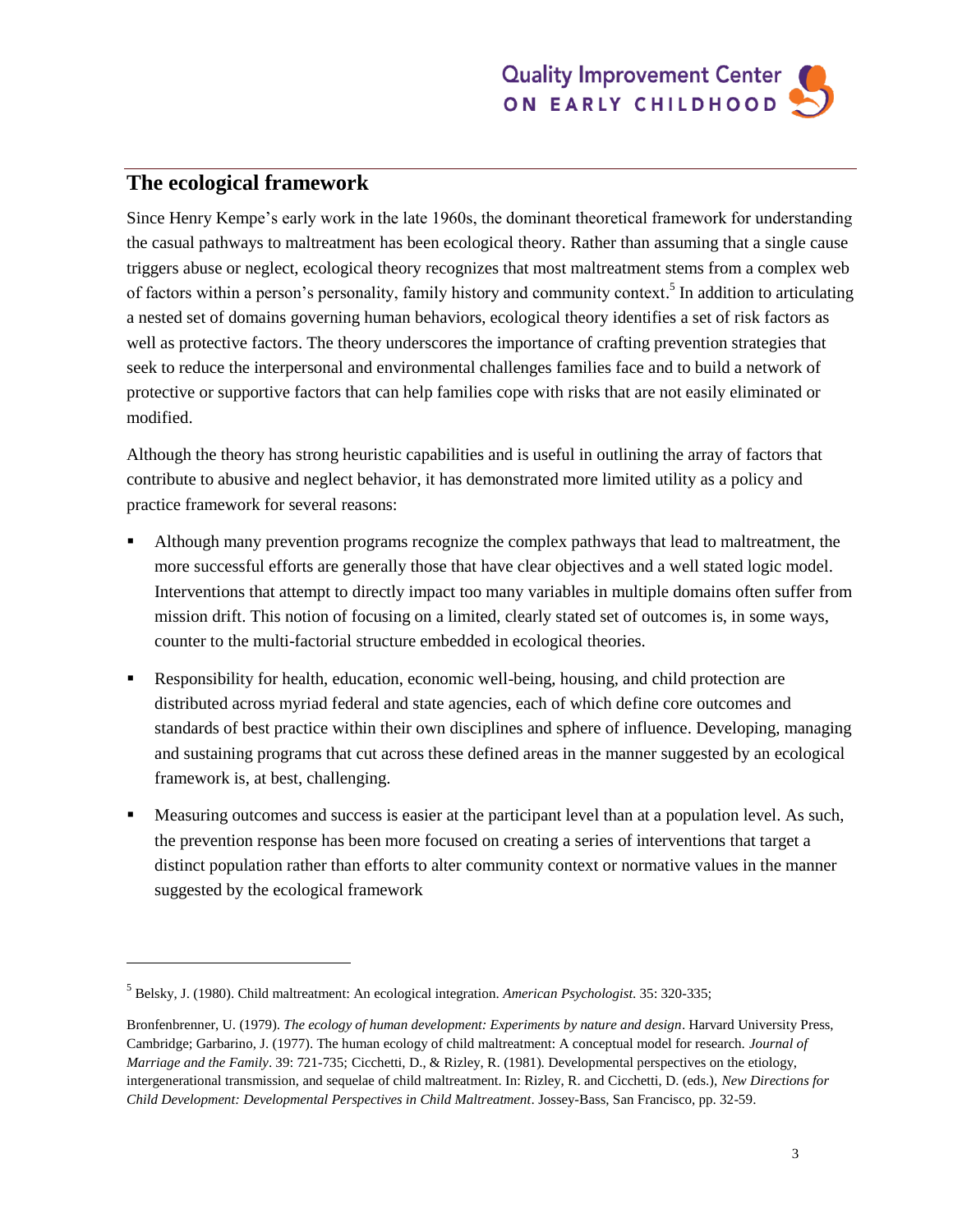In short, we have a theoretical framework that many in the field embrace at direct odds with the programmatic initiatives and public policy that currently constitutes the child abuse prevention field. Although there have been notable gains in both the field's awareness and understanding of maltreatment, the current prevention system has failed to achieve a deep reach into the at-risk population and has not created the contextual and normative change necessary to maximize the safety and healthy development of the nation's children. These limitations have been particularly acute among prevention strategies targeting very young children, children living in poverty, and children living with caretakers struggling with substance abuse or mental health issues.

As outlined below, our review found that much has been learned in how best to structure prevention programs in ways that enhance their potential for successful impacts and replication. Although many barriers exist in replicating programs with quality and extending the availability of services to those families facing the most difficult circumstances, prevention planners are becoming increasingly astute in grounding their efforts in strong theories and rigorous empirical evidence. In addition, greater attention is being paid to how individual programs link together into effective systems of early intervention and how education, health care, and other relevant economic and social sectors can more effectively support and nurture this emerging effort.

#### **Program development lessons**

l

At its core, our review of successful trends in the prevention of child abuse and neglect programming underscores the importance of a clearly defined theory of change as the basis for any intervention. Although the individual programs we examined vary greatly in their intents and methods, all follow a clear logic model: definition of the problem, examination of etiology and context, identification of measurable goals, and construction of an intervention with a cohesive structure. We found that in most cases, the pivotal element for success was not the effective execution of individual program components but rather the conceptual framework on which the program rests. Importantly, our review notes that program developers should identify both a time horizon for the intervention and the level of sustainability the program seeks to achieve at the onset of the program planning process.

We discovered that the best child maltreatment prevention programs rely on both individual-level and family-level theories to inform their efforts.<sup>6</sup> Although many programs attempt to address individuals and families disparately (e.g. parent education courses, school-based child empowerment modules), the most successful interventions recognize the salience of a dyadic perspective and seek to impact the bidirectional interaction between individuals and their families. Indeed, our review indicates that successful

<sup>6</sup> Portwood, S. G. (2006). What we know - and don't know - about preventing child maltreatment. *Journal of Aggression, Maltreatment & Trauma*, 12(3-4), 55-80.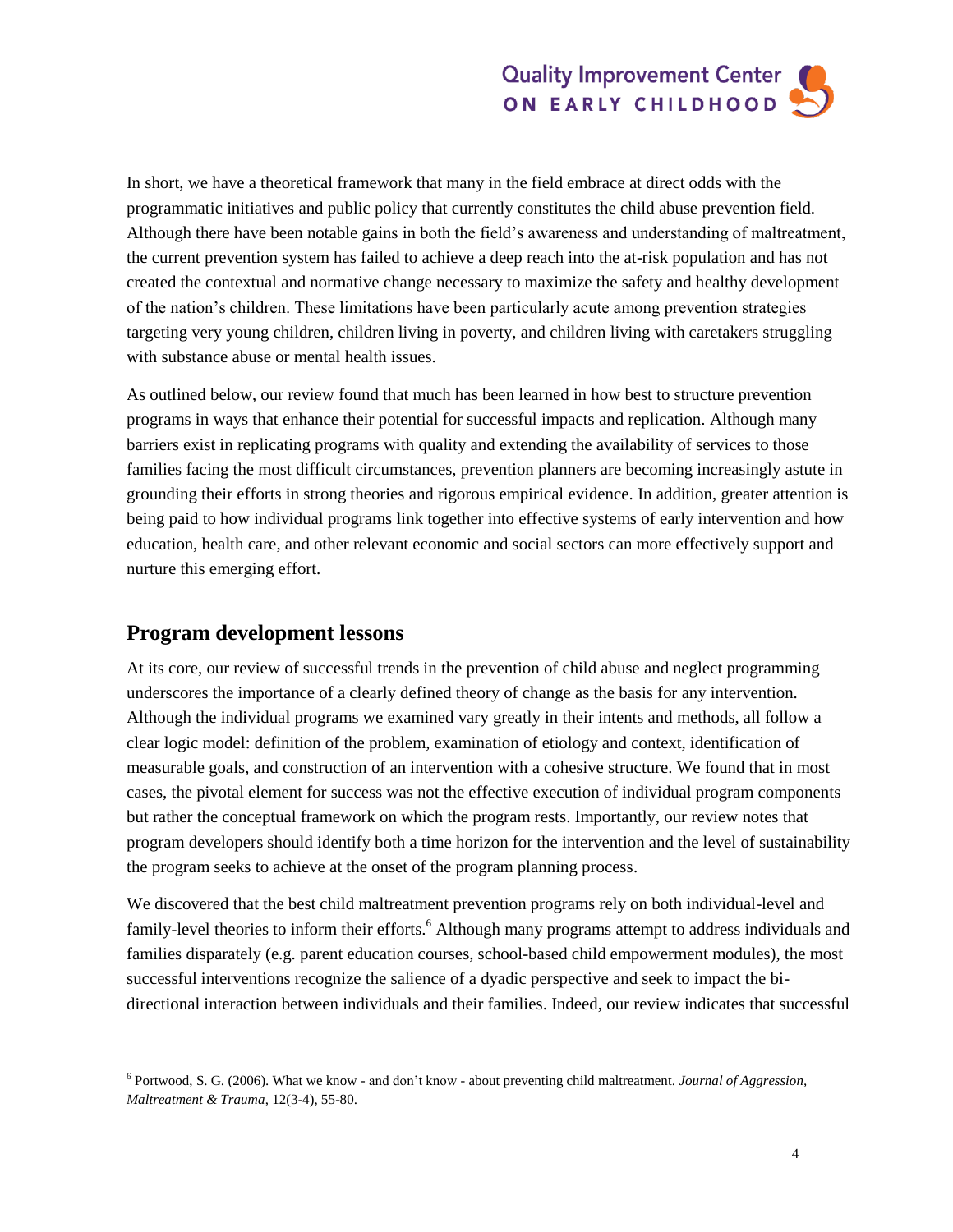programs approach prevention with the view that both children and parents (as individual actors) and the family (as a cohesive unit) should be served by interventions.

Our review also indicates the effectiveness of a multi-tiered program structure. Although many interventions engage all participants at the same level of intensity, many proven/promising prevention programs stagger services so that those most in need receive an intensive level of service, while those with less need receive a decelerated level of service. This requires construction of reliable needsassessment standards and protocols, and also a commitment to an even-handed review of individual participants' needs. Questions regarding the quality of parent-child interactions and potential abusive or neglectful behavior are sensitive and need to be raised in a manner designed to elicit information without generating a defensive attitude on the part of those being assessed. Ultimately, a staggered program design can contribute to greater program efficacy, efficiency, and cost-effectiveness,<sup>7</sup> and it is consistent with the public health model of "minimal sufficiency".<sup>8</sup>

An undercurrent in much of this literature concerns the preferred staffing arrangements of programs. Although research has been conducted on the comparative advantages of paraprofessionals versus trained nurses as service delivery agents for prevention programs, an overarching consensus has yet to be reached. Our research indicates that while professional support seems generally indicative of significant intervention effects,<sup>9</sup> we should not overlook the importance of alternative staffing arrangements that draw on the potential benefits of both groups of providers. For example, paraprofessionals may be better able to establish strong, trusting relationships with at-risk families,  $10$  whereas professionals are, at times, better able to engage with and persuade families to enroll in formal services or to alter their behaviors due to fact that families may afford them a sense of "natural legitimacy" based on the provider's professional role (e.g., a nurse, mental health professional, educator, etc).<sup>11</sup> Regardless of a provider's educational background or credentials, all providers are most effective when they are provided initial and ongoing targeted training. Where possible, professional staff should be trained to a post-secondary level and assigned duties that require a high standard of care; paraprofessional staff should receive high quality,

l

<sup>&</sup>lt;sup>7</sup> Sanders, M. R., Markie-Dadds, C., & Turner, K. M. T. (2003). Theoretical, scientific and clinical foundations of the Triple P-Positive parenting program: A population approach to the promotion of parenting competence, The Parenting and Family Support Centre, The University of Queensland.

<sup>&</sup>lt;sup>8</sup> Prinz, R. J., Sanders, M. R., Shapiro, C. J., Whitaker, D. J., & Lutzker, J. R. (2009). Population-based prevention of child maltreatment: The U.S. Triple P System population trial. *Prevention Science*, 10(1), 1-12.

<sup>9</sup> Guterman, N. B. (1997). Early prevention of physical child abuse and neglect: Existing evidence and future directions. *Child Maltreatment*, 2(1), 12-34.

 $10$  Portwood 2006.

 $11$  Olds, D. L., Robinson, J., O'Brien, R., Luckey, D. W., Pettitt, L. M., Henderson, C. R., et al. (2002). Home visiting by paraprofessionals and by nurses: A randomized, controlled trial. *Pediatrics, 110*(3), 486-496.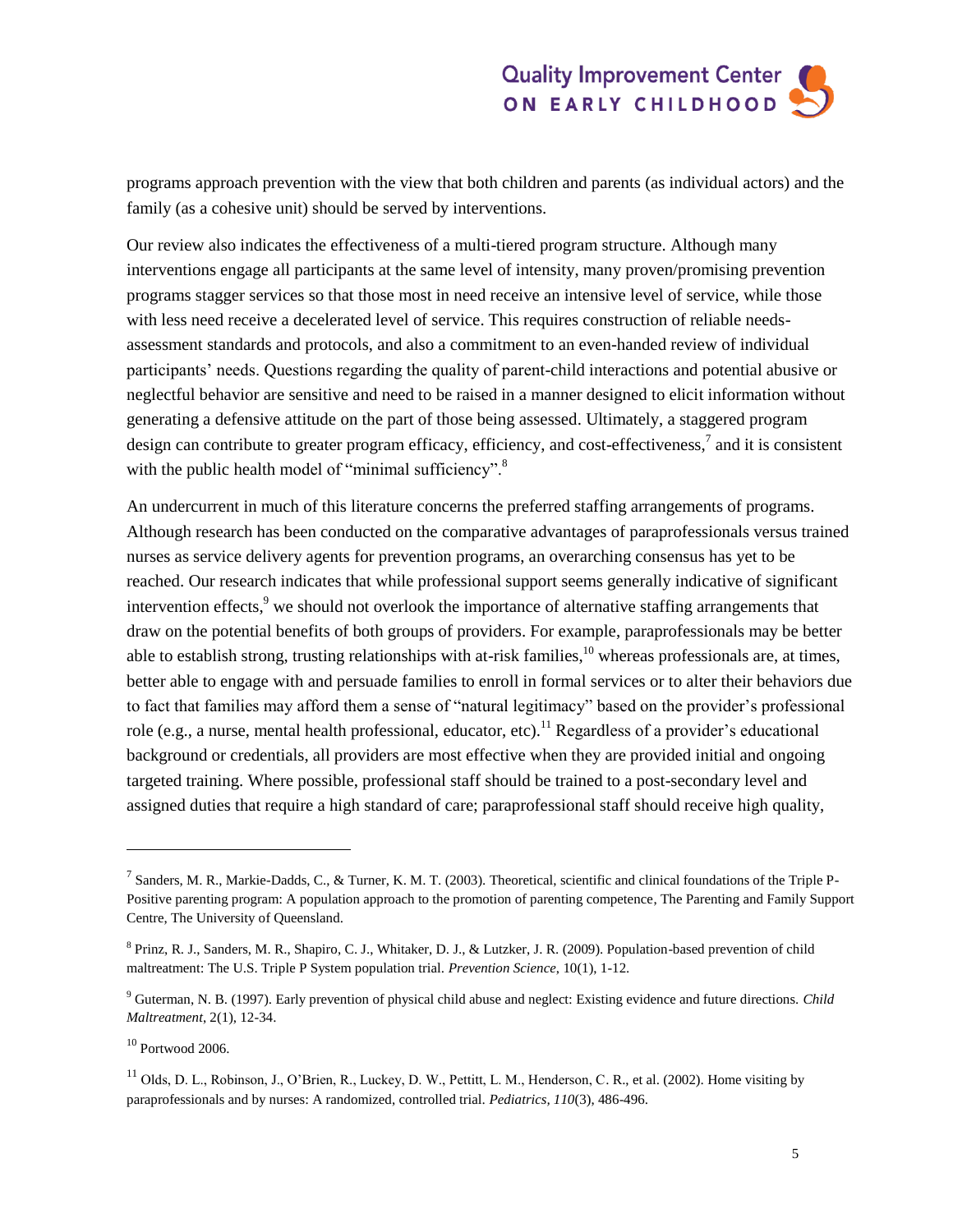intensive training that is specific to the service delivery protocols of individual programs. In addition, consistency in delivering the intervention as intended requires staff to be provided ongoing reflective supervision in which participant-provider interactions are observed on a regular basis.

As a final point, it is important that program developers supplement and link prevention programs to the existing local network of social support services. By conceptualizing their programs as new components within a preexisting system, program developers can enhance both the potential impacts of their own efforts as well as increase the probability these impacts will be sustained over time as other service providers within the local service network reinforce a comparable set of concepts and behaviors. Equally important is identifying populations that are not being adequately served by existing interventions. Programs that adopt a more systematic view of how families can be assisted are in a better position to identify and create opportunities for these underserved groups. Our review indicates that many proven/promising programs are targeting their efforts to families that are not receiving support through other outlets, as these populations are most in need for support services.

Other important program development lessons:

 $\overline{a}$ 

- **Supplemental services can enhance program efficacy:** Many of the most successful programs offered a variety of service components, including child development (e.g., home visits, quality child care), family development (e.g., comprehensive health and mental health services, parenting education, nutrition education, health care and referrals, family support), and community building. These supplemental services can increase program impacts, especially for those families facing myriad stressors.<sup>12</sup>
- **We need to understand the dynamics of skill development:** The most successful parental education programs emphasize techniques for *skills-generalization* (i.e., how to take a set of learned skills and apply it to different circumstances) as well as *skills-maintenance* (i.e., how to retain and develop learned skills) to ensure a transfer of learning across different contexts. Skill acquisition and retention is an essential component of any prevention program, and it is important that program developers understand the dynamics of skill development as they formulate theories of change. This should include ideas of self-regulation, self-efficacy, self-sufficiency, self-management, and problem solving – all of which help parents retain the skills they develop**.**
- **Program curriculum should reinforce instruction and engage parents and children:** Programs that reinforce content (through either an interactive component between children and parents during the instructional lesson or through a homework component) are particularly effective in fostering healthy contact and communication between parent and child. Interventions should engage both

 $12$  MacMillan, H. L., Wathen, C. N., Barlow, J., Fergusson, D. M., Leventhal, J. M., & Taussig, H. N. (2009). Interventions to prevent child maltreatment and associated impairment. *The Lancet, 373* (9659), 250-266.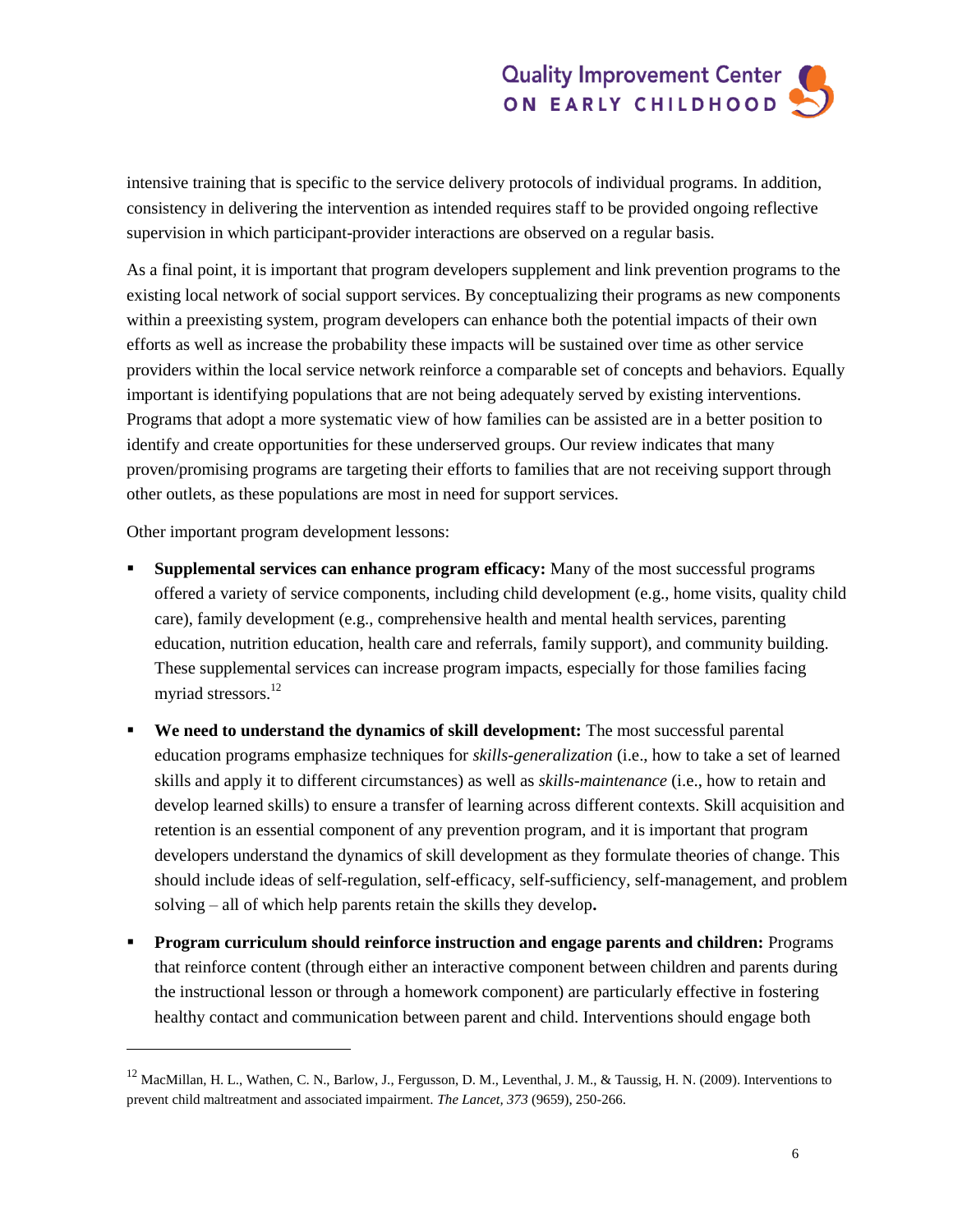parents and children to "practice" what they learn through innovative curriculum components (including multimedia exercises) and at-home discussion. The physical participation of children in this process is an important component of behavior skills training.<sup>13</sup>

### **Implementation and replication lessons**

Developing high quality prevention programs is an important and critical step in building an effective prevention response. Equally important, however, is implementing these programs in a manner that enhances their ability to engage and retain a high proportion of their intended target populations and to sustain their efforts over time. With respect to participant engagement, the voluntary nature of prevention programs place an added burden on providers and researchers to carefully examine the process potential participants follow in determining if they will seek out, enroll and remain in these programs. Our review of the literature on engagement and retention in voluntary prevention programs identified a number of strategies important for maximizing robust participant engagement. Effective engagement requires workers to demonstrate cultural awareness, respect and understanding towards the participant. Characteristics of the worker–participant relationship should also include collaborative goal setting and acknowledgement by the participant that they are aware and responsible for their situation.<sup>14</sup> Outside of relationship factors, program factors also influence participant engagement. Home visitor characteristics, staff turnover, program structure, program stability, length of the intervention program, program location and a match between program offerings and client need all affect engagement and retention rates.<sup>15</sup> A clients' previous experience in services, maternal age and level of community mobility are remaining factors that influence program completion. In order to maximize engagement, a program must consider these factors and incorporate them into their program design.

In addition to giving careful thought to the participant engagement question, successful implementation also requires attention to the ways in which service providers and the organization delivering an intervention are introduced to a given model. When new practice reforms are introduced at an agency, staff need to be given sufficient time to work with the model and build confidence in their ability to delivery the intervention with fidelity. Similarly, management of an organization adding a new service

l

<sup>13</sup> MacMillan et al 2009.

<sup>14</sup> Altman, J. C. (2008). A study of engagement in neighborhood-based child welfare services. *Research on Social Work Practice, 18(6)*, 555-564.

<sup>&</sup>lt;sup>15</sup> Girvin, H., DePanfilis, D., & Daining, C. (2007). Predicting program completion among families enrolled in a child neglect preventive intervention. *Research on Social Work Practice, 17(6),* 674-685,

Daro, D., & McCurdy, K. (2001). Parent involvement in family support programs: An integrated theory. *Family Relations, 50(2),* 113-121.,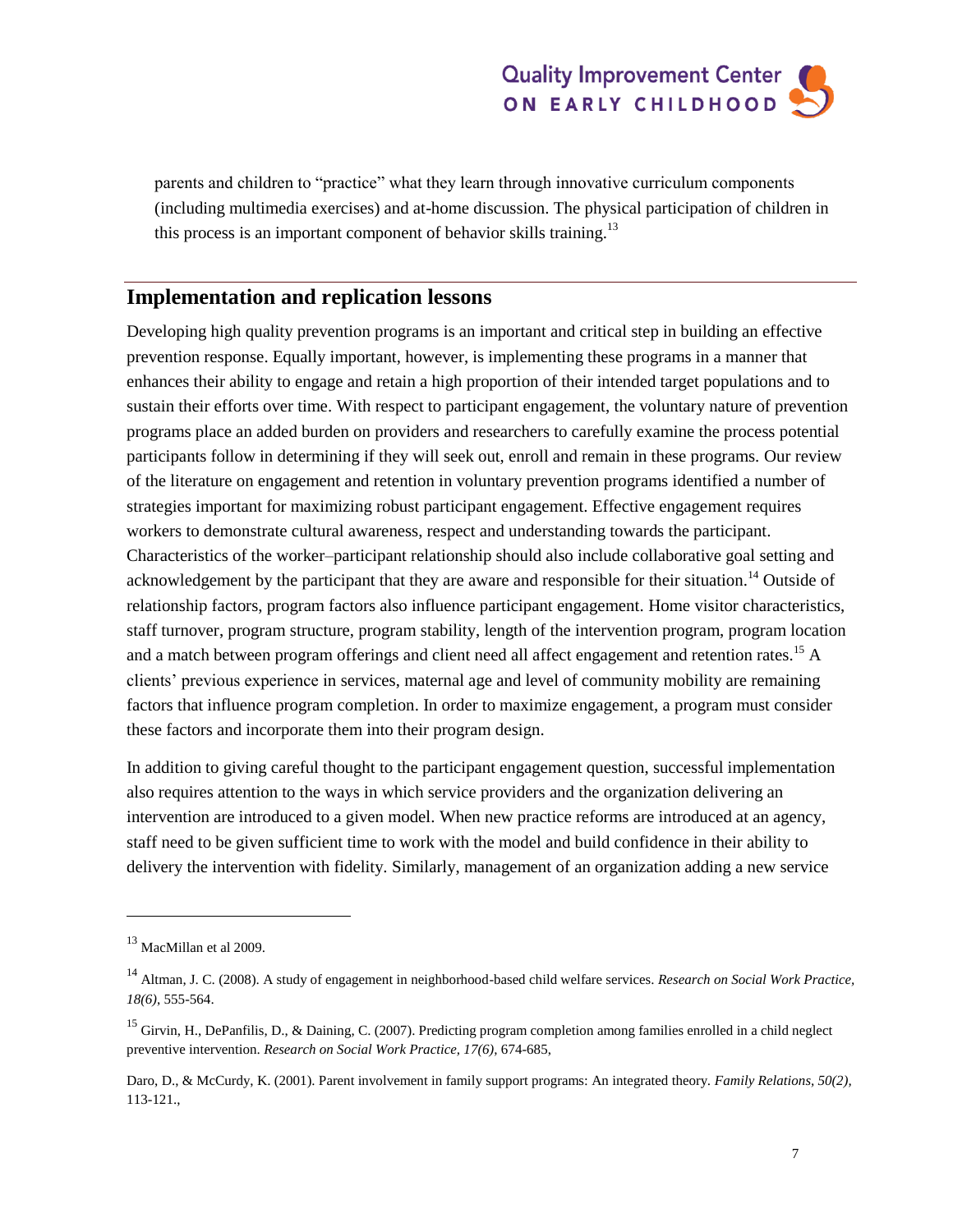component needs to consider how best to orient their staff to the new component and its relationship to other programs operated by the agency. The organization must also be ready to implement the model immediately following staff training and plan and budget for staff turnover. <sup>16</sup> High rates of staff turnover present serious challenges for prevention programs both on the service side and from an administration standpoint. One strategy for combating staff turnover cited in the literature was organizational mentoring. While this can be difficult to implement for a number of reasons, if done well it will produce many positive benefits including increased quality of work and enhanced motivation and learning.<sup>17</sup> It is important, especially in the public sector, to place a higher level of priority on developing the workforce and creating strategic plans for training and development. This will improve the ability of organizations to sustain robust services.

Developing a learning organization is another way to build organizational capacity. A learning organization is one in which staff feel supported, valued and trusted. When the culture in an organization is one that allows open reflection and collaboration, where workers truly feel their input and opinions are valued, productivity will increase.<sup>18</sup> Thus, it is essential when developing a learning organization to ensure that the process is open and credible. It is important for all involved to believe that decisions for which they are providing input have not already been made. This collaboration creates a shared vision between managers and workers and often results in new ways of visualizing a problem and workers' increased dedication and commitment to the projects and goals of the organization. When building a learning organization, key characteristics include: an open and inclusive management culture, strong leadership, resource stability and transparent access to data.<sup>19</sup> Learning organizations produce successful results because they go beyond solving the problems they face; they also reflect critically on their own behavior, learn from failure and past history, learn from the experiences and best practices of others and understand how to transfer new knowledge efficiently throughout the organization. The transfer of knowledge and new ideas is critical in enabling the leader to move the organization forward. Lastly, definitive policies and practices are important in a learning organization because they further emphasize the open and transparent culture.

 $\overline{a}$ 

<sup>16</sup> Elliot, D., & Mihalic, S. (2004). Issues in disseminating and replicating effective prevention programs. *Prevention Science, 5(1),* 47-53.

<sup>17</sup> Hale, M. (1996). Learning Organizations and Mentoring: Two Ways to Link Learning and Workforce Development. *Public Productivity & Management Review, 19(4),* 422-433.

 $^{18}$  Hicks, D., Larson, C., Nelson, C., Olds, D. & Johnston, E. Collaboration in community health initiatives: The relationship between process quality and attrition in the Colorado Nurse-Family Partnership. *Unpublished Draft Manuscript.*

<sup>19</sup> Daro, D. (2007). Best Practices in Prevention: The Importance of "Learning Organizations*". Presentation at the San Diego Conference for Child Maltreatment.*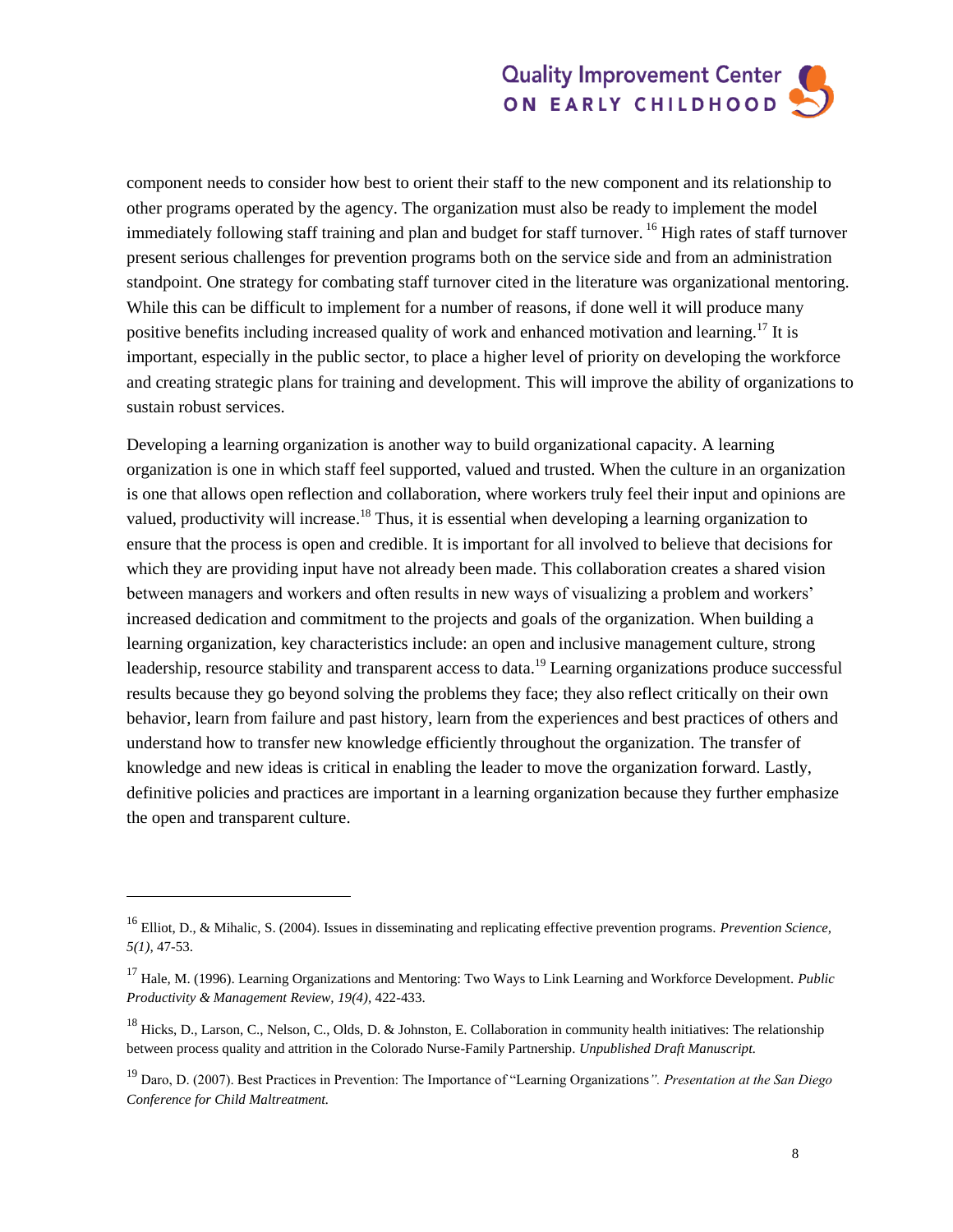There is a growing body of research on how to enhance and strengthen the replication and expansion of promising innovations. For any organization thinking about bringing their program model to scale, it is important to first clarify what they are trying to bring to scale. There are three different ways of "going to scale" identified in the literature: expansion, which increases the scope of operation; replication, which involves getting others to import the model; and collaboration, which is forming partnerships to divide the responsibility of going to scale. <sup>20</sup> Before initiating any of these types of scaling up, it is recommended that an organization, after clarifying what is being brought to scale, test and refine the model, conduct a needs assessment and allot enough time for the site to develop readiness and capacity. Site readiness is essential to implementation success and most replication failures can be linked to inadequate site preparation or readiness.<sup>21</sup> Additionally, a third party assessment of the implementation often provides other critical elements to the process of scaling up and helps accurately determine the impact made.<sup>22</sup> The main lesson the literature conveys is that for effective replication, it is essential for a site to develop a clear plan and allow enough time for readiness and not rush to implementation.

Taking a program to scale often raises questions about the sustainability of the program or initiative. Common sustainability challenges for home visiting programs include: securing funding that supports services and system functions without compromising quality or the program model's design; demonstrating efficacy of the model and ensuring replication with quality; and maintaining the program characteristics that made the home visiting program successful in the past.<sup>23</sup> In some cases the program model needs to be adapted to fit a specific population. Ensuring that the adaptation does not compromise the fidelity of the model is important to sustainability. When planning strategic implementation of an initiative, it is important to incorporate institutionalization of the program, building community ownership from the start, and securing long-term sustainable funding opportunities.<sup>24</sup> Insufficient funding is a common threat to the sustainability of a program or initiative, and successful implementation requires financing of start-up activities, direct services for the client, and infrastructure development.

l

<sup>&</sup>lt;sup>20</sup> Cooley, L., & Kohl, R. (2005). Scaling up—from vision to large-scale change: A management framework for practitioners: *Management Systems International.*

 $^{21}$  Elliot and Mihalic 2004.

 $22$  Cooley & Kohl 2005.

 $^{23}$  Elliot and Mihalic 2004.

<sup>24</sup> Chavis, D. M., & Trent, T. R. (2009). Scope, scale, and sustainability: What it takes to create. Lasting community change. *The Foundation Review, 1(1),* 96-114.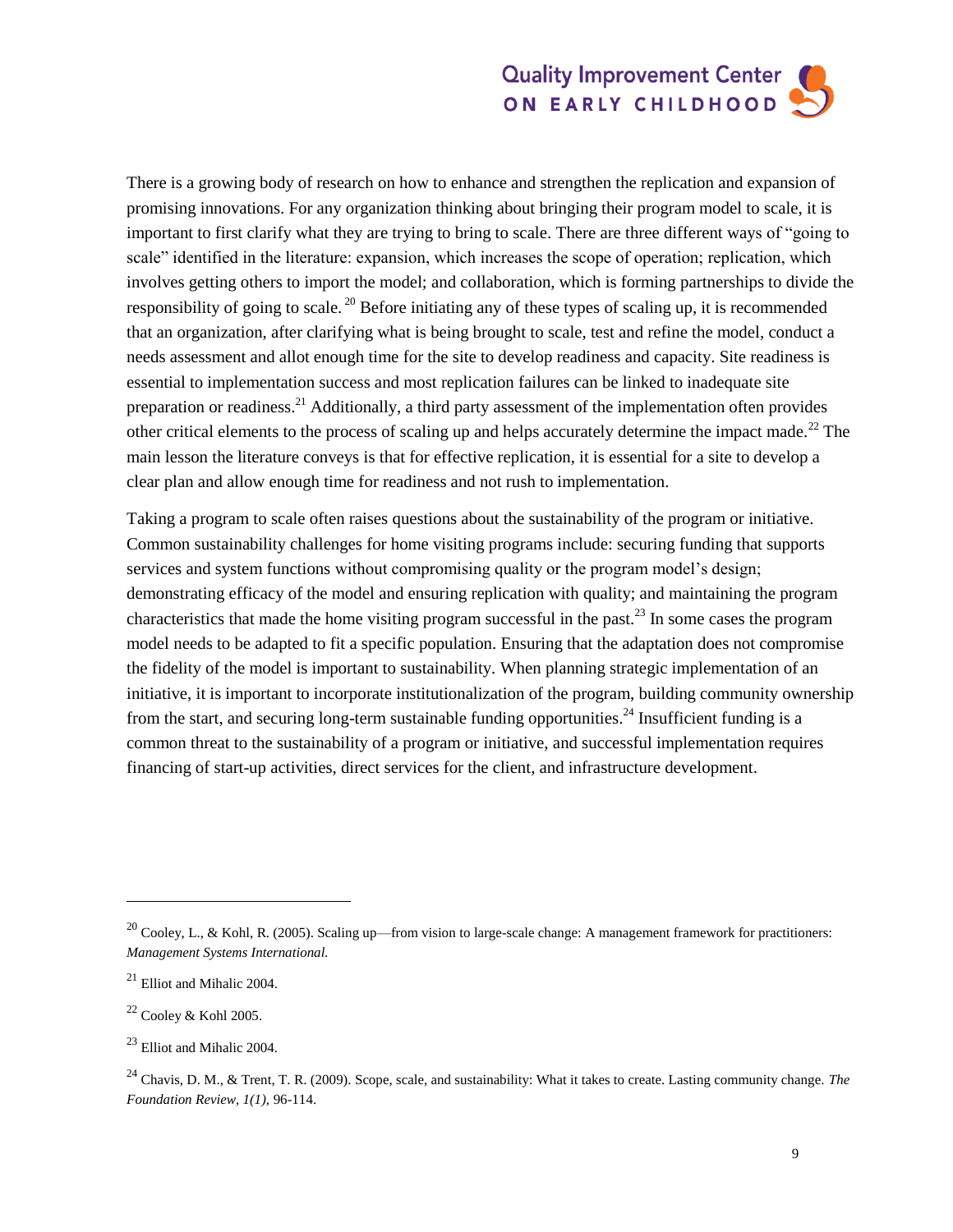### **Knowledge gaps and learning opportunities**

Achieving stronger impacts with young children and their families will require continued efforts at developing and testing a broad array of prevention programs and systemic reforms. Today, as in the past, no one program or one approach offers any guarantee of success. Although compelling evidence exists to support early intervention efforts, beginning at a time a woman become pregnant or gives birth, the absolute "best way" to provide this support is not self-evident. Our review, as well as reviews by others, underscores the point that the most salient protective factors or risk factors to target to avoid negative outcome for children will vary across populations as well as communities. Finding the correct leverage point or pathway for change for a specific family requires careful assessment, followed by an offer of assistance commensurate with a family's level of need. Our review did not identify a single program model or service delivery system that worked for all families under all conditions. As noted above, we did identify a set of core best practices and quality standards that improve the odds for achieving outcomes. How to package these standards within the context of a given intervention, however, remains a challenge. For example, some of the questions that remain unaddressed with respect to structuring and targeting prevention services include:

 **Determining relative risk for maltreatment**: Many of the most promising prevention programs target services to families perceived as facing an enhanced risk for child maltreatment. The most common factors used to identify populations at risk include young maternal age, poverty, single parent status and severe personal challenges such as domestic violence, substance abuse, and mental health issues. Although such factors are often associated with elevated stress and reduced capacity to meet the needs of the developing child, no one of these factors are consistently predictive of poor parenting or poor child outcomes. In addition, families that present none of these risk factors may find themselves in need of preventive services as the result of a family health emergency, job loss or other economic uncertainties. Indeed there is some antidotal evidence that suggests a recent increase in the potential risk for maltreatment among middle income households.<sup>25</sup> In short, our ability to accurately identify those who will benefit from preventive services is limited and fraught with the dual problems of over-identification and under-identification. Building on a public health model of integrated services, some prevention strategies have addressed this dilemma by embedding targeted, intensive services within a universal system of assessment and support. The ultimate goal of such a system is to normalize the process of seeking out and accepting offers of support while enhancing the ability to effectively identify and support those families facing the greatest challenges. Although potentially promising for changing normative attitudes toward help seeking and improving enrollment rates, the strategy has not been rigorously assessed from either a cost or outcome perspective.

l

<sup>25</sup> For example, the United Way's "211" parent help line is reporting a substantial increase in the proportion of calls they are receiving from suburban communities.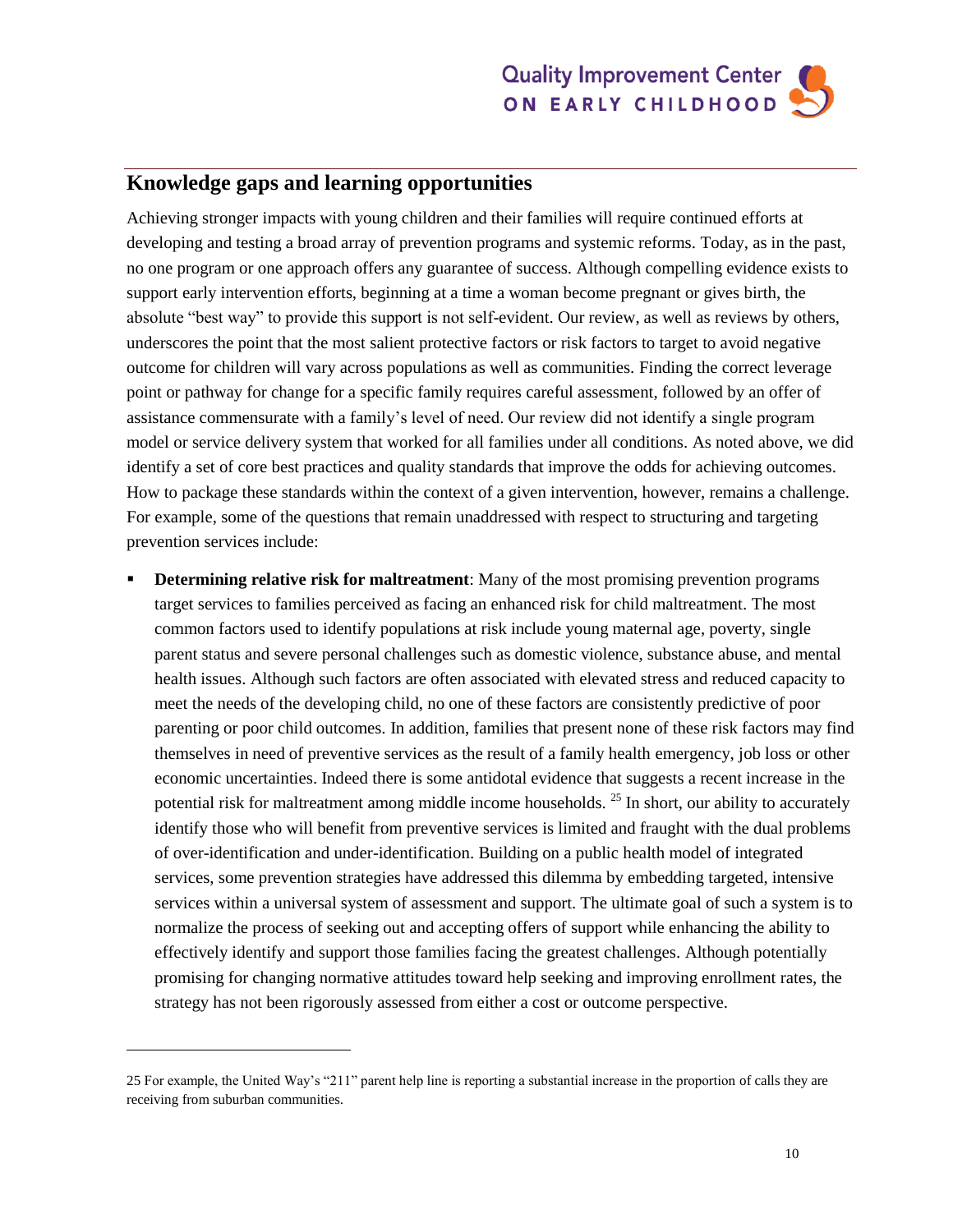- **Determining how best to intervene with diverse ethnic and cultural groups**: Much has been written about the importance of designing parenting and early intervention programs that are respectful of the participant's culture. For the most part, program planners have responded to this concern by delivering services in a participant's primary language, matching participants and providers on the basis of race and ethnicity, and incorporating traditional child rearing practices into a program's curriculum. Far less emphasis has been placed on testing the differential effects of evidence based prevention programs on specific racial or cultural groups or the specific ways in which the concept of prevention is viewed by various groups and supported by their existing systems of informal support.
- **Identifying ways to use technology to expand provider-participant contact and service access**: The majority of the prevention programs we examined involve face-to-face contact between a provider and program participant. Indeed, the strength and quality of the participant-provider relationship is often viewed as one of the most, if not the most, important determinant of proximate and distal outcomes. Personal contact is certainly a key feature of successful programs, particularly with families who are extremely isolated and disconnected from formal and informal supports. Although not a replacement for personal contact, the judicial use of technology can augment the capacity of a direct service provider to offer assistance to families on their caseload. For example, we did identity one example in which home visitors used cell phones to maintain regular communication with parents between intervention visits.  $^{26}$  We also identified a number of examples in which programs used video taping to facilitate providing feedback to parents on the quality of their interactions with their children<sup>27</sup> or used the internet to link families with an array of resources in the community.<sup>28</sup> Expanding the use of these technologies and documenting their relative costs and benefits for both providers and program participants seems an area worth exploring.

 $\overline{a}$ 

<sup>&</sup>lt;sup>26</sup> Bigelow, K., Carta, J. & Lefever, J. (2008). Using cellular phone technology to enhance a parenting intervention for families at risk for neglect. Child Maltreatment, 13:4 (November), 362-367.

 $^{27}$  Examples of models using this technique Promoting First Relationships program developed by colleagues of Kathryn Barnard at the University of Washington to assist very high risk families with young children and Circle of Security program which integrates over fifty years of attachment research into a video-based intervention to strengthen parents' ability to observe and improve their care giving capacity (www.circleofsecurity.org).

<sup>&</sup>lt;sup>28</sup> For example, Positive Parenting DuPage is a multi-faceted, county-wide collaboration comprised of dozens of organizations that work with families during the first three years of a child's life. By uniting organizations across the county with similar goals, the program coordinates educational materials, strengthens linkages and access to support for all new families. This comprehensive system includes components targeting all parents and involves the marshalling of existing resources, expanding resources and adding new resources to meet gaps in services. A central feature of this effort is a web site that maintains a "virtual" calendar of all activities supported by the partner agencies. Similarly, One Tough Job is a campaign funded by the Massachusetts Children's Trust Fund to provide parents with the expert information, tips and support they need and deserve to be the best parent they can be. Its parenting web site, [www.onetoughjob.com,](http://www.onetoughjob.com/) is available in Spanish and English and has been awarded a 2007 National Parenting Publications Award (NAPPA) in the Honors category by United Parenting Publications.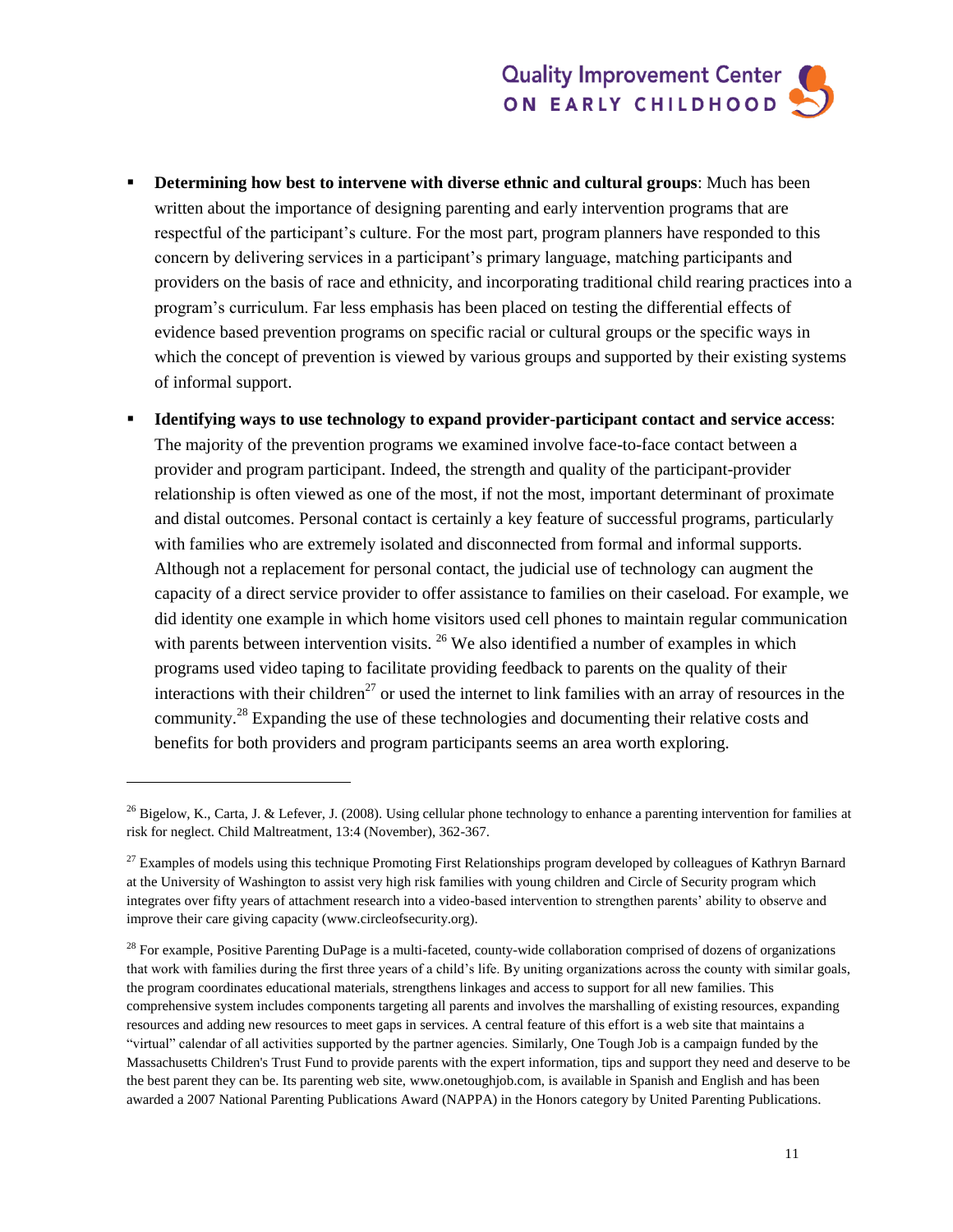**Achieving a balance between enhancing formal services and strengthening informal supports**: It has long been recognized that families draw on a combination of formal services (e.g., health care, education, public welfare, neighborhood associations and primary supports) and informal support (e.g., assistance from family members, friends and neighbors) in caring for their children. As prevention planners begin to focus on altering community context as well as individual behavior, the dual importance of these two approaches is gaining increased attention.<sup>29</sup> Some of these strategies seek to expand public services and resources available in a community by instituting new services, streamlining service delivery processes, or fostering greater collaboration among local service providers. Other strategies focus on altering the social norms that govern personal interactions among neighbors, parent-child relationships, and personal and collective responsibility for child protection. In each case, the goal is to build communities with a rich array of formal and informal resources and a normative cultural context that is capable of fostering positive child and youth development. Although many agree on the need to balance the expansion of high quality, evidence based programs while encouraging individuals to accept personal responsibility for supporting each other in caring for children, how to do this is not clear. Placing too much emphasis on creating an environment of mutual reciprocity may not create the array of formal interventions some families may want and need. In contrast, focusing only on formal services may ignore the inherent limitations to public resources and the importance of creating a culture in which seeking assistance in meeting one's parenting responsibilities is normative.

Identifying and testing a range of innovations that address all of these concerns and alternatives is important. Equally challenging, however, is how these efforts are weaved together into effective prevention systems at local, state and national levels. Just as the appropriate service focus will vary across families, the appropriate collaborative partnerships and institutional alignments will differ across communities. In some cases, public health services will provide the most fruitful foundation for crafting effective outreach to new parents. In other communities, the education system or faith community will offer the most promising approach. And once innovations are established, they will require new partnerships, systemic reforms or continuous refinement if they are to remain viable and relevant to each subsequent cohort of new parents and their children.

In short, protecting young children from abuse and neglect is a complex task and one that most certainly involves changing parental behaviors, creating safer and more supportive communities, and improving the quality and reliability of public institutions. Although several prevention programs targeted toward individual families have had positive effects on the families they serve, these effects often fade over time in part because local communities and public institutions fail to reinforce the parenting practices and

l

 $29$  For a full discussion of this issue see Daro, D. and Dodge, K. (in press). Creating community responsibility for child protection: Possibilities and challenges. The Future of Children.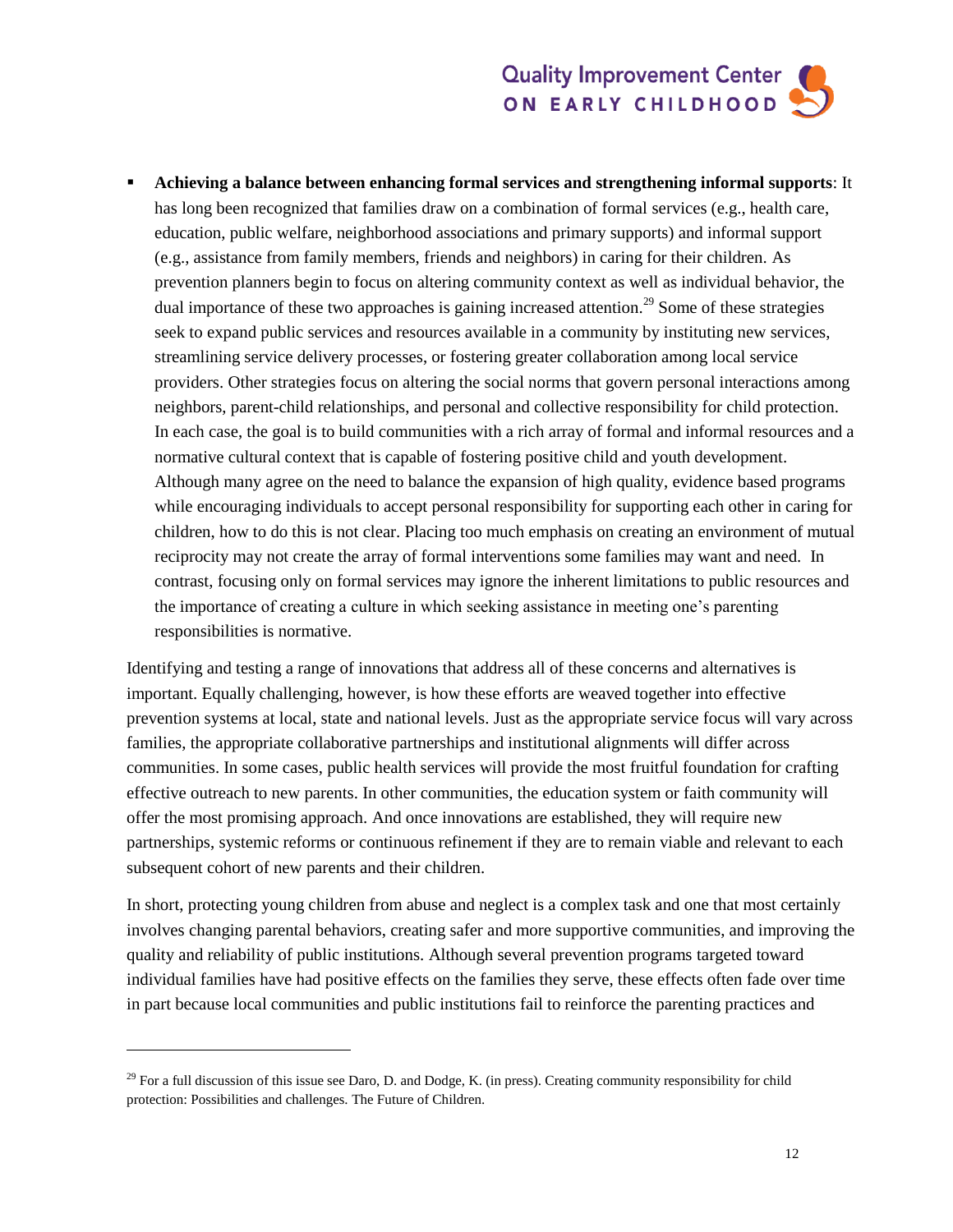choices these programs promote. They also may fade because too much emphasis has been placed on the structure and content of the intervention and too little emphasis has been placed creating a mechanism within families as well as organizations to effectively discern their needs and efficiently utilize those resources that are made available to them.

Those engaged in child abuse prevention efforts need to be more effective in how they describe their intent with respect to what they plan to provide families as well as what types of changes and investments by families they hope they realize. Any innovation, regardless of its target population and institutional auspice, needs to be guided by strong theoretical models that link program strategies to specific outcomes and to be subjected to evaluation methods appropriate for their complexity and reach. In some cases, these research methods will employ randomization procedures and follow traditional scientific methods of inquiry. Equally important, however, is enhancing our understanding about how services are delivered. Better, more robust, implementation studies are needed to document the most efficient ways to replicate programs and take them to scale. In truth, some issues will only surface after programs have been taken "to scale" and moved beyond venues where researchers control all of the critical variables. Program managers and practitioners need to be adaptable problem solvers and researchers need to engage with them in this learning process. In this respect, evaluation designs need to provide service to practice as well as scientific communities

Achieving appropriate investments in child abuse prevention programs targeting young children will require the QIC-EC to develop a research and policy agenda that recognizes the importance of strengthening the link between learning and practice. It is not enough for scholars and program evaluators, on the one hand, to learn how maltreatment develops and what interventions are effective and for practitioners, on the other, to implement innovative interventions in their work with families. Instead, initiatives must be implemented and assessed in a manner that maximizes both the ability of researchers to determine the effort's efficacy and the ability of program managers and policy makers to draw on these data to shape their practice and policy decisions.

In light of this consideration, the QIC-EC leadership may want to consider the following parameters in defining their RFPs:

- **•** require all applicants to articulate a clearly defined theory of change, including measureable proximate and distal outcomes;
- require all applicants to demonstrate a set of qualifications and organizational characteristics that demonstration a "readiness" to adopt a specific innovation the sustain the effort over time;
- require all applicants to articulate the specific way in which their innovation or strategy will strengthen a parent's ability for self-reflection in discerning appropriate options for themselves and their children; and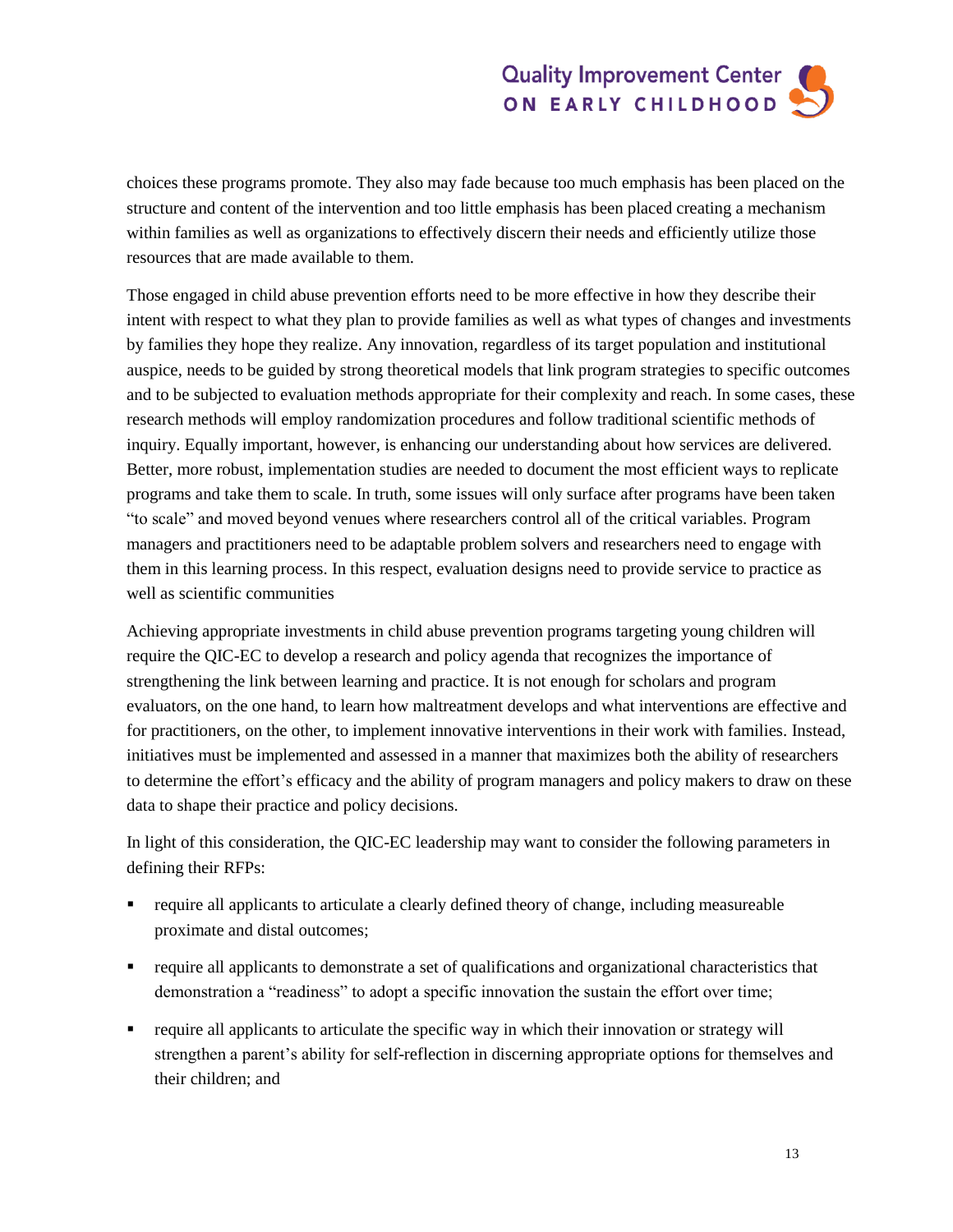

 require applicants to demonstrate how their proposed innovation will complement and be supported by other local service provider and normative community standards.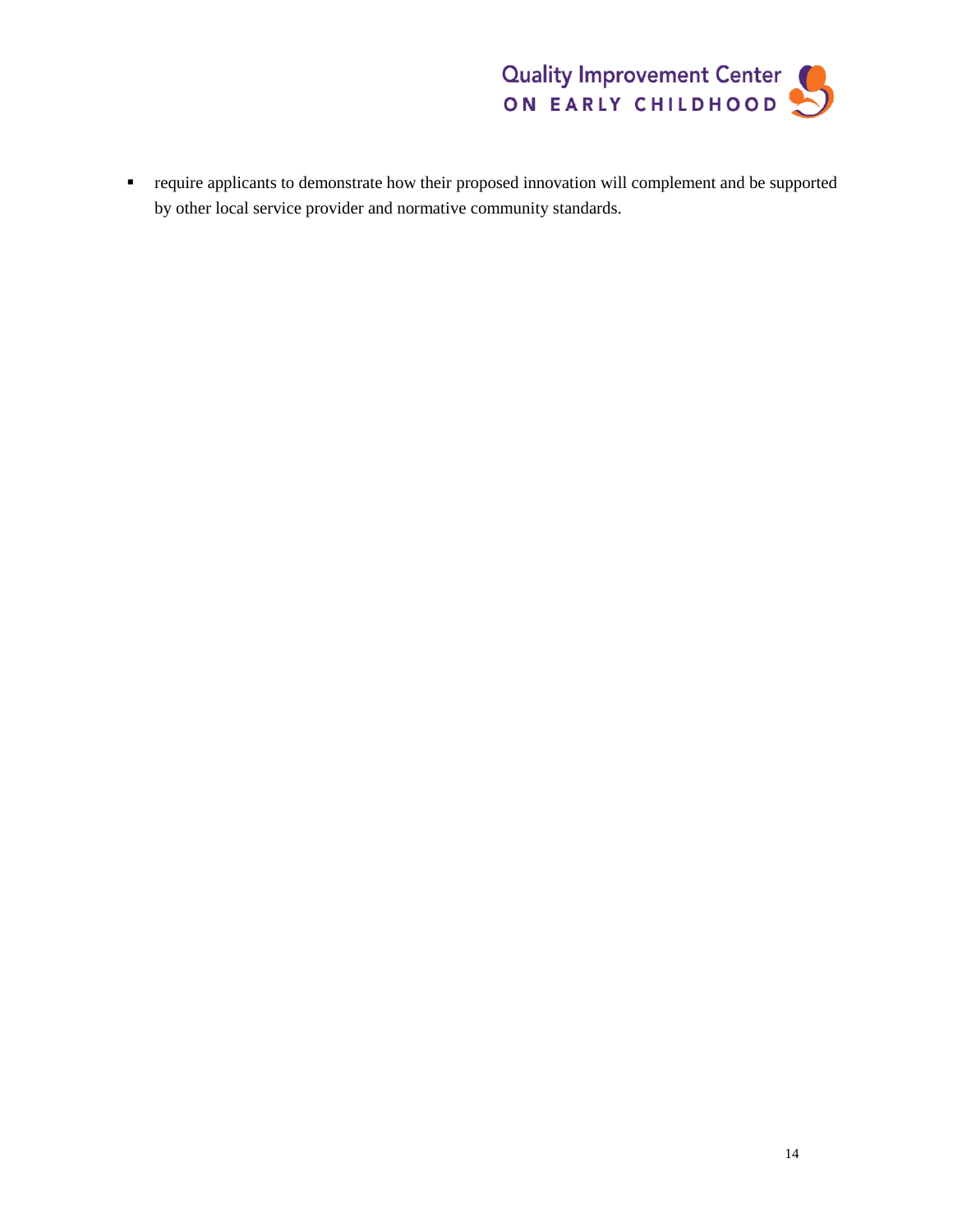# **Programmatic components**

### **Programmatic intent or focus**

#### **Literature**

- By recognizing that child abuse and neglect are risk factors for juvenile delinquency, the Safe Kids/Safe Streets program successfully implements system reform via collaboration between community partners to reduce child abuse and neglect and improve response capacity across individuals and organizations [Gragg et al 2005]
- The majority of child abuse and neglect interventions employ secondary and tertiary approaches, despite that only primary interventions are specifically geared to prevent abuse and neglect before they occur [Portwood 2006]
- Although relied on less frequently to inform prevention efforts, macro-level theories (such as the frustration-aggression hypothesis) provide practitioners with a motivation to encourage systemic change (e.g. increasing resources and supports for parents) [Portwood 2006]
- The vast majority of interventions rely on individual- and family-oriented theories to inform prevention strategies (e.g. family therapy, parent education, home visitation, support groups) [Portwood 2006]
- Support for parent education prevention models derives largely from the belief that "lack of knowledge about child development and inadequate parenting skills are fundamental causes of child maltreatment" [Portwood 2006]

#### **Programs**

 Although programmatic motivations varied across the interventions we examined, programs generally sought to: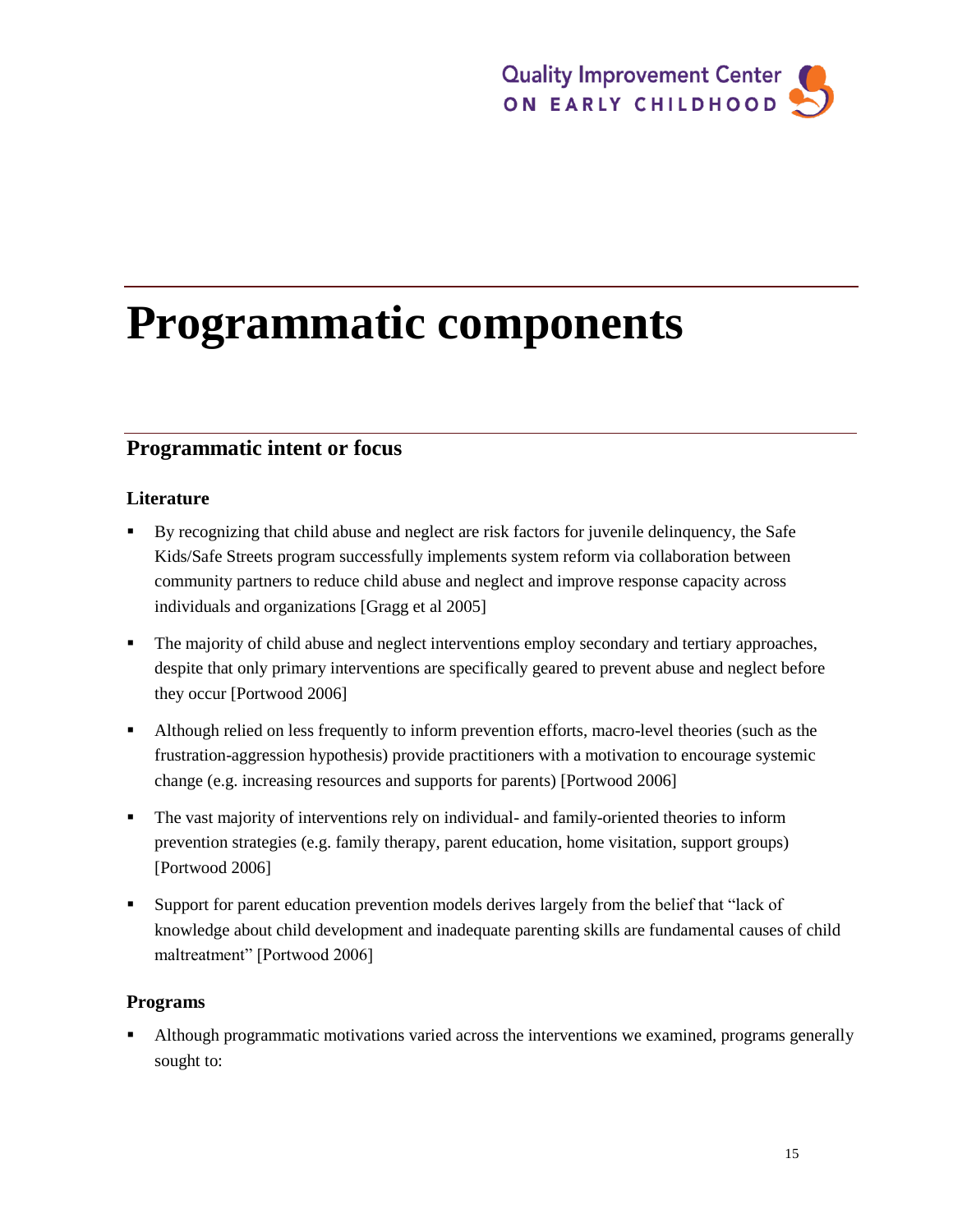- o Investigate whether intensive early education program can have long-term, lasting effects on children's success
- o Provide services to disadvantaged families not receiving support through other programs (e.g. Head Start)
- o Utilize a community-based prevention method that targets outreach to families most at risk for child abuse
- o Focus on improving on improving health-related outcomes, including:
	- health behaviors during pregnancy
	- competent parenting (thus improving health outcomes)
	- linkages with other health and social service organizations
	- healthy relationships within families
- o Utilize the professional capacities of existing staff to deliver services that reinforce and develop competent parenting

### **Timing**

#### **Literature**

- Further investigation is needed on the existence of a window of interventive opportunity this may be accomplished by staggering initiation points for services [Guterman 1997]
- The most effective maternal sensitivity interventions did not always start before birth or early in life (before six months) (208) [Bakermans-Kranenburg et al 2003]

#### **Programs**

- **Programs varied widely in their timing, with some starting during pregnancy, some during infancy,** some during pre-school and primary school, and others at any time during childhood
- Many programs seek to offer a comprehensive model that can accommodate families with children of any age by varying the type/intensity of interventions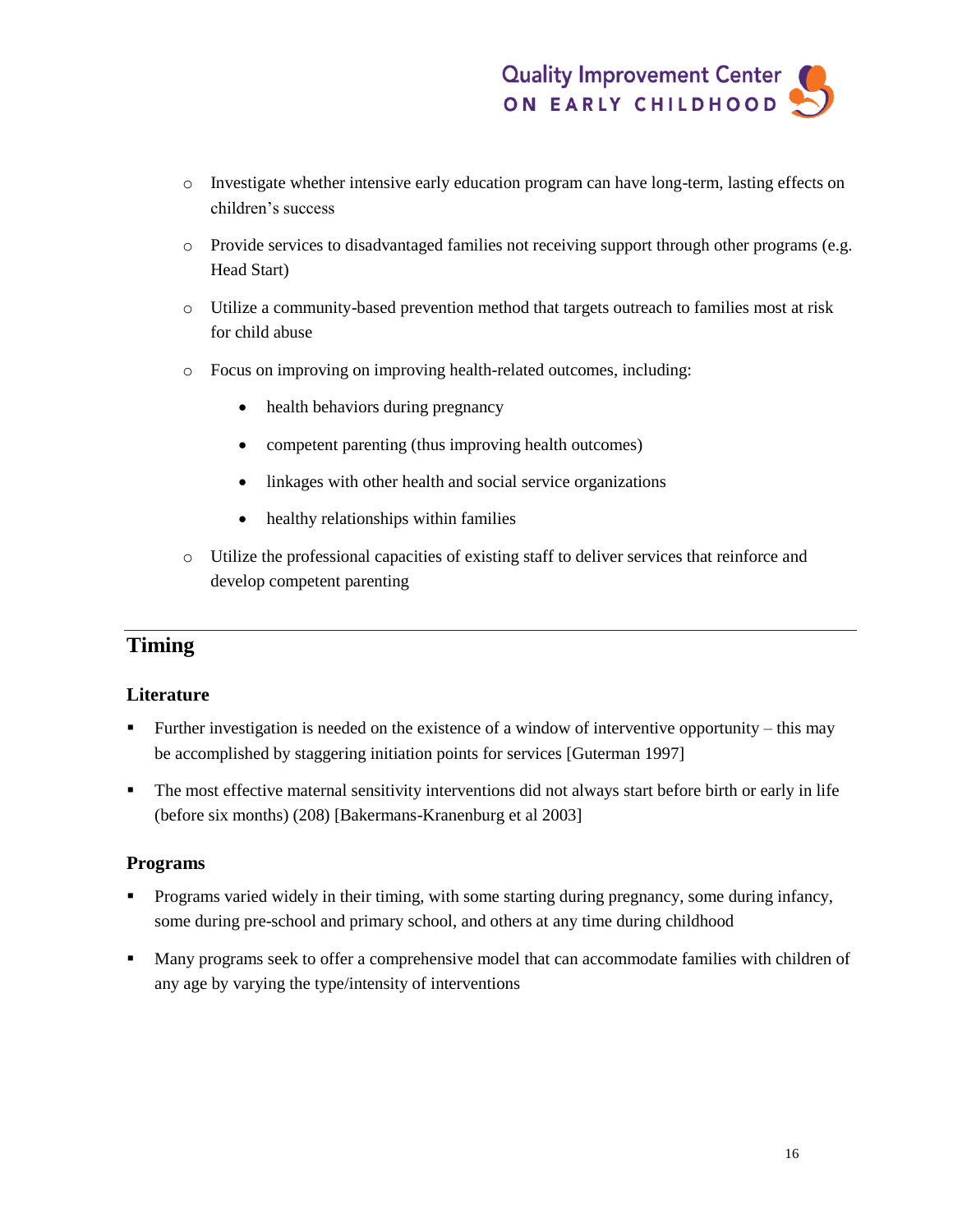### **Frequency**

#### **Literature**

- **Long-term interventions are more effective when coupled with moderately frequent visits (i.e.** biweekly or weekly) [Guterman 1997]
- Highly intensive maternal sensitivity interventions with numerous sessions yielded small or negative effect sizes [Bakermans-Kranenburg et al 2003]

#### **Programs**

- Nearly all of the programs reviewed included weekly intervention components, depending on level of risk/need of individual families
- Some programs were constructed so that frequency varied along an intervention continuum, such that more needy families received services more frequently (e.g. more than once each week), while others received services less frequently (e.g. twice per month)

#### **Duration**

#### **Literature**

- Contrasting ideas about duration underscore the need to clearly delineate a "time horizon by which success in child maltreatment prevention is defined" and frame duration questions around this construct [Guterman 1997]
- Both long-term and short-term durations seem promising, relative to the "time horizon" used to measure impact [Guterman 1997]
- Comprehensive programs with multilevel intervention, such as the Triple P-Positive Parenting Program, vary duration by client need and have been associated with positive outcomes [Sanders et al 2003]; these programs are both consistent with a public health model of service provision and successful at providing a "minimally sufficient level of support" [Prinz et al 2009, Sanders et al 2003]
- By offering differential levels of support to different types of clients (e.g. by varying the intensity and duration of services) and providing a "minimally sufficient" level of support, programs can achieve optimal cost-effectiveness [Sanders et al 2003]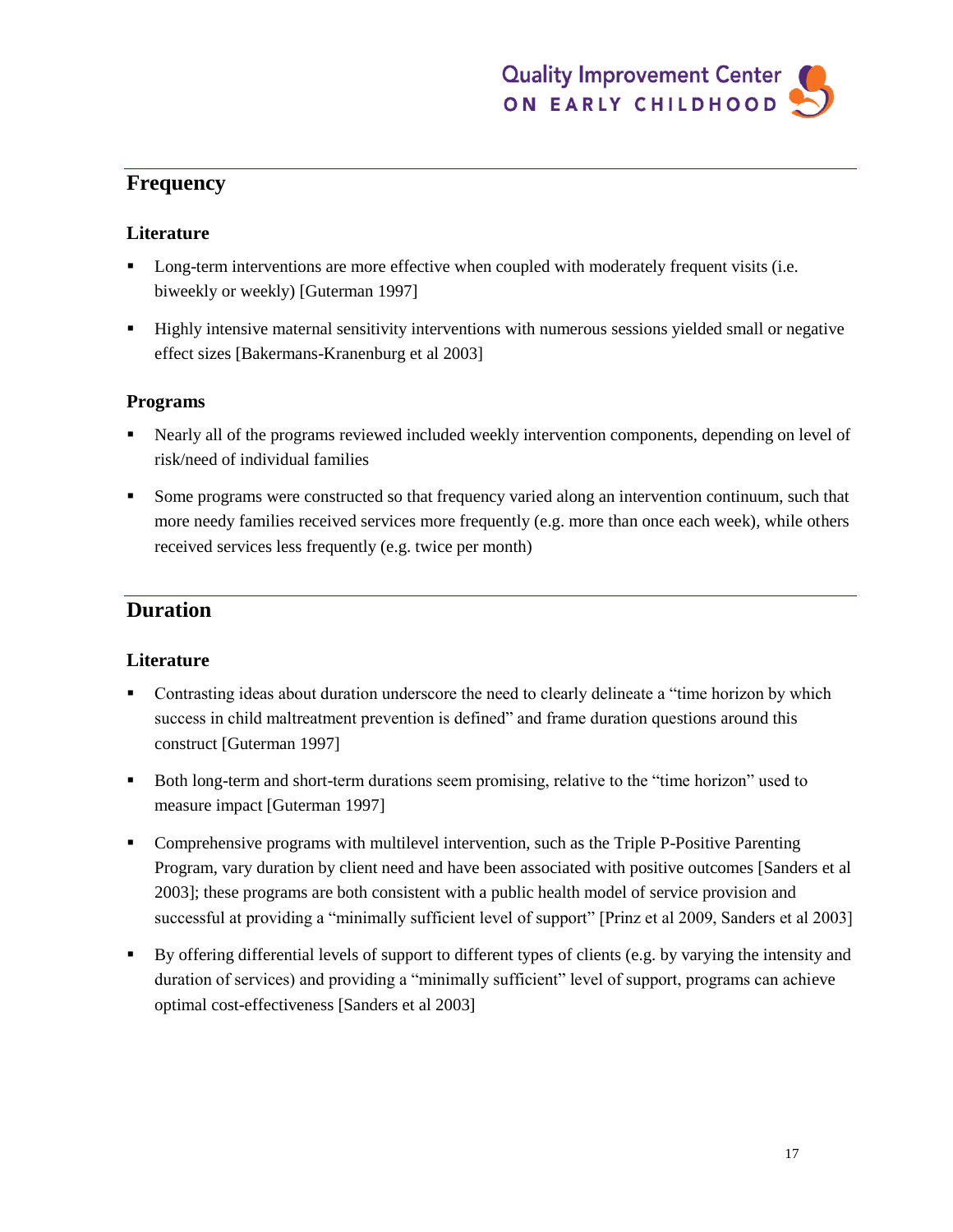#### **Programs**

- Programs varied widely in their duration, with some lasting only a few weeks and others spanning up to a year or beyond
- The more intensive, targeted interventions tend to have a longer duration (e.g. Head Start)

#### **Personnel**

#### **Literature**

- **Paraprofessional support is most useful when employed intensively over long-term interventions** [Guterman 1997]
- **•** Professional support seems generally indicative of significant intervention effects [Guterman 1997]
- Multidisciplinary teams with "elaborate personnel arrangements" do not necessarily offer a relative clinical advantage [Guterman 1997]
- Some evaluations revealed home visitation models with service delivery by paraprofessionals to be less successful than models with trained professionals (e.g. nurses, as seen in programs like the Nurse-Family Partnership and Early Start) [MacMillan 2009]; others, such as the NFP trials, did find some positive effects for paraprofessionals, especially when longer-term effects were examined [Olds et al 2002, 2004]
- One possible explanation for the small effect sizes produced by paraprofessionals may be their lack of "natural legitimacy"; whereas nurses may have "engagement and persuasive power" with pregnant women and parents of young children, paraprofessionals may lack this skill and/or authority [Olds et al 2002]
- Although interventions that utilize paraprofessional support may be less able to accurately assess family health and development issues, they may be better able to establish strong, trusting personal relationships with at-risk families [Portwood 2006]
- **Parent educations programs suffer from high levels of participant attrition and staff turnover** [Portwood 2006]

#### **Programs**

 Many of the most effective programs required that personnel be experienced professionals (including teachers, nurses), and some further required graduate-level training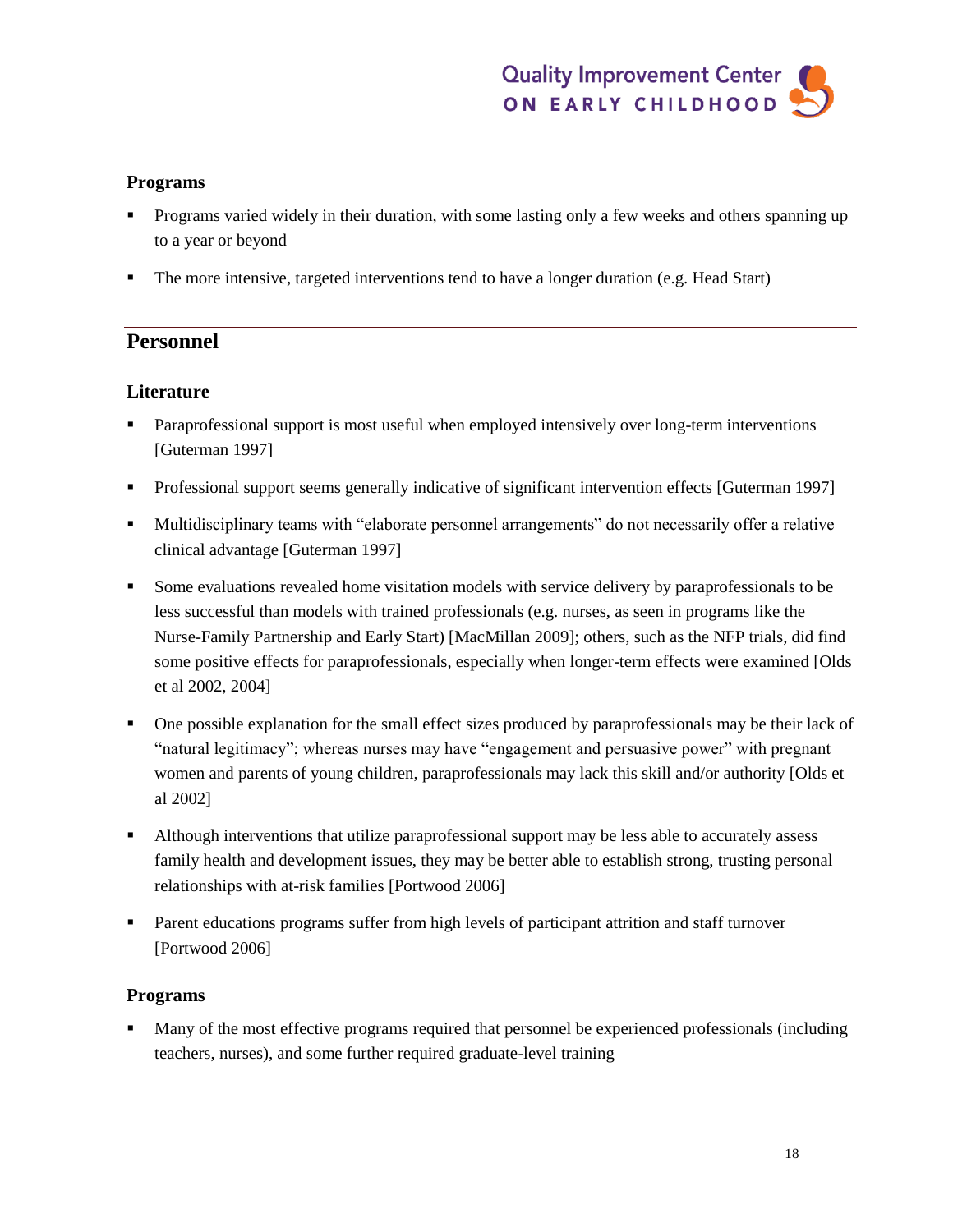- Most programs are supplemented by certification/accreditation training for providers (required by program developers before the intervention can be used at a new site) that includes on-going support
- Home visitation programs seem to be less consistent with personnel qualifications than parent education or school-based programs (i.e. some home visitations hire paraprofessionals while others hire professional nurses)

### **Target population**

#### **Literature**

- By screening participants and targeting services to only those in the highest-risk categories, interventions may screen out those who are most responsive to treatment [Guterman 1997]
- **Interventions that offer services based on universalistic intake and based on specific demographic risk** factors (such as teen low socioeconomic status or single/teen parenthood) may yield the greatest effect and make best use of resources over psychosocial screening [Guterman 1997]

#### **Programs**

- Because we elected to examine secondary prevention, most programs targeted their delivery to "atrisk" clients (defined differentially by program)
- Referrals to programs often came from local hospitals, clinics, and social service providers

#### **Promising practices**

#### **Literature**

- The most successful interventions "employed some form of parenting guidance or education to enhance the parent-infant interaction" [Guterman 1997]
- The most successful interventions "explicitly sought to link families with formal and/or informal supports" [Guterman 1997]
- Taken as an aggregate (meta-analysis), early prevention programs have a significant overall positive effect on reducing child abuse and neglect for at-risk families with young children under three [Geeraert et al 2004]
- Taken as an aggregate (meta-analysis), prevention programs have a net positive effect on affecting the underlying factors associated with child abuse and neglect – these include "child functioning,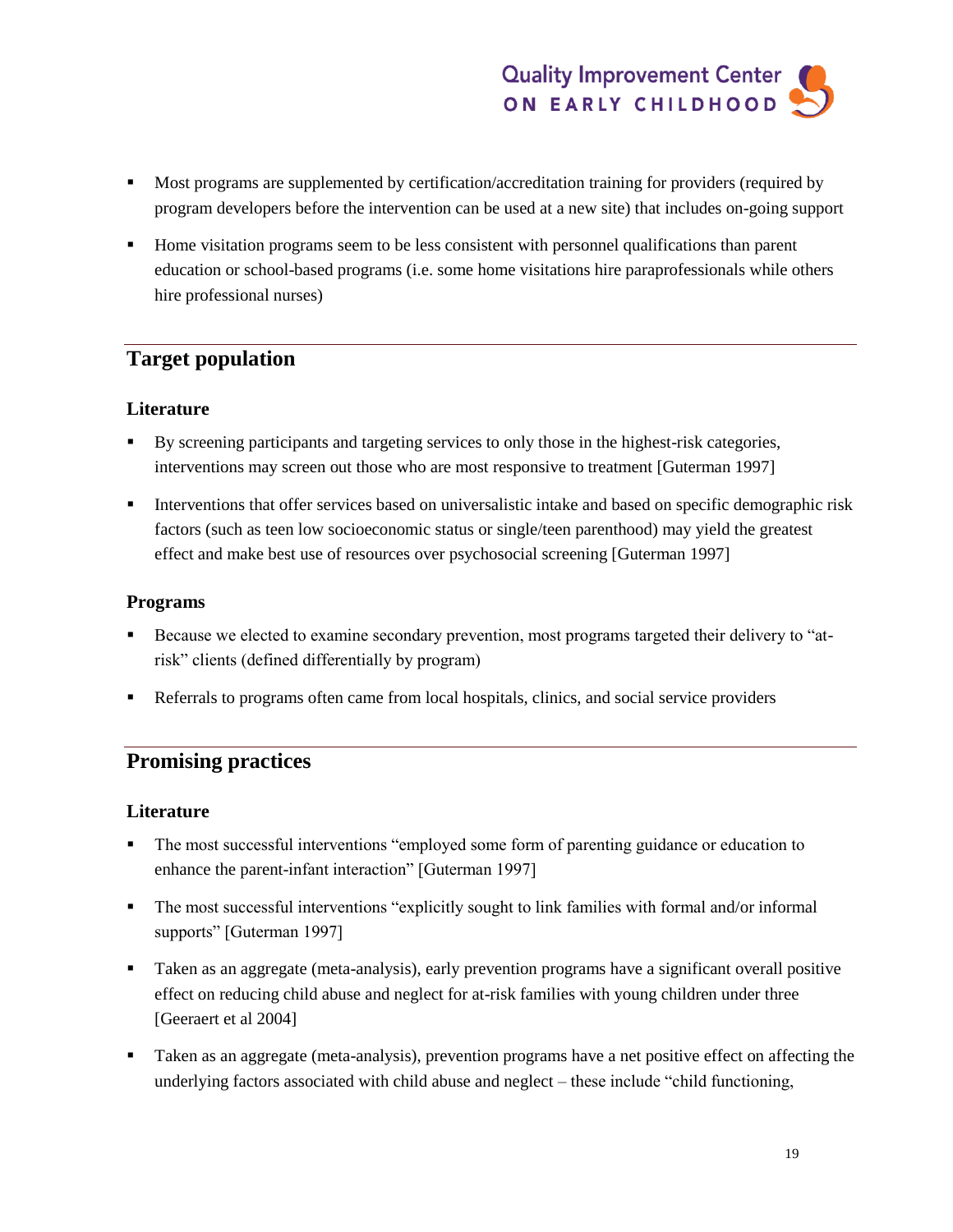interaction between parent and child, family functioning, and context characteristics" [Geeraert et al 2004]

- Targeted interventions with a narrow focus consistently improved outcomes (maternal sensitivity and infant attachment insecurity) [Bakermans-Kranenburg et al 2003]
- The most effective maternal sensitivity interventions retained their impact "regardless of the presence or absence of multiple problems in the family" [Bakermans-Kranenburg et al 2003]
- On the whole, home visitation programs have not been shown to reduce physical abuse or neglect when assessed with randomized clinical trials (exceptions include the Nurse-Family Partnership and Early Start program) [MacMillan 2009]
- The Nurse-Family Partnership program, which provides home visiting services by qualified nurses to low-income, first-time mothers, has been shown to significantly reduce physical abuse and neglect [MacMillan 2009]
- The Early Start program, which provides home visiting services to "families facing stress and difficulties", significantly reduced hospital reports of physical abuse and injuries [MacMillan 2009]
- Home visiting programs have been identified as the strongest preventative effort, as well as the most promising type of intervention [Portwood 2006]
- Intensive nurse home visitation interventions have been shown to have positive effects on parenting attitudes and behaviors and on reported child abuse and neglect [Portwood 2006]
- The two most widely-used and promising prevention models (Olds model and Healthy Families Model) both include the following components in their interventions: frequent home visiting, "the provision of care within the context of a therapeutic and supportive relationship", a set curriculum, effective parenting modeling, and linkages to community support services [Portwood 2006]
- Although most school-based child empowerment models of prevention have not been evaluated, successful components of these models are anecdotally believed to allow children to physically participate in behavior skills training [Portwood 2006]
- Among lessons learned, comprehensive community-wide collaborations can benefit from the following recommendations:
	- o Schedule a long planning period (9-12 months), a long demonstration period (8-10 years), a transition-out period with stepped-down funding (1-2 years), and detailed project timelines/workplans
	- o Emphasize balance among program elements and investments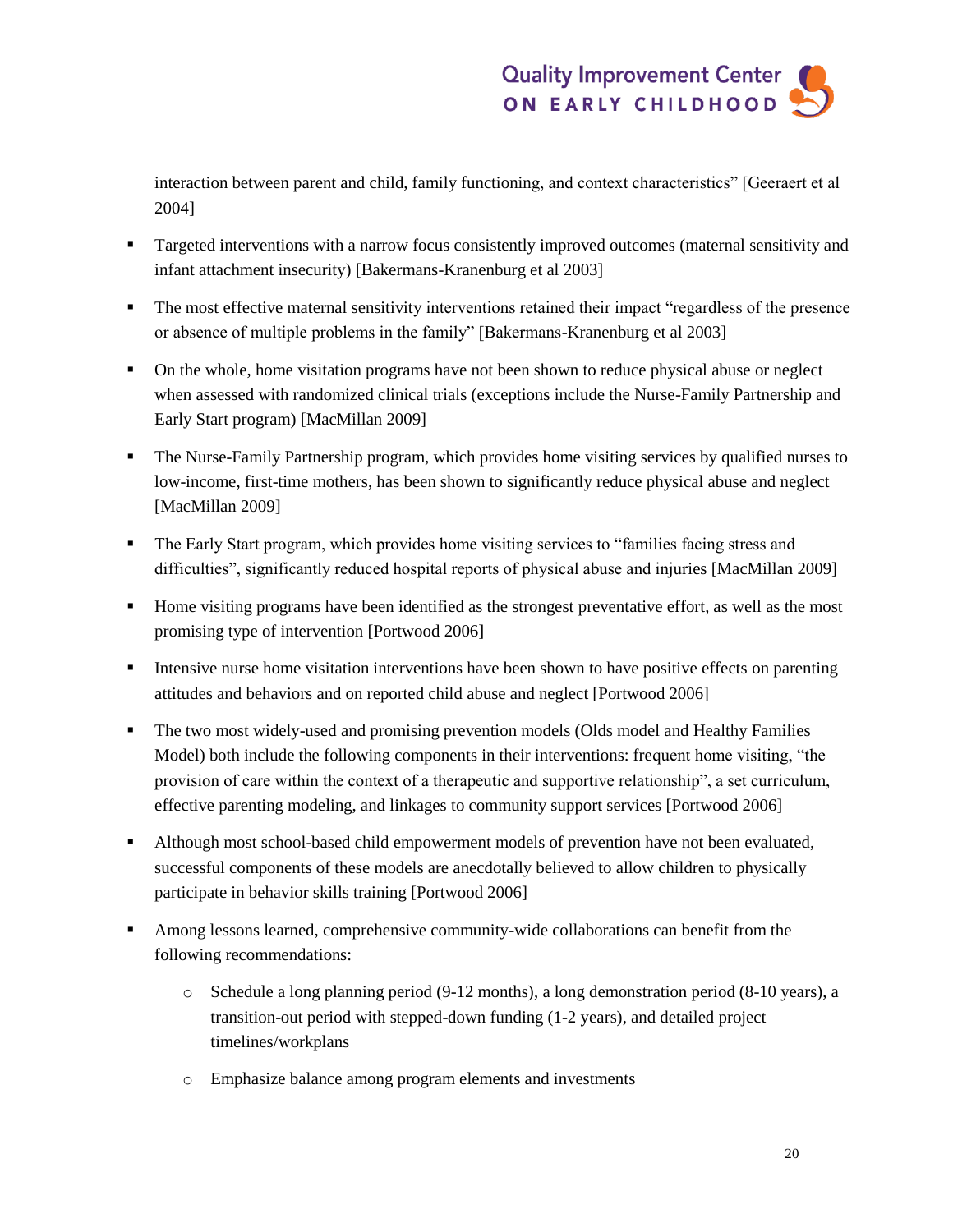- o Provide technical assistance during all phases of the project (planning, implementation, and transition-out)
- o Emphasize clear communication in order to form a "learning community"
- o Evaluate programs locally by focusing on "results-based accountability"

[Gragg et al 2005]

#### **Programs**

- Many of the most successful programs offered a variety of service components, including child development (via home visits, quality child care), family development (comprehensive health and mental health services, parenting education, nutrition education, health care and referrals, family support), and community building
- While the best programs appear to have the flexibility to tailor services to meet individual families' needs, it is difficult to evaluate programs that offer differential levels of service
- A key element of success for many programs was the ability to link families directly to service providers within the community
- Some successful programs included interactive components, such as videotapes that encourage group discussion, problem-solving, and idea-sharing, as well as role playing for children to allow them to "try out" lessons learned
- Supplemental, less conventional support components should also be considered to enhance program efficacy (e.g. providing additional goods and services, like health check-ups/referrals, free/reduced school lunches, social support networking)
- **Programs for parents that are most successful include lessons that teach techniques of skills**generalization and skills-maintenance (ensures a transfer of learning across different contexts) as well as lessons that emphasize self-regulation, self-efficacy, self-sufficiency, self-management, and problem-solving (to help parents retain the skills developed in the program)
- Small class sizes are common among the most successful/promising prevention programs
- Some successful/promising programs reinforced lessons through a homework component (encouraging parents and children to "practice" what was learned via role-playing and discussion)
- Common components of successful programs focus on:
	- o Improving parents' self-esteem, communication skills, level of engagement, decision-making skills, and stress management skills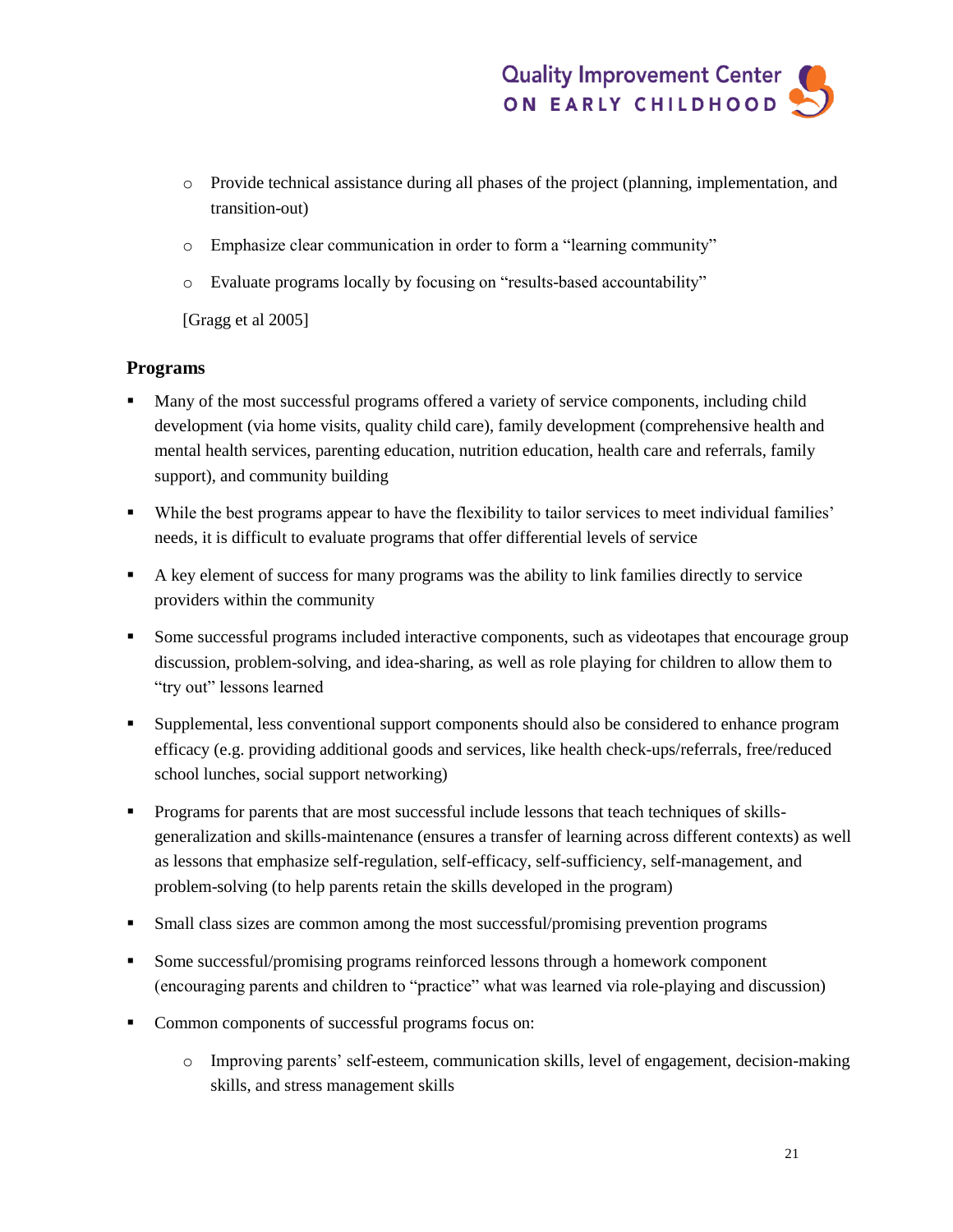- o Strengthening parents' awareness of community-based support mechanisms
- o Encouraging parents to develop age-appropriate expectations for their children
- o Teaching parents to utilize nurturing, non-violent strategies/techniques when they establish family discipline
- o Increasing parents' awareness of self and others in developing positive patterns of communication and establishing healthy, caring relationships
- Our review of successful/promising programs has indicated that the following should be taken into consideration as we think about prevention models:
	- o It is difficult to ascertain whether results from programs implemented in communities with strong linkages to social service agencies are replicable in other settings
	- o Need to distinguish which programmatic components are driving overall effectiveness so that we know which should be consistently delivered
	- o Need to untangle the effect of using professionals versus paraprofessionals in interventions (especially home visitation)
	- o Evaluations of home visiting showed that nurses tended to focus more on personal health and parenting than did paraprofessionals (this is more consistent with the goals of the program)
	- o Need to consider how to balance the focus of nurses versus paraprofessionals with a sense of cost-effectiveness
	- o Role playing practice for children can greatly enhance the success of a program
	- o Possible weakness of school-based programs: outcome measures did not examine actual decrease in child abuse or neglect, but rather children's own attitudes and behavior in ways that could lead to a reduction in abuse and neglect

#### **Supportive systematic and organizational reforms**

#### **Literature**

- The prevention of child abuse and neglect may be positively impacted by collaborative efforts among advocates and community partners, including:
	- o Increasing organizational capacity to respond to reported child abuse and neglect
	- o Increasing personal/professional capacity to respond to reported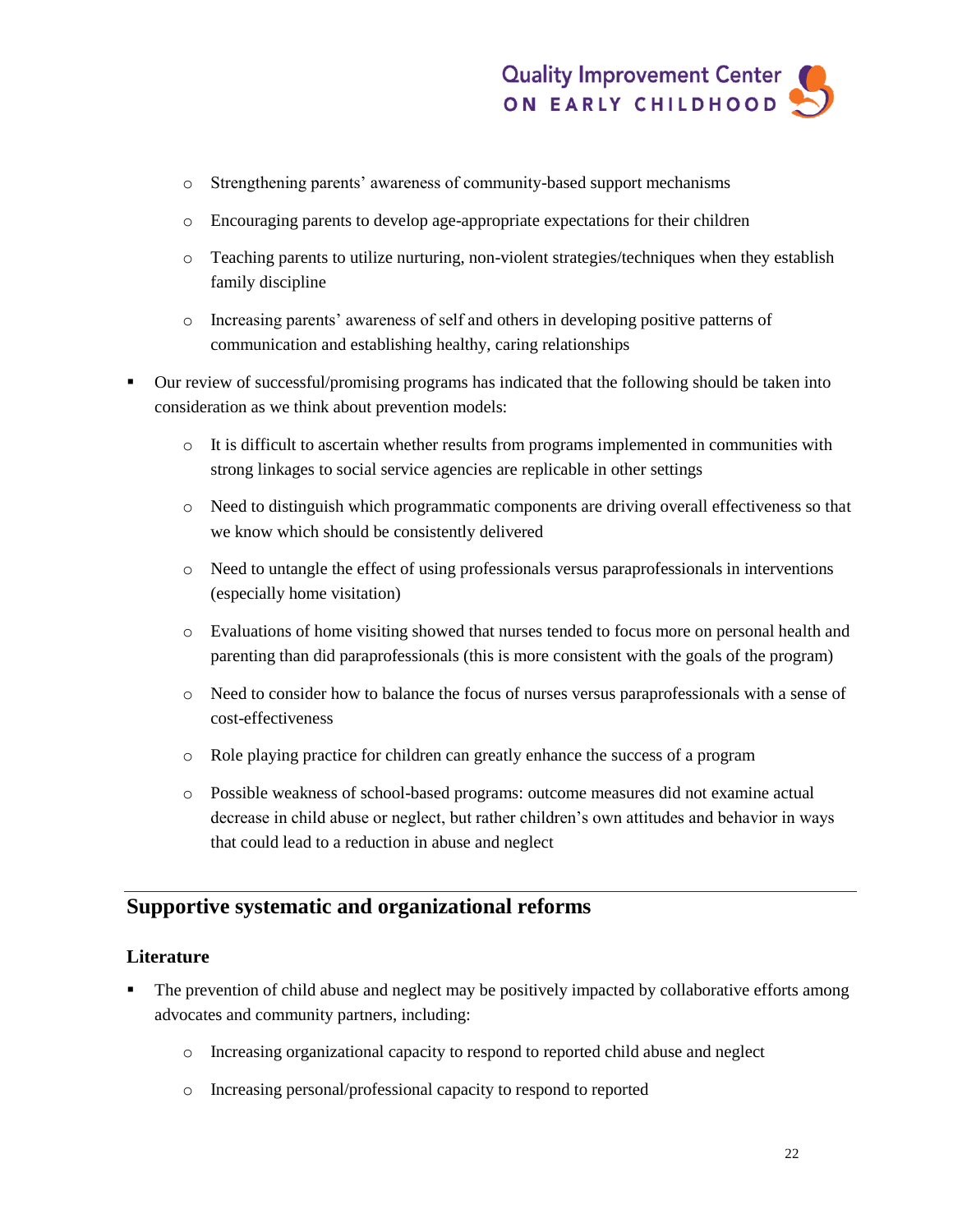- o Expanding and bolstering services for children and families
- o Enhancing greater interagency communication, cooperation, and collaboration
- o Increasing cultural sensitivity and competence
- o Increasing capacity to collect and utilize data
- o Increasing prevention education and public awareness
- o Supporting changes in legislation, state policy, and resource distribution

[Gragg et al 2005]

- Factors that may positively impact outcomes include:
	- o Creating an adaptable program design
	- o Adapting a flexible timeframe
	- o Securing strong commitment to goals
	- o Confirming the availability of technical assistance and support
	- o Emphasizing the notion of a "learning community"
	- o Selecting a credible lead agency
	- o Recruiting skilled project leadership and staff and sustained commitment from key partners

[Gragg et al 2005]

- Examples of community-based prevention programs for child abuse and neglect are rare; future work should target interventions to help families escape poverty and step-up components that enhance social support networks that connect families to the resources they need [Portwood 2006]
- Systematic and social reform should include the provision of high quality child care which can both directly and indirectly reduce child abuse and neglect [Portwood 2006]

#### **Programs**

**Programs may readily address cost effectiveness by ensuring that interventions are tailored to** individual families' needs and risk levels (e.g. upon the completion of an intervention level, each family should receive a detailed assessment to determine if further intervention is necessary)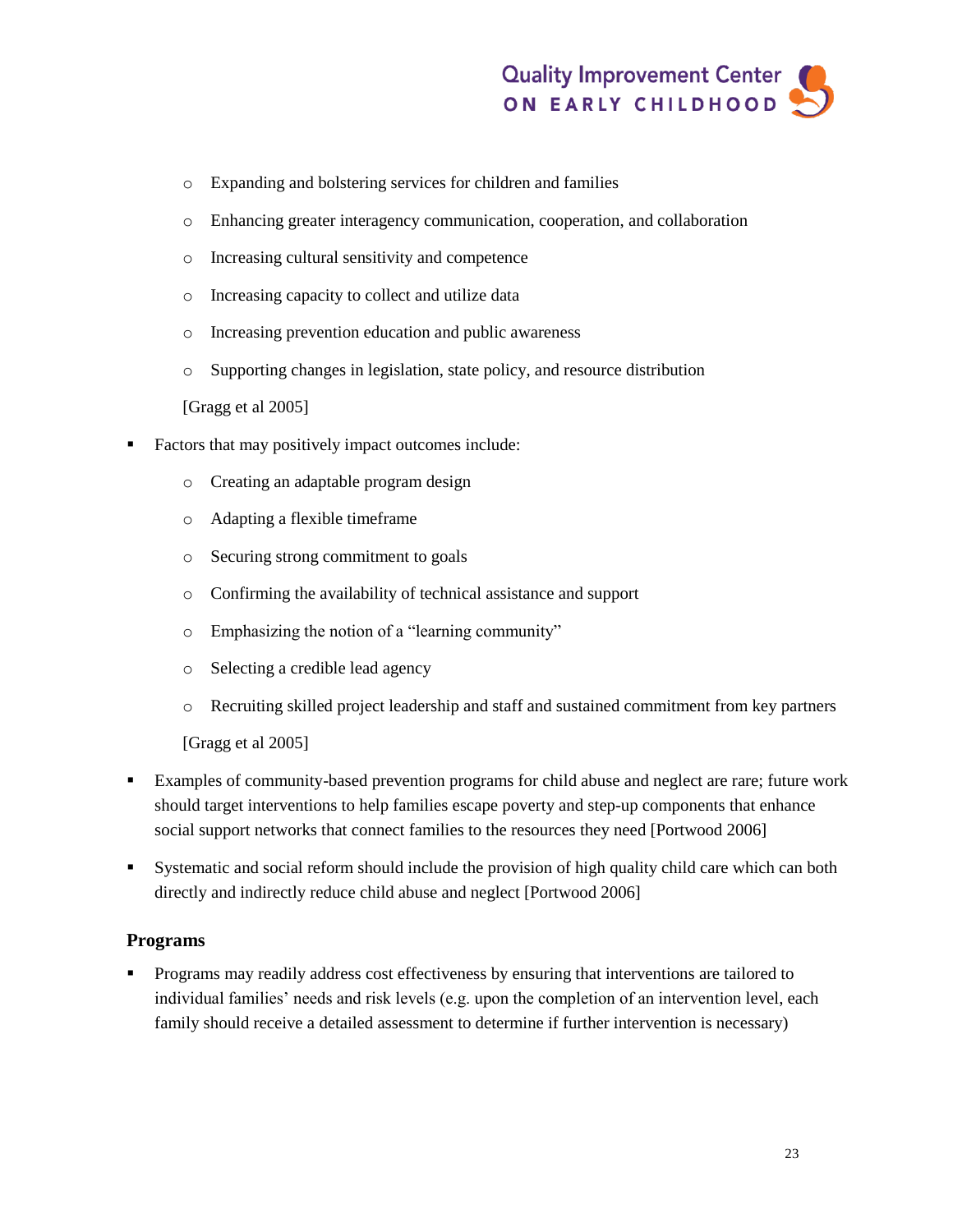# **Implementation**

### **Participant engagement and retention**

- Examples of program attributes that contribute to parent enrollment and retention decisions include:
	- o Staff fluctuation
	- o Location of services
	- o Program auspices
	- o Staff training requirements
	- o Average staff caseload
	- o Stability of program funding
	- [McCurdy & Daro 2001]
- "Researchers report that substance abuse, depression and domestic violence may challenge parents' abilities to complete services that target parenting (Guterman, 2001; Navaie-Waliser et al 2000)". However, contradicting evidence proves that these 'difficult' clients facing problems with substance abuse and depression do not necessarily drop out of preventive interventions (Daro et. al, 2003; Duggan et al, 1999) (682). Girvin et al (2007) developed a study which attempted to build a predictive model of completion, which provided tentative support for the notion that clients with complex and difficult problems can complete preventative services.
- Studies indicate it is difficult to predict which clients will leave programs before completion [Daro et al., 2003]
- Daro and Harding (1999) report that factors linked to attrition include: maternal age, high mobility in some communities, refusal of partner or another adult in home to allow regular visitor access and the stability and tenure of the sponsoring agency. (675)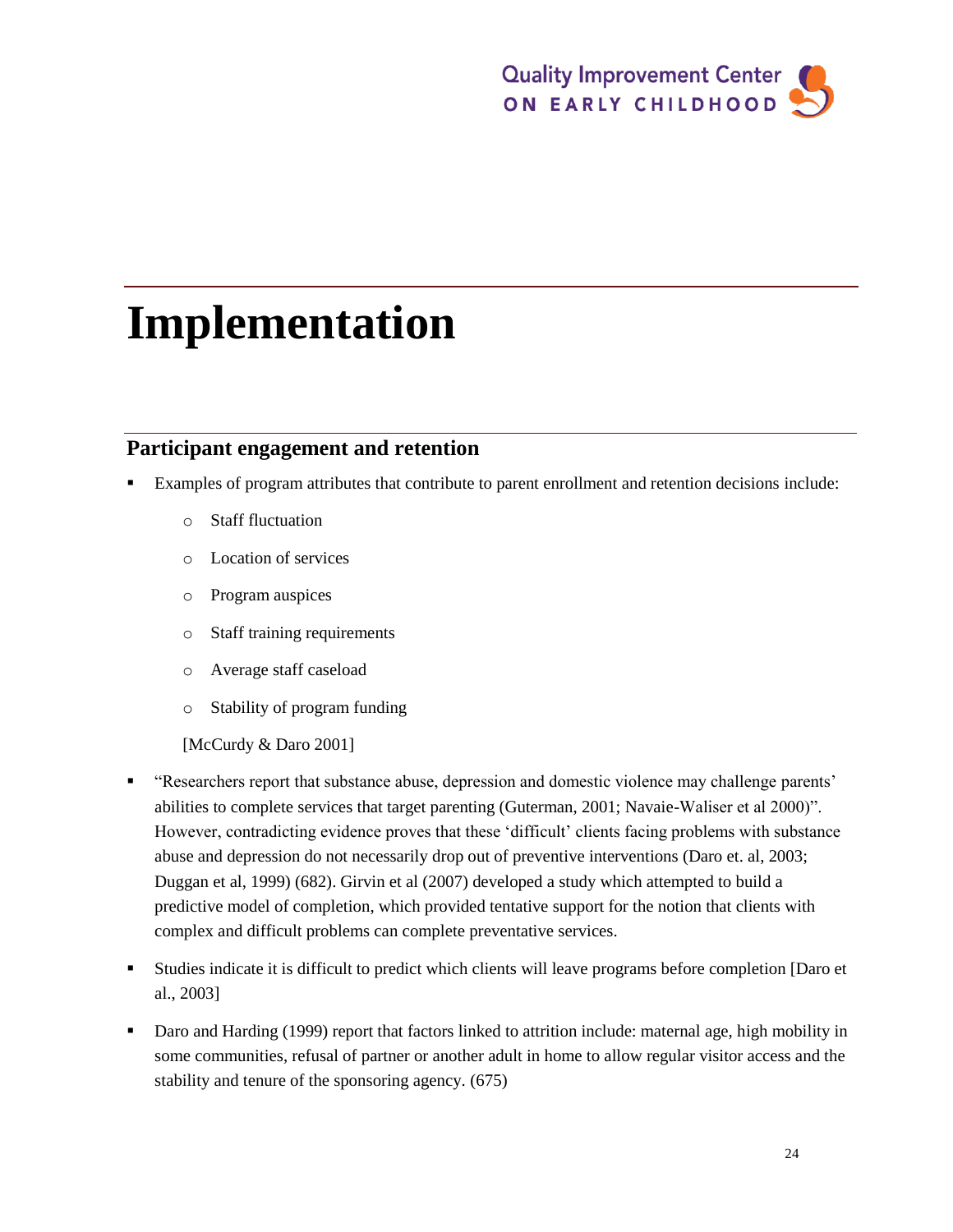- Elements of effective engagement include collaborative goal setting, good communication, maintaining a positive hopeful outlook and acknowledgement by parents that they are aware and responsible for the situation they are in. [Altman et al 2007]
- It is important for workers to demonstrate cultural awareness, respect and understanding to maintain levels of engagement. [Altman et al 2007]
- "Findings exist that engagement may be related to clients' past and current experience in services, their personal networks or their readiness to change (Daro et al., 2003)" (563)
- Other research and studies confirm that the match between the services provided and the clients needs and the alliance between the social worker and the family members matter significantly in retention rates.
- "Other studies indicate premature exit of a program is linked to clients feeling that services offered are not what they need (Epperson, Bushway & Warman, 1983; Weiss, 1993). [Girvin et al 2007]
- Enrollment and retention rates are also influenced by home visitor characteristics, program structure and length of the intervention program (easier to complete services for a shorter program). [Girvin et al 2007]
- We know very little about how individual characteristics determine what services parents seek, whether specific program structures and policies attract providers with common attributes, whether some programs flourish in particular communities or whether some level of neighborhood functioning needs to be in place before a parenting program can attract and maintain its target audience. (118) [McCurdy & Daro 2001]
- **Engagement studies in the future will need to capture more information surrounding why participants** seek help, the perceptions of the help they are getting, strategies workers are using to form relationships with them and the 'help seeking values' of their community. [McCurdy & Daro 2001]
- **Programs should make more of a concerted effort to create an employment environment that conveys** to direct service staff a sense of their value by regularly offering staff development opportunities, creating forums in which direct service staff can offer their input into program direction and offering regular opportunities to discuss difficult cases with supervisors and colleagues. (119) [McCurdy & Daro 2001]

#### **Workforce development**

 Serious challenges in implementation of a model with staff include a lack of time working with the model (building confidence), and high rate of staff turnover. [Elliot and Mihalic 2004]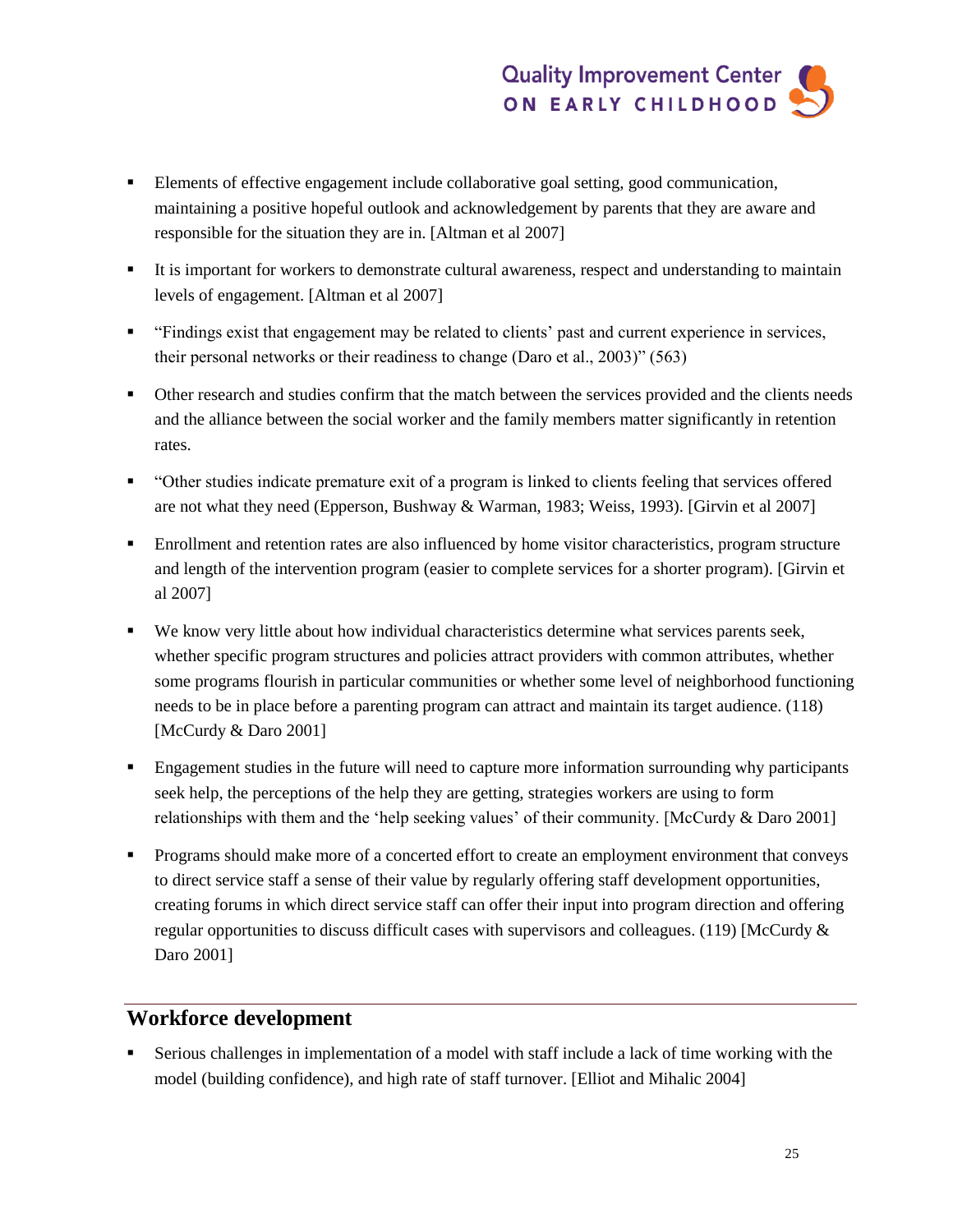- Agency managers and staff need to be skilled in effectively using information and notions of "best practice" to guide their specific service implementation. [Daro 2007]
- It is important to have a leader who is committed to excellence and continuous program improvement somewhere in the organizational structure. [Daro 2007]
- "Frequent turnover of administrative staff makes it harder to apply one policy systematically because administrators often feel compelled to set themselves apart from their predecessors by terminating programs associated with the former regime" (Slavin & Maddin, 1995, p.81) [McDermott 2000]
- With regard to staff training, recommendations that emerged from the Blueprint study were to:
	- o Be firm regarding the formal eligibility requirements for program staff
	- o Hire all staff before scheduling training
	- o Conduct a general orientation of the program with staff before training
	- o Encourage administrators to attend training
	- o Plan and budget for staff turnover
	- o Be ready to implement the program immediately after training (49)

[Elliot and Mihalic 2004]

- Collaboration has the greatest potential where various organizations have different and complimentary skills or resources, have shared or overlapping objectives and have a high level of mutual trust. (13) [Hicks et al]
- Developing learning organizations and organizational mentoring can be used to develop the workforce and build capacity in public organizations [Hale 1996]
- Organizational mentoring can be challenging to implement but if done well will produce positive benefits including: increased quality of work, enhanced motivation and learning and inculcating norms, values and opportunities in organizations. [Hale 1996]
- Two barriers to workforce development are: the low level of priority given to developing the workforce and creating strategic plans for training and development and second, the nature of the work makes it difficult to measure the return on investment of human capital development in the public sector ("process over results orientation"). [Hale 1996]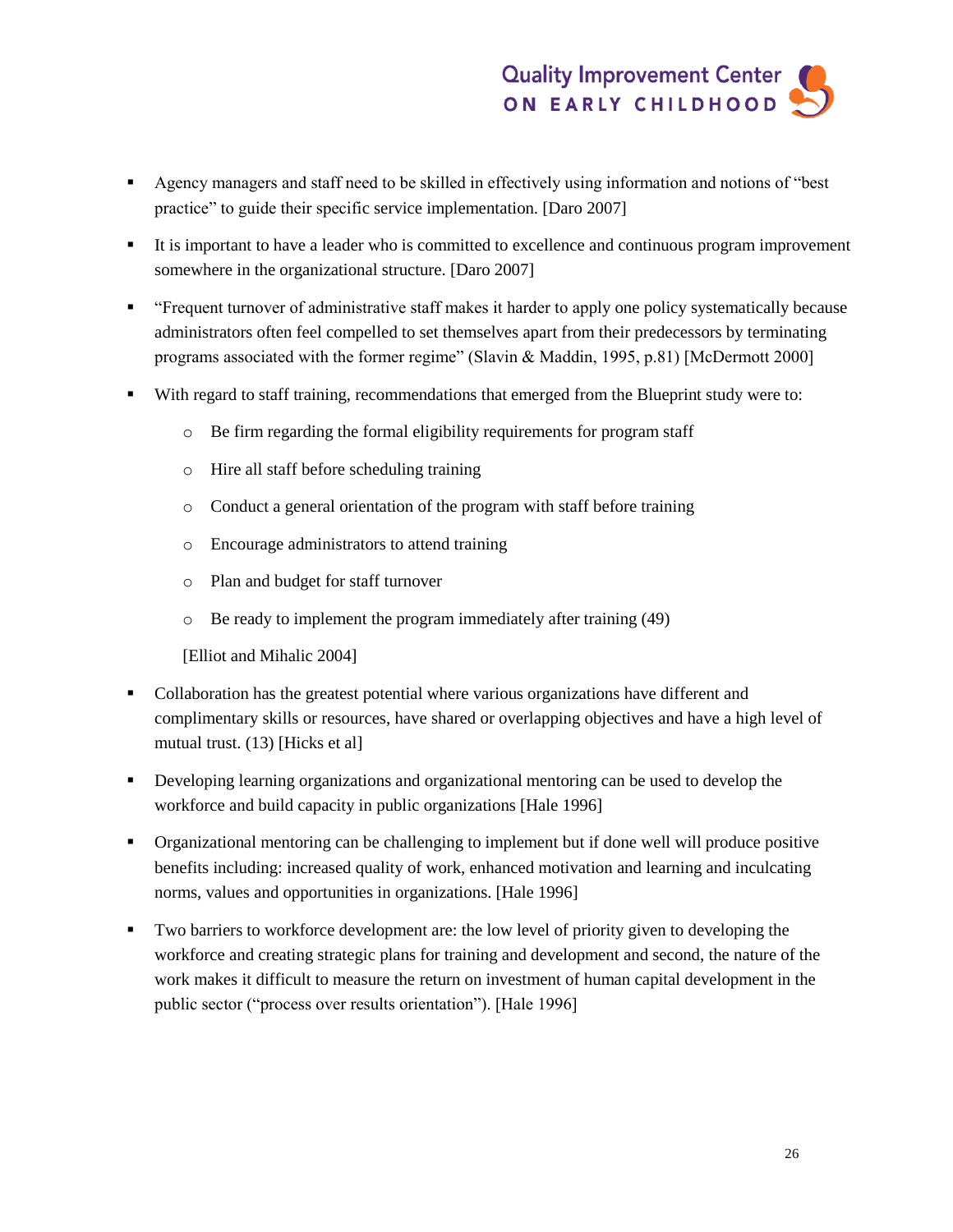### **Organizational culture**

- Two mistakes in a company's effort to become a learning organization are: 1) defining learning too narrowly as 'problem solving' and neglecting to reflect critically on their own behavior or learn from failure, and 2) focusing too much on creating incentives to make people feel motivated and committed. Learning is not simply connected with how people feel, it is also a reflection of how people think. [Argyris 1991]
- **EXECUTE:** Learning organizations are skilled at five main activities:
	- 1. Systematic problem solving
	- 2. Experimentation with new approaches
	- 3. Learning from their own experience and past history
	- 4. Learning from the experiences and best practices of others
	- 5. Transferring knowledge quickly and efficiently throughout the organization

[Garvin 1993]

- Senge defines learning organizations as organizations in which: norms are determined by personal values, the meaning of one's work comes from relationships with professional colleagues, not one's manager and the focus is on problem finding and problem solving. [Hale 1996]
- For an organization to teach its members how to reason effectively, managers must examine critically and change their own theories-in-use. They must also learn to connect the problem to concrete examples. [Argyris 1991]
- To become a learning organization, an organizations must "begin to use systems thinkers and develop collaborative learning capabilities 'among different, equally knowledgeable people'". [Hale 1996]
- **•** Open reflection produces greater productivity and awareness that improves performance. [Argyris 1991]
- Definitive policies and practices form the building blocks of learning organizations. [Garvin 1993]
- Successful ongoing programs dedicated to experimentation also require an incentive system that favors risk taking. Employees need to see that the benefits of experimentation outweigh the costs. [Garvin 1993]
- Chrislip and Larson (1994) identify two features common to highly successful collaborative initiatives: 1) Strong process leadership and 2) An open and credible process. [Hicks et al]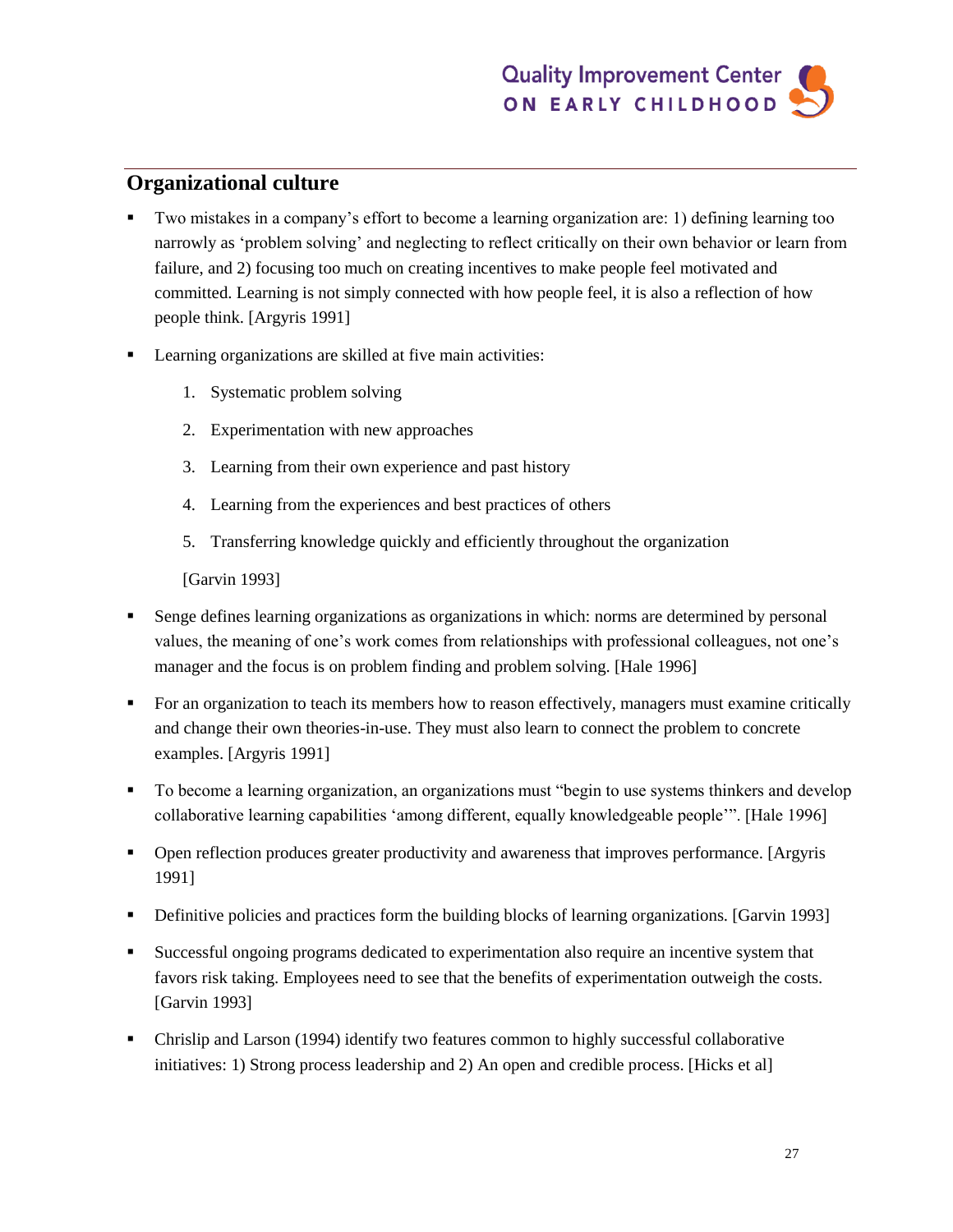- **Example 1** Learning will only occur in receptive environments. Managers must be open to criticism and can not be defensive. [Garvin 1993]
- An open and credible process means that stakeholders perceive the process to be fair and authentic, and that decisions have not already been made in advance. [Hicks et al]
- If people do not perceive they are being treated fairly, they will not engage in collaboration, and are less likely to commit to the groups' projects and goals. If they do feel valued, respected and cared for, their will see their individual identity in terms of the group membership and contribute to the collaboration. [Hicks et al]
- **•** Reports and personnel rotation programs are the most popular medium of transferring knowledge; personnel rotation programs are one of the most powerful methods of transferring knowledge. [Garvin 1993]
- Four characteristics that are critical to building a learning organization are: strong leadership, open and inclusive management culture, resource stability and transparent and accessible performance data. [Daro 2007]
- Successful organizations need a mechanism to spread new ideas. Without this, no leader will be able to move any concept forward. [Daro 2007]
- Chrislip and Larson (1994) argue that the aim of collaboration "is to create a shared vision and joint strategies to address concerns that go beyond the purview of any particular party" (p5). [Hicks et al]
- Collaboration is more than simply coordinating; it is a communicative activity that results in new ways of seeing and understanding social problems
- Strong process leadership brings everyone to the table for discussion, making sure that all parties feel competent, trusted and valued throughout the process. (Chrislip and Larson 1994 p.53) [Hicks et al]

### **Information and performance monitoring**

- Organizations need to establish a framework for tracking performance in order for leaders to measure the results and impact of change. [Daro 2007]
- As organizations pursued their systems change objectives, they discovered that "even when they identified better ways of doing business and spending money the service-delivering entities that might be willing to entertain the better behavior that is requisite to 'real' system change often lacked adequate local infrastructure to do so" (2) [Brown 2005]
- Intermediary organizations were introduced as a solution, to provide infrastructure and give money in a way that ensures the building of organizational capacity. [Brown 2005]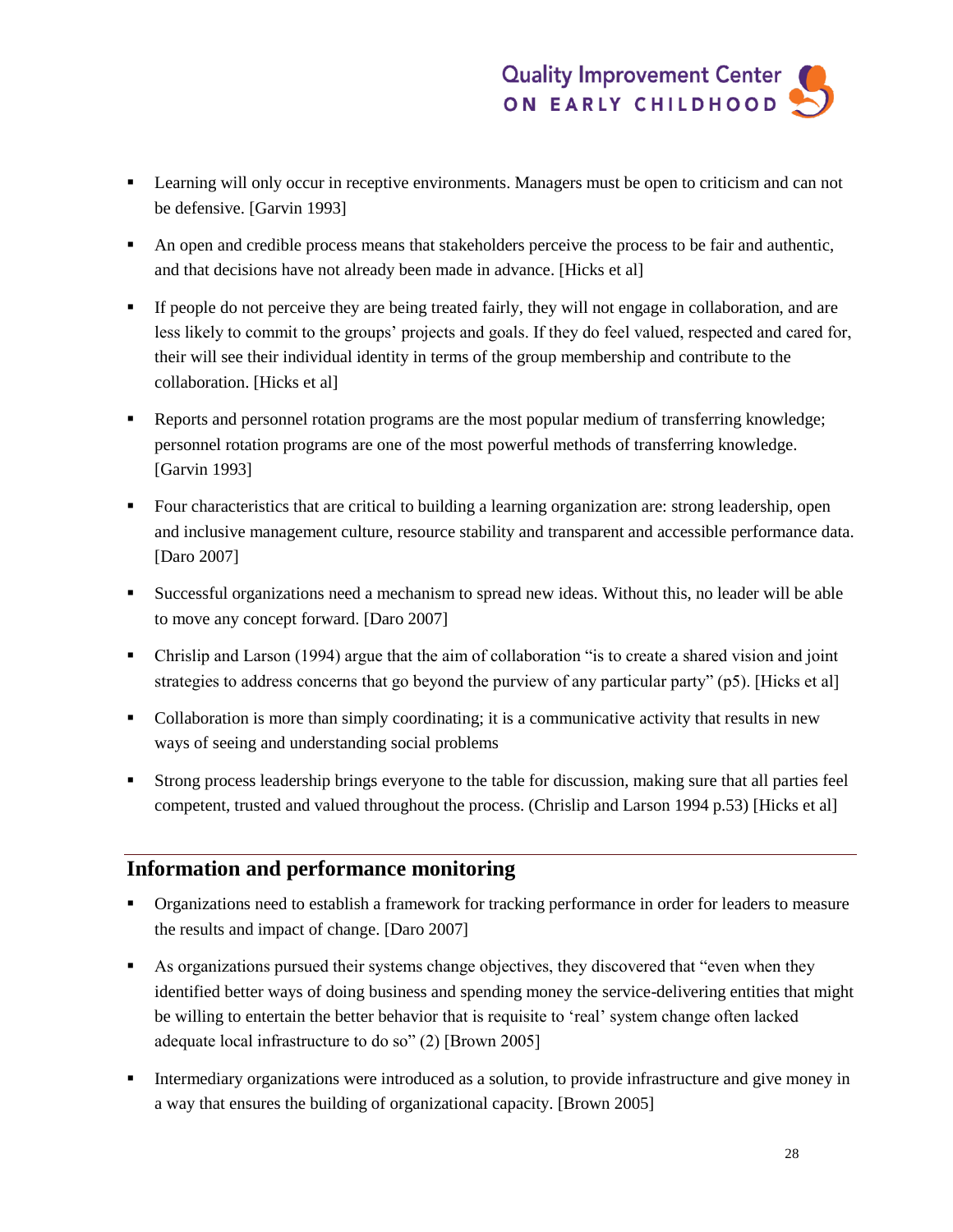- Analysis of the Riverside and Portland Welfare to Work programs suggested that program design and site characteristics were factors contributing to success; contextual features played a large role which makes replication complicated and the chance of obtaining identical effects unlikely if contextual features are different. [Greenberg et al, 2005]
- Looking single-mindedly at whether a program worked or not does not address how it worked, or what factors affect the generalizability.
- Four changes in the approach to evidence in health care would help accelerate the improvement of systems of care and practice:
	- o Embrace a wider range of scientific methodologies
	- o Reconsider thresholds for action on evidence
	- o Rethink views about trust and bias (vigorously attacking bias can have unanticipated perverse affects)
	- o Be careful about mood, affect and civility in evaluations

[Berwick 2008]

 The Harlem Children's Zone Asthma Initiative (HCZAI) demonstrates that community-based interventions that target elements of the built environment such as poor housing conditions may have great potential. [Spielman 2006]

#### **Dissemination and replication of innovation**

#### **Implementation**

- Few programs identified as model programs have been successfully implemented on a wide scale.
- A commitment to developing site capacity and allotting enough time for developing site readiness must become routine for successful implementation of initiatives.
- **Elements of successful implementation include:** 
	- o Conduct a needs analysis
	- o Identify champions

[George 2008]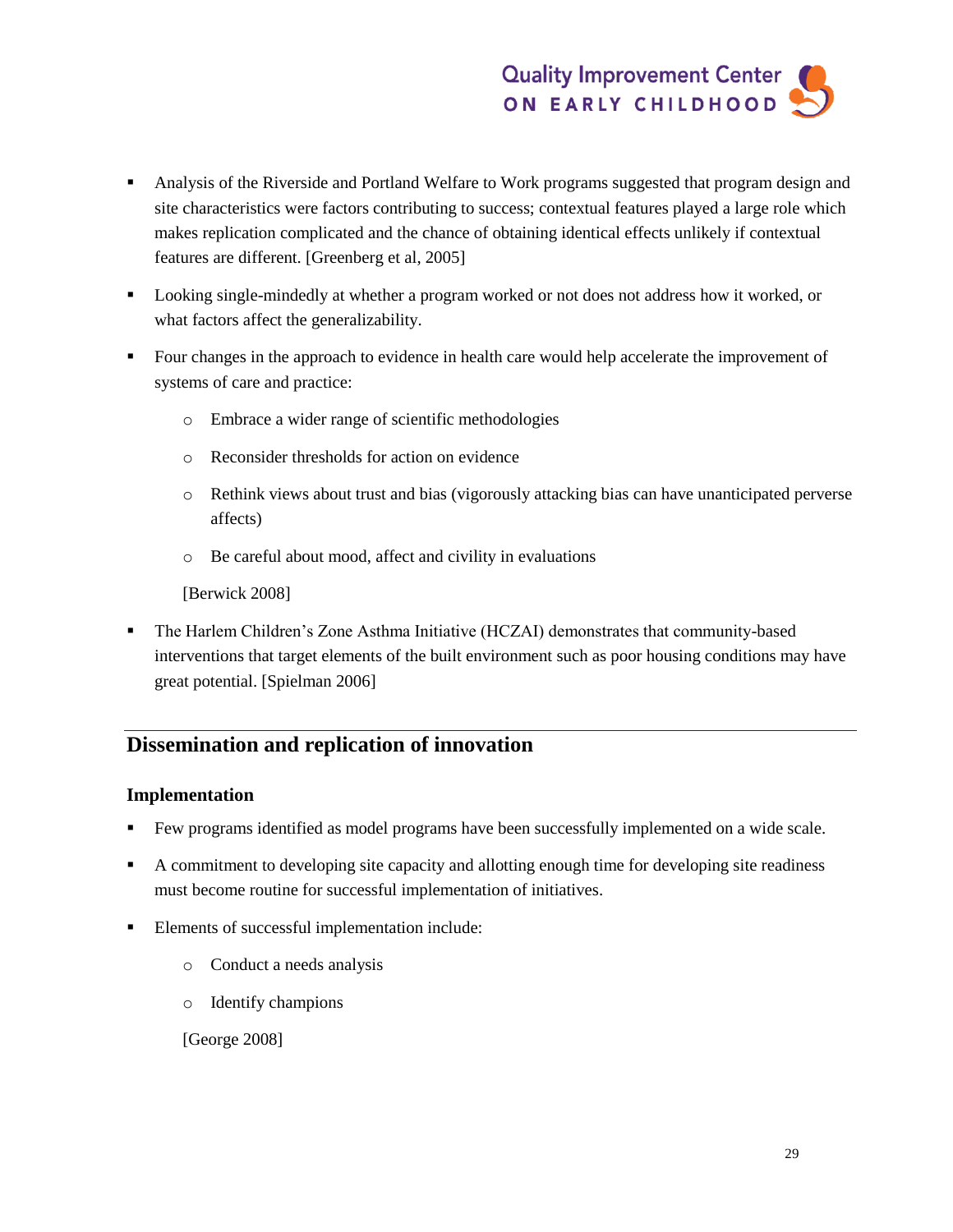- "Partial implementation of several different reforms produces many winners of small-scale competitions, thus spreading the benefits much wider than declaring one winner of a large-scale contest for influence and prestige". [McDermott 2000]
- By implementing many small scale reforms, schools are able to gain some of the benefits of the reform without paying all of the associated costs. [McDermott 2000]
- Critical elements in site readiness related to successful implementation are:
	- o a well connected and respected local champion
	- o strong administrative support
	- o formal organizational commitments and organizational staffing stability
	- o up front commitment of resources
	- o program credibility within the community potential for program routinization

[Elliot and Mihalic 2004]

- Important factors in implementation of evidence-based practices are: funding, work climate, shareddecision making, coordination with other agencies, formulation of tasks, leadership, program champions, administrative support, staff skill proficiency, training and technical assistance. (8) [Elliot and Mihalic 2004]
- "The available research demonstrates that fidelity is related to effectiveness and any bargaining away of fidelity will most likely decrease program effectiveness" (Battisctich *et al.*, 1996; Blakely *et al.*, 1987; CSAP 2001; Fuchs & Fuchs, 1989; Gottfredson, 2001; Gray *et al.*, 2000; Kam *et al.*, 2003) (51) [Elliott and Mihalic 2004]

#### **Going to scale**

- Communications campaigns can amplify impact without organizational expansion, achieving a different manner of going to scale. [Kramer 2005]
- The Blueprints program is an example of a program that has evolved into a large scale prevention initiative, identifying model programs and providing technical support to aid in implementation. [Elliot and Mihalic 2004]
- The claim of a programs effectiveness based on experimental trials cannot be logically sustained in the face of substantive adaptations. (51) [Elliott and Mihalic 2004]
- Successful scaling up begins with good planning; it is important to clarify what you are scaling up first. [Cooley & Kohl 2005]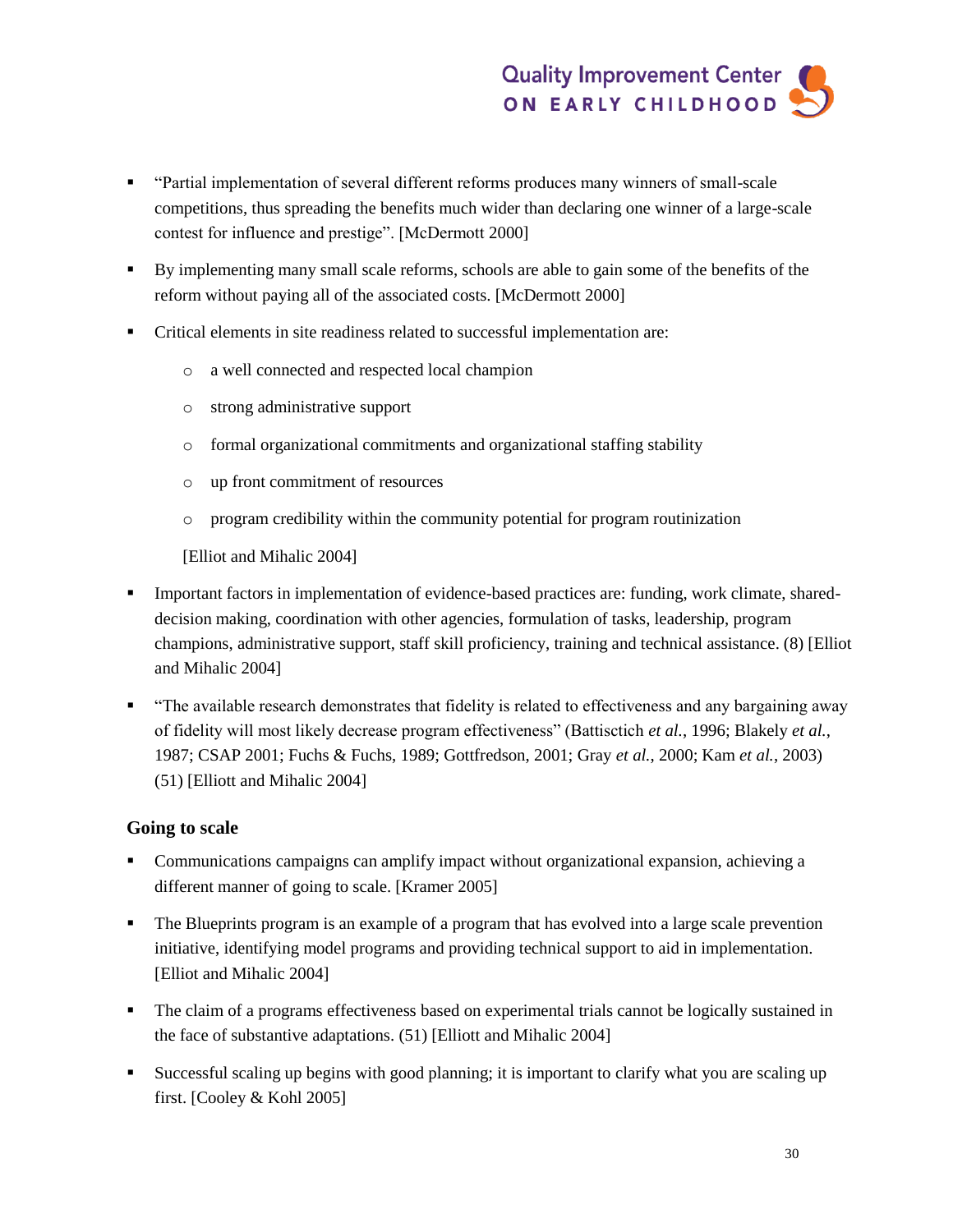- Before scaling up a model or a project, sufficient testing, clarifying, refining and simplifying of the model should take place. Third-party assessments often provide elements essential to the scaling up process, including credible verification of impact. [Cooley & Kohl 2005]
- The three types and methods of scaling up are expansion, replication and collaboration. Expansion increases the scope of operation, replication involves getting others to implement the model and collaboration falls in the middle, creating formal partnerships and networks and dividing responsibility for going to scale. [Cooley & Kohl 2005]
- The easiest pilot efforts to scale up are those that involve a clear and replicable technology and that self-generate financial resources needed for expansion. [Cooley & Kohl 2005]
- Organizational factors are most responsible for pilot-scale success, but the broader social and political context in which the projects are located also substantially impacts the scaling-up process. (21) [Cooley & Kohl 2005]
- "Because change often represents a significant break from tradition and requires shifts in attitudes and actions, it is important that there be 'legitimizers' or 'champions' who enjoy widespread credibility". (29) [Cooley & Kohl 2005]
- Transfer of formal and informal knowledge is one of the most neglected aspect of scaling up. [Cooley & Kohl 2005]
- **The Scaling Up Management Framework (SUM) has 3 steps and 10 tasks, as follows:** 
	- o Step 1: Develop a Scaling-up Plan
		- Task 1: Create a Vision
		- Task 2: Assess Scalability
		- Task 3: Fill Information Gaps
		- Task 4: Prepare a Scaling-up Plan
	- o Step 2: Establish the Pre-conditions for Scaling Up
		- Task 5: Legitimize Change
		- Task 6: Build a Constituency
		- Task 7: Realign and Mobilize Resources
	- o Step 3: Implement the Scaling Up Process
		- Task 8: Modify Organizational Structures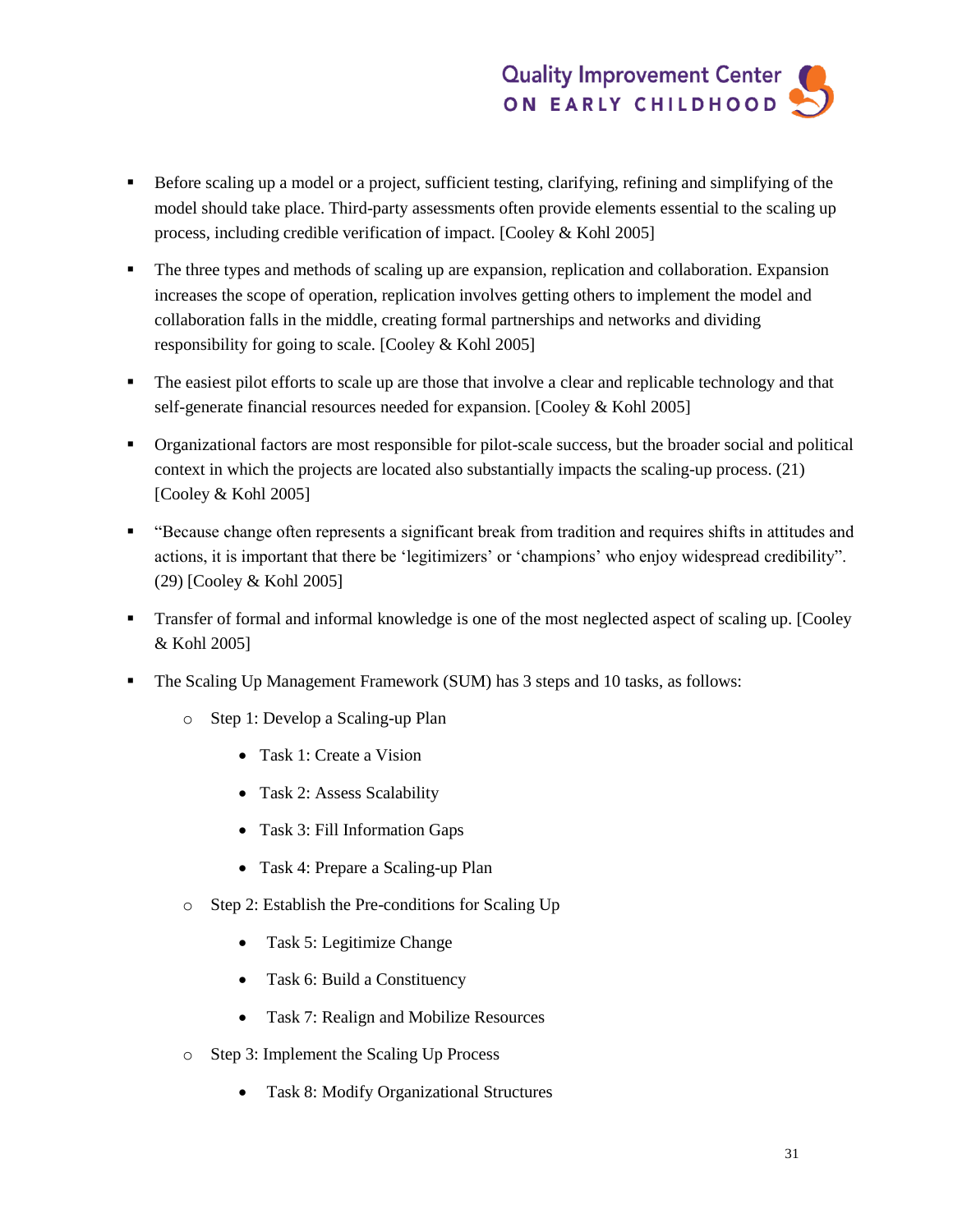- Task 9: Coordinate Action
- Task 10: Track Performance and Maintain Momentum
- [Cooley & Kohl 2005]
- Success factors related directly to designing an initiative that will feasibly scale up include:
	- o Clear articulation and measurement of desired community change results assess the threshold, have specific statistical benchmarks
	- $\circ$  Creating the capacity for scale understand what scale means and what it takes to get there
	- o Use of data to drive the initiative and influence policy change

#### **Barriers to effective replication and sustainability**

- Lack of clarity or agreement on what to sustain and a misalignment between how programs are structured and funded in the beginning vs. the long term present barriers to sustainability. [Trent and Chavis 2009]
- Barriers to change in the urban school district sector include the difficulty of building trust or civic capacity, political conflict; there is as much pressure to improve certain enclaves of the district as to improve the district as a whole. [McDermott 2000]
- Implementation staff cited lack of time working with the model as the major barrier to feeling more confident in implementing it. (49) [Elliott and Mihalic 2004]
- **Most replication failures can be traced to limited site capacity, inadequate site preparation or** readiness. [Elliot and Mihalic 2004]

#### **Sustainability and routinization**

- Common sustainability challenges for home visiting programs include: securing funding that supports services and system functions without compromising quality or the program model's design, demonstrating the efficacy of the home visiting model, ensuring that the program model can be replicated with quality and maintaining the program characteristics that made the home visiting program successful in the past. [Elliot and Mihalic 2004]
- Success factors in a comprehensive community initiative's ability to achieve sustainable community level outcomes include:
	- o A single entity acting as the broker and keeper of the vision
	- o Clear, well defined roles and responsibilities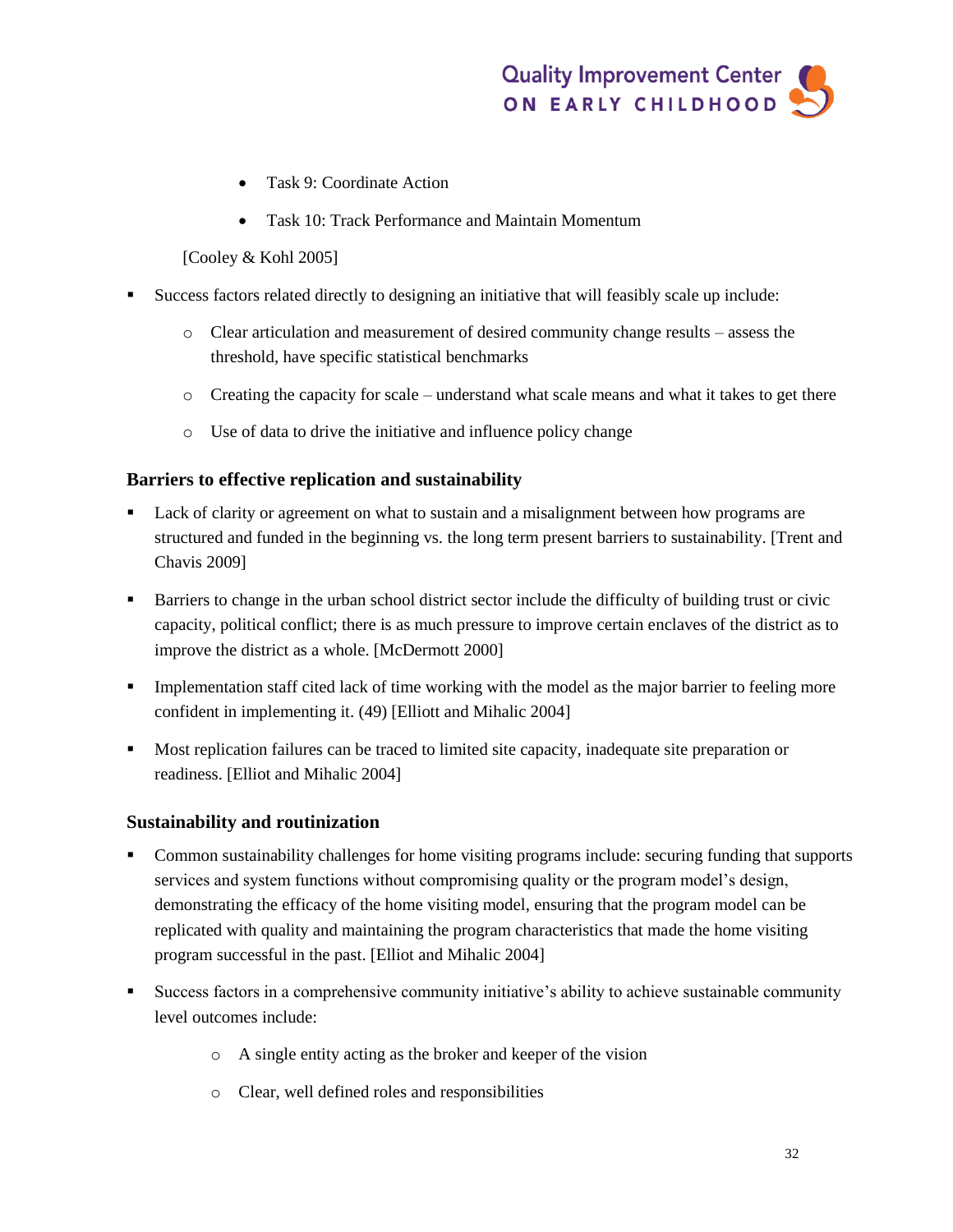

- o Alignment between goals, strategies, institutional interests, resources and geography
- o Meaningful community engagement
- o Competent leadership and the right staff capacity
- o Strategic connections between the community and the public sector

Related to this, three key elements that are key for sustainability are: **Institutionalization** (building community ownership of the initiative from the start), **Financing** (building longterm sustainable funding) and **Capacity** (building and sustain the capacity of institutions rather than programs)

[Trent and Chavis 2009]

- Program sustainability is important in four basic ways:
	- 1. Sustainability maintains program effects over a long period of time
	- 2. Because programs often attempt to change behavior, they must endure over a long period of time for changes to occur
	- 3. There is often a lag between the start of programs and the time at which their effects may be felt
	- 4. When programs are not sustainable, "organizations and actors lose what they have invested" and resist future investment

[Pluye et al 2004]

- There are four basic characteristics of organizational routinization:
	- 1. Memory: "organizational memory" may be understood as "shared interpretations of past experiences that are brought to bear on present activities"; organizational memory requires stable resources, and consists of three major components: social networks, paper-based manuals, and computerized memory
	- 2. Adaptation: routines are often adapted to fit with current context
	- 3. Values: routines in organizations reflect collective values and beliefs
	- 4. Rules: routines conform to governing rules in organizations, and these rules "account for 'the way things are done around here'"

[Pluye 2004]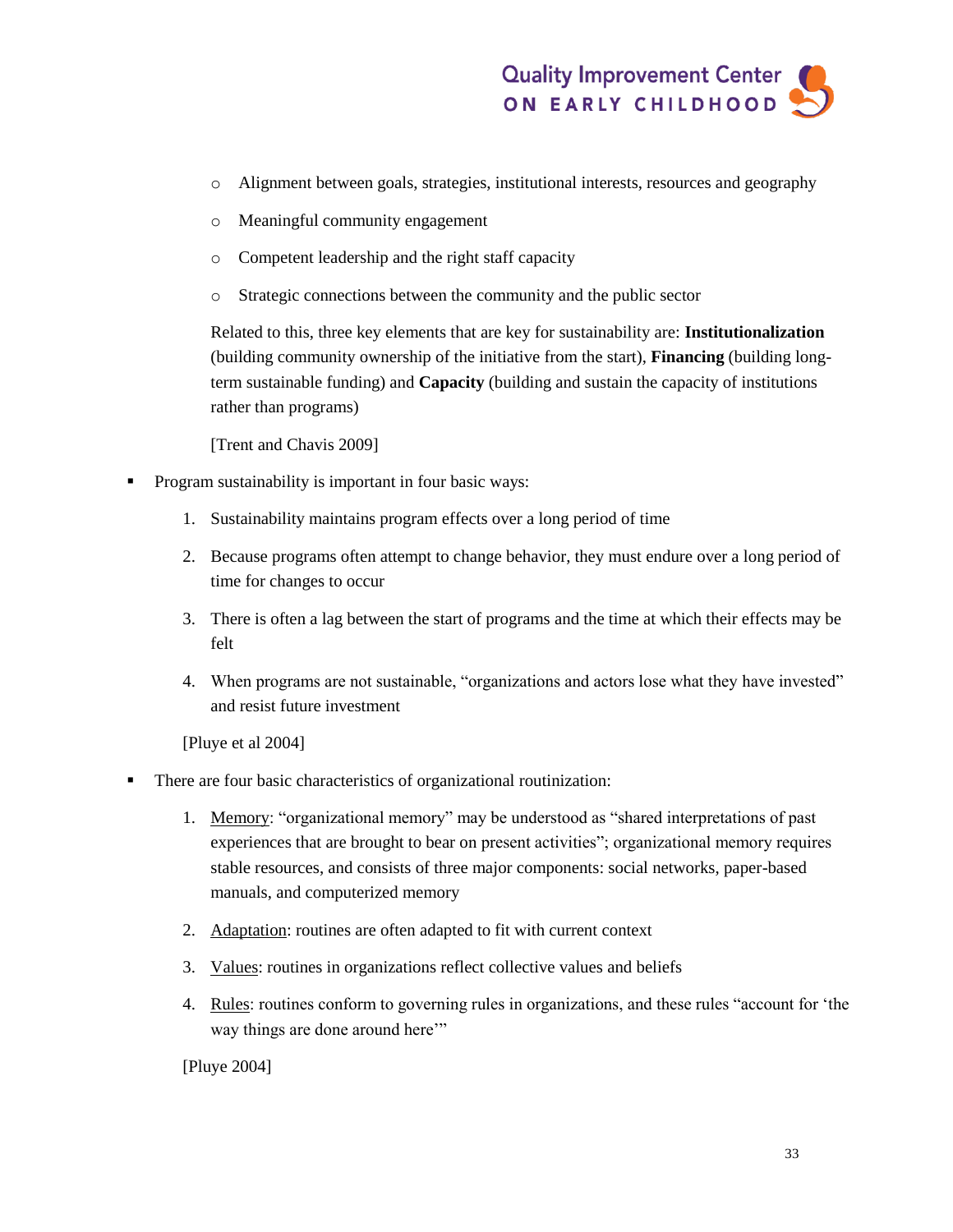- Further, a study of organization routines indicates four degrees of program sustainability: "the absence of any activity derived from programs, the presence of unofficial activities, the presence of remaining official activities, and the presence of routinized activities" [Pluye 2004]
- Three general measures guide our understanding of program sustainability:
	- 1. Individual-level outcomes
	- 2. Organizational-level implementation of activities
	- 3. Community-level capacity

[Scheirer 2005]

- Sustainability is influenced by "a coherent set of factors primarily related to its organizational context and the people behind it, both within and outside the implementing agency"; programs that achieved sustainability often had an organizational 'champion', a person who is strategically placed within an organization, to advocate for the program [Scheirer 2005]
- Many programs lack a cohesive definition of "sustainability", which makes it difficult to assess whether or not a program will be sustainable; one way to address this is to construct a logic model that can define which specific program activity components are essential to achieving a given outcome; then, the successful maintenance of these components will constitute a "good operational definition of program-level sustainability" [Scheirer 2005]

#### **Resources**

- For most prevention programs, "resources" include financial resources, human resources and partners. Resource stability and diversity determine how much flexibility in implementation a program/organization will have. [Daro]
- Successful implementation of evidence-based programs requires financing of three critical components:
	- o Start-up activities to explore the need, feasibility and installation of program or practice
	- o Direct service provided to consumers
	- o The infrastructure needed to successfully implement and sustain the quality of the evidencebased program

[George 2008]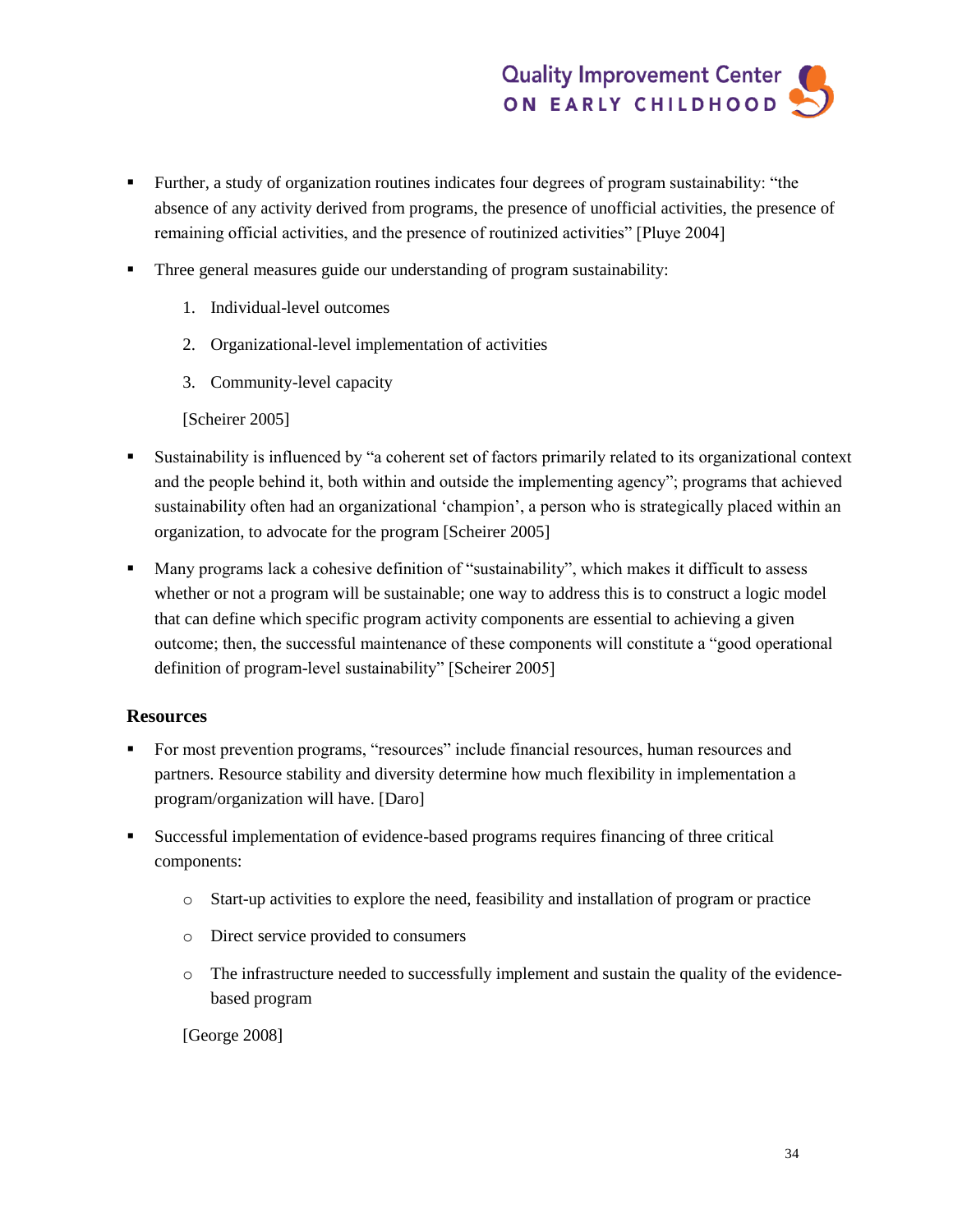#### **Innovation**

- Studies that focus on innovation within the health care industry have demonstrated that innovation in one part of an organization can be difficult to replicate in other parts – this is generalizable to other disciplines [Berwick 2003]
- There are three primary "clusters of influence" that correlate with the speed at which an innovation is disseminated (each is discussed at length below):
	- o How people perceive the innovation
	- o Characteristics of the people who adopt (or do not adopt) the innovation
	- o Other factors that may affect context, such as communication, incentives, leadership, and management

[Berwick 2003]

#### **Perception of an innovation [Berwick 2003]**

- According to research on innovation in health care, how people perceive the innovation "predict[s] between 49% and 87% of the variance in the rate of spread"
- Five key perceptions (or properties) influence whether an innovation will be adopted:
	- 1. Perceived benefit: if people think an innovation will positively impact them, they may be more willing to adopt it
	- 2. Compatibility: the proposed innovation needs to be consistent with potential adopters' values and beliefs, as well as with what people believe they need
	- 3. Complexity: simpler, easy-to-understand innovations spread quicker than complex innovations
	- 4. Trialability: it is important that implementers are able to try smaller-scale, pilot projects before implementing a universal innovation
	- 5. Observability: if potential implementers are able to watch others try the innovation first, they may be more receptive to implementing the change themselves

#### **Characteristics of adopters (or non-adopters)** [Berwick 2003]

- The "historic" classification model (derives from a 1943 study of Iowa farmers' adoption of hybrid seed corn) sorts adopters into five categories, distributed normally by time to adoption (see figure below, reprinted from paper):
	- 1. Innovators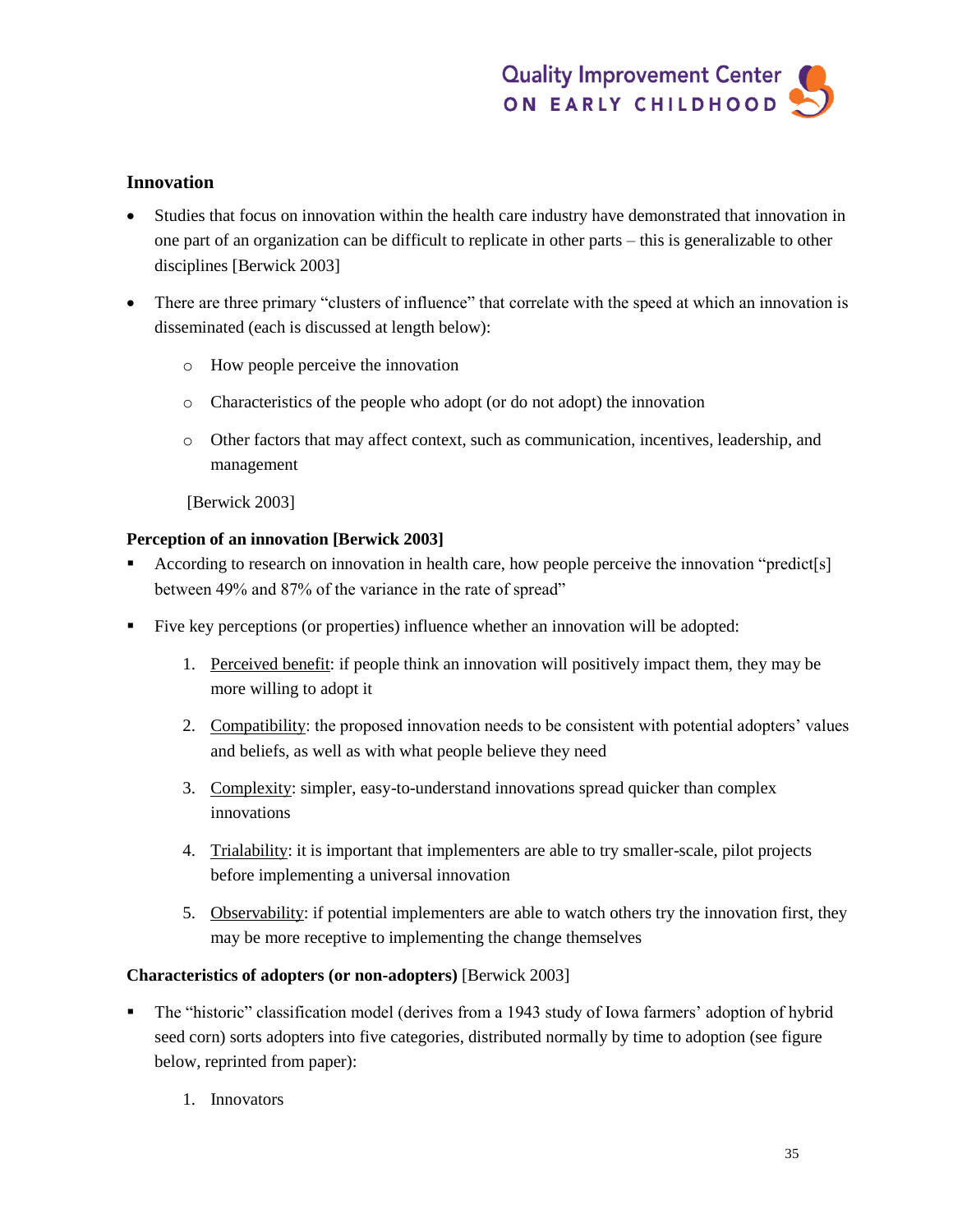- 2. Early adopters
- 3. Early majority
- 4. Late majority
- 5. Laggards

#### <span id="page-39-0"></span>**Figure 1. Classification of Adopters<sup>30</sup>**



#### **Other contextual factors [Berwick 2003]**

- The type of environment i.e. whether an organization is receptive to new ideas or if it "regard[s] those who propose change as troublemakers" – can have an important impact on the rate of dissemination
- Another important facet of perception concerns spread vs. reinvention:
	- o As we think about scaling-up an intervention, it is important to think of dissemination as a "reinvention" of new ideas rather than the "spreading" of pre-existing ideas
	- $\circ$  It is important to remember that adaptation (which often involves the simplification of an original model), is "nearly a universal property of successful dissemination"; even if a change to the model is not what original developers (or disseminators) had envisioned, we must recognize that adaptation is both a natural part of dissemination and an integral part of innovation
	- $\circ$  Indeed, just as "no two problems are the same" we must remember that "neither are any 2 solutions"
- There are seven "rules" for disseminating innovations (derived from descriptive observations in the health care field):
	- 1. Find sound innovations: a "formal, deliberate, organized system of search for innovations" allow organizations to identify practicable innovations

 $\overline{a}$ 

<sup>30</sup> Reprinted from Berwick 2003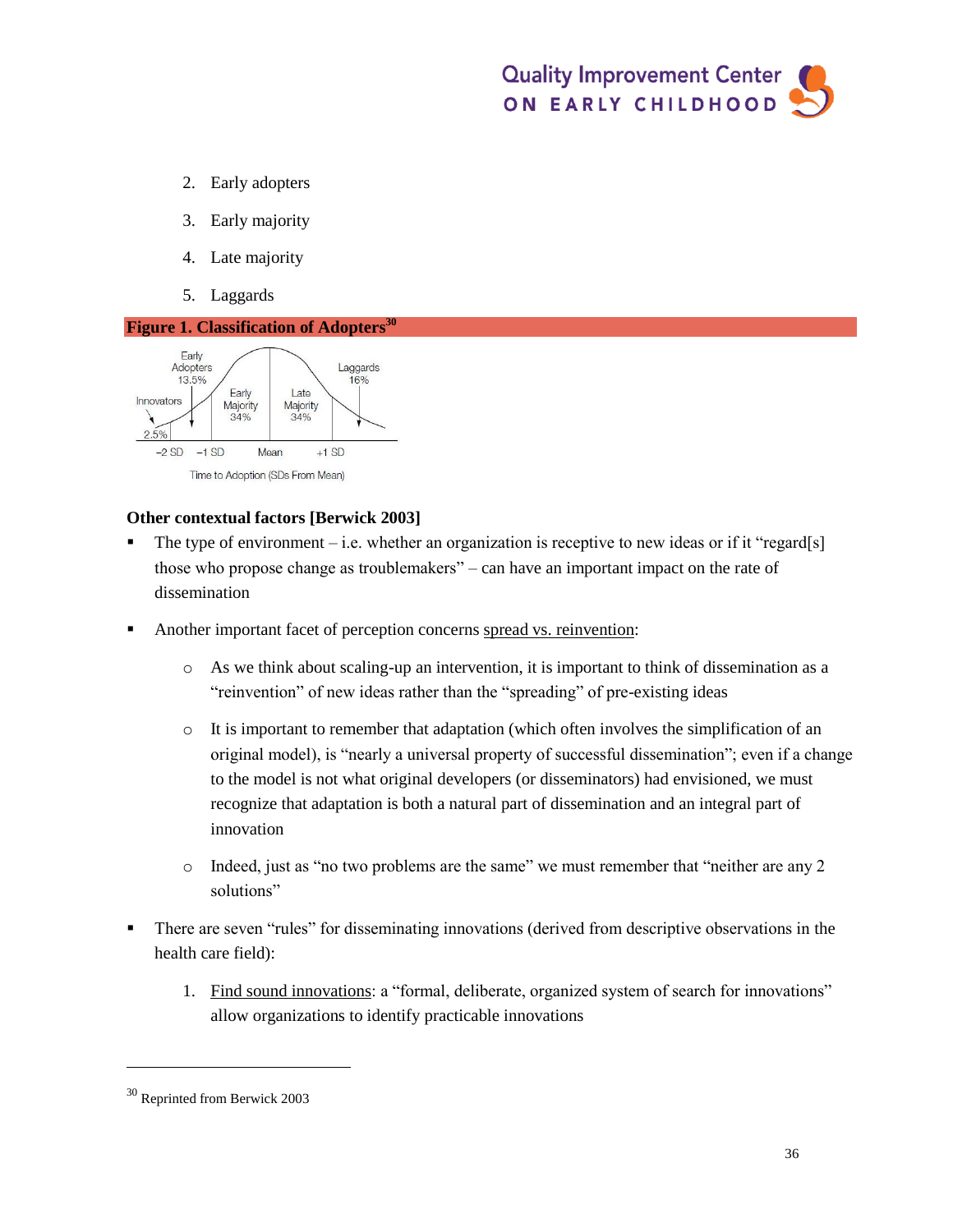- 2. Find and support innovators: individuals who look outside the current local context to solve problems should be supported
- 3. Invest in early adopters: investing in the ideas of within-organization innovators can decrease resistance to the spread of innovation
- 4. Make an early adopter activity observable:
- 5. Trust and enable reinvention: adaption is key to successful innovation
- 6. Create slack for change: innovation is not an immediate outcome; investment in time, energy, and money will facilitate change
- 7. Lead by example: "leaders who want to spread change must change themselves first"
- Understanding the full context of a theory-driven intervention is essential to ascertaining its replicability [Campbell et al 2007]

#### **Lessons from health promotion**

- The Ottawa Charter for Health Promotion characterizes the term *health promotion* as a process through which people increase their control over and improve their health [WHO 1986]
- Health promotion is supported by three prerequisites: advocacy for health, equity in health, and mediation of "differing interests in society for the pursuit of health" [WHO 1986]
- The Ottawa Charter outlines six action areas for health promotion, many of which are transferrable to other disciplines (such as child abuse/neglect):
	- 1. Building healthy policy: places health on the agenda of policymakers at all levels
	- 2. Creating supportive environments: recognizes that health cannot be separated from other goals, and that the "inextricable links between people and their environment constitute the basis for a socio-ecological approach to health"
	- 3. Strengthening community actions: health promotion is feasible when communities are empowered to set their own priorities, make their own decisions, and plan and implement strategies to achieve better health
	- 4. Developing personal skills: effective health promotion fosters personal and social development by providing education about health and life skills
	- 5. Reorienting health services: the responsibility of effective health promotion is shared among "individuals, community groups, health professionals, health service institutions, and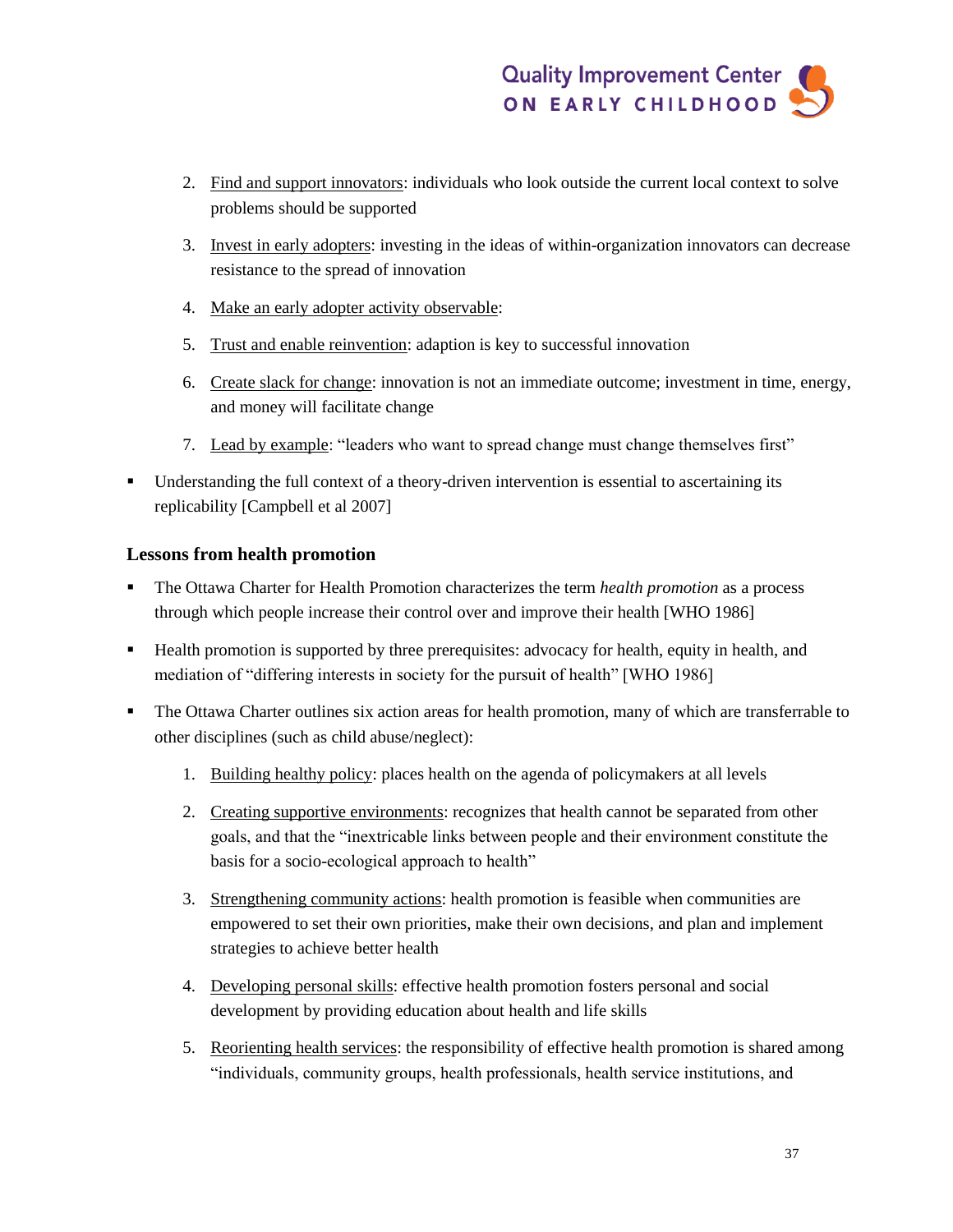governments"; the health sector must embrace health promotion as a goal and "support the needs of individuals and communities for a healthier life"

6. Moving into the future: health is created within the settings of individuals' everyday life; "caring, holism and ecology are essential issues in developing strategies for health promotion"

[WHO 1986]

- An analysis of complex interventions in health care demonstrated that "for an intervention to have a credible chance of improving health or health care, there must be a clear description of the problem and a clear understanding of how the intervention is likely to work" [Campbell et al 2007]
- A comprehensive view of health promotion should emphasize both individual-level efforts (development of personal-level knowledge and skills to improve individual health outcomes) and organizational-level efforts, including the development of health promotion skills in settings such as schools, workplaces, and hospitals, "which aim to enable and support healthy behaviour"; as a consequence, assessment of health promotion must move beyond measuring individual behaviors and outcomes [Speller et al 1997]
- Given that we need to move beyond evaluation of individual-level data in assessing the effectiveness of health promotion programs, models of process evaluation (a study of the process by which an intervention is implemented; process evaluations typically aim to answer questions like: "Was the intervention applied in the manner intended?", "Did other factors come into play that may have affected the result?", "What did the participants think about the process"?) may hold more promise for understanding whether multi-level health promotion initiatives succeed once they are implemented
- A review of health promotion literature suggests that routinization, which commonly refers to sustainability in organizations, "is the primary or fundamental process in the sustainability of health promotion programs" [Pluye et al 2004]

#### **Systemic change**

- Principles for evaluation are:
	- o Clarify the evaluation's audiences and intended uses for evaluation findings
	- o Base evaluation decisions on the initiative's focus
	- o Use theories of change to facilitate systems initiative evaluations
	- o Identify an appropriate level of methodological rigor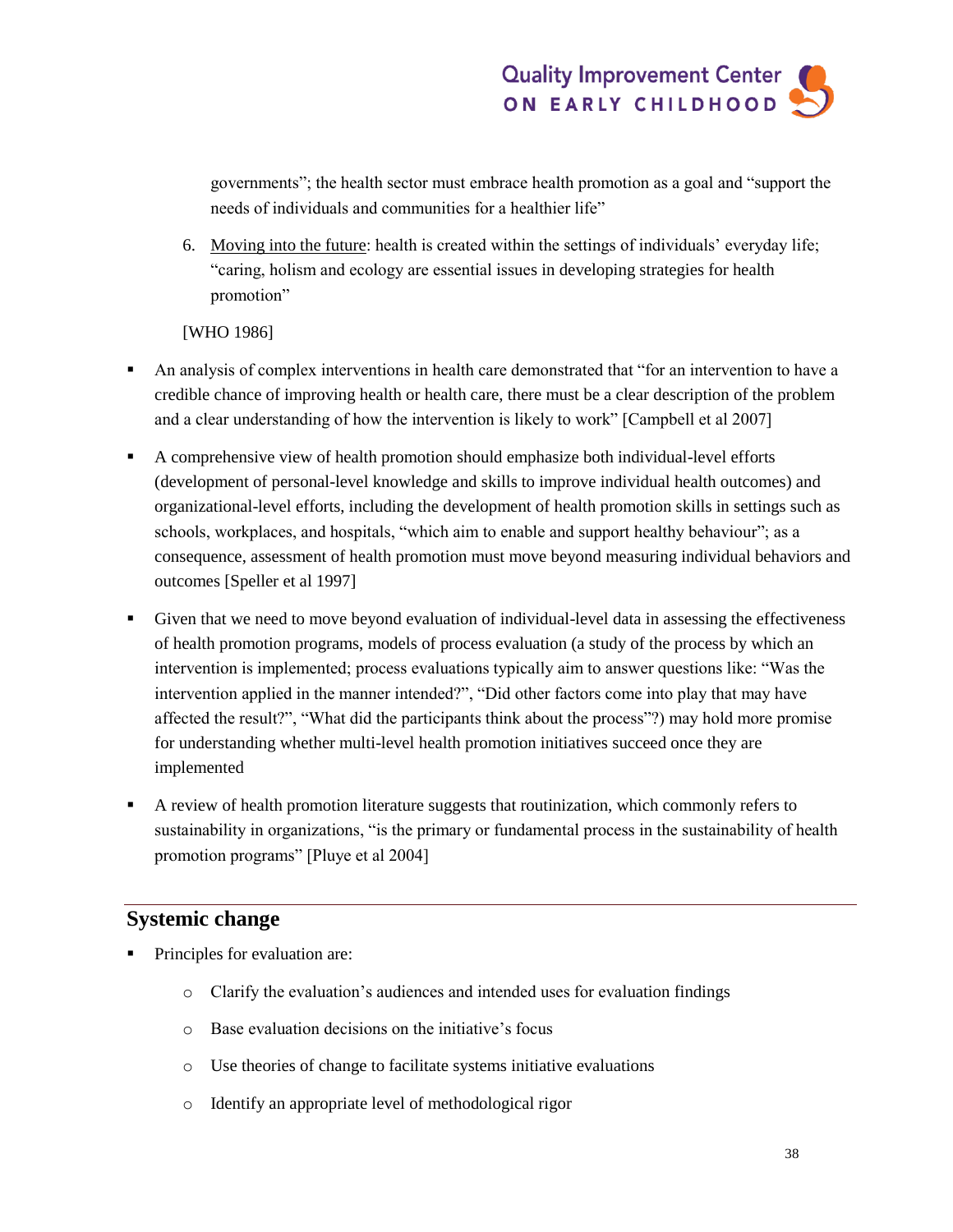- o Factor investment levels for both systems initiatives and their evaluations into evaluation decisions
- o Establish the necessary timeframe for results
- o Measure and value interim outcomes
- o Hold some systems initiatives accountable for demonstrating beneficiary impacts (but not all)
- o Be clear about the initiative's role in addressing inequity and reducing disparities
- o Account for and examine all externalities
- o Make continuous feedback and learning a priority

[Coffman 2007]

- Well articulated and persuasive early benchmarks of progress are important for two reasons: they provide useful discipline for broad and ill-defined initiatives and outcomes buy time and political support while waiting for the systems change to take effect. [Walker & Kubisch 2008]
- A systems change initiative might focus on one or more of five areas: context, components, connections, infrastructure or scale. These five areas can act as a framework that can help define and construct the theory of change and design the systems change evaluation. [Coffman 2007]
- In thinking about systems change evaluation, it is important to ask questions regarding infrastructure development. These questions should cover the following categories: planning capacity, operational capacity, workforce capacity, fiscal capacity, communication capacity, collaborative capacity, community and political support and evaluation capacity. [Hargraves 2009]
- Systems change efforts are more likely to succeed when they "permeate multiple levels and niches with a system, creating compatible changes or conditions across system components". [Hargraves 2009]
- The two factors that describe the variation in dynamics of social systems are the degree of agreement and the degree of certainty. The interaction between certainty and agreement create three dynamics within a social system: organized, unorganized and self-organizing. [Parsons et al, 2007]
- There are six goals sites needed to work on to achieve "system transformation". These include access to care, choice and control, quality management, technology, financing, and coordination. Under each of these, there are six steps to improvement. [Abt Associates 2008]
- Initiatives attempting to scale up a system usually require a high level of funding. This funding can come from both public and private investments, but if the goal is to scale up the system statewide it is beneficial to have significant public investment. [Coffman 2007]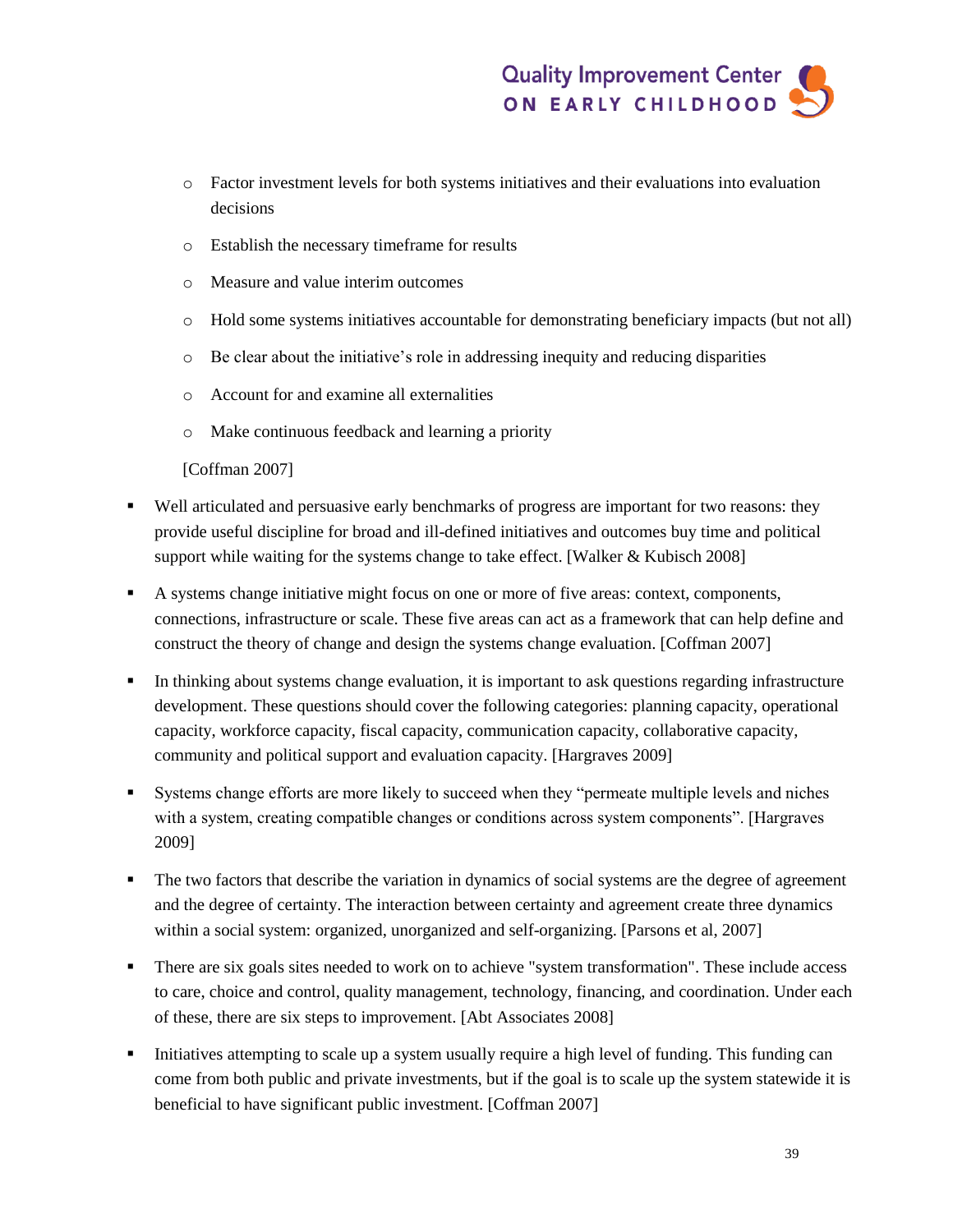# **References**

- Altman, J. C. (2008). A study of engagement in neighborhood-based child welfare services. *Research on Social Work Practice, 18*(6), 555-564.
- Argyris, C. (1991). Teaching smart people how to learn. *Harvard Business Review, 69*(3), 99-110.
- Bakermans-Kranenburg, M. J., IJzendoorn, M. H. v., & Juffer, F. (2003). Less is more: Meta-analyses of sensitivity and attachment interventions in early childhood. *Psychological Bulletin, 129*(2), 195-215.
- Berwick, D. M. (2003). Disseminating innovations in health care. *Journal of the American Medical Association, 289*(15), 1969-1975.
- Berwick, D. M. (2008). The science of improvement. *Journal of the American Medical Association, 299*(10), 1182-1184.
- Brown, L. D. (2005). *Developing local infrastructure: The salience of muddling through / lessons from the urban health initiative*: Urban Health Initiative.
- Campbell, N. C., Murray, E., Darbyshire, J., Emery, J., Farmer, A., Griffiths, F., et al. (2007). Designing and evaluating complex interventions to improve health care. *BMJ, 334*, 455-459.
- Chavis, D. M., & Trent, T. R. (2009). Scope, scale, and sustainability: What it takes to create. Lasting community change. *The Foundation Review, 1*(1), 96-114.
- Coffman, J. (2007). *A framework for evaluating systems initiatives.* Paper presented at the Evaluation Symposium, Pittsburgh.
- Cooley, L., & Kohl, R. (2005). *Scaling up—from vision to large-scale change: A management framework for practitioners*: Management Systems International.
- Daro, D., & McCurdy, K. (2001). Parent involvement in family support programs: An integrated theory. *Family Relations, 50*(2), 113-121.
- Elliot, D., & Mihalic, S. (2004). Issues in disseminating and replicating effective prevention programs. *Prevention Science, 5*(1), 47-53.
- Garvin, D. (1993). Building a learning organization. *Harvard Business Review, 71*(4), 78-91.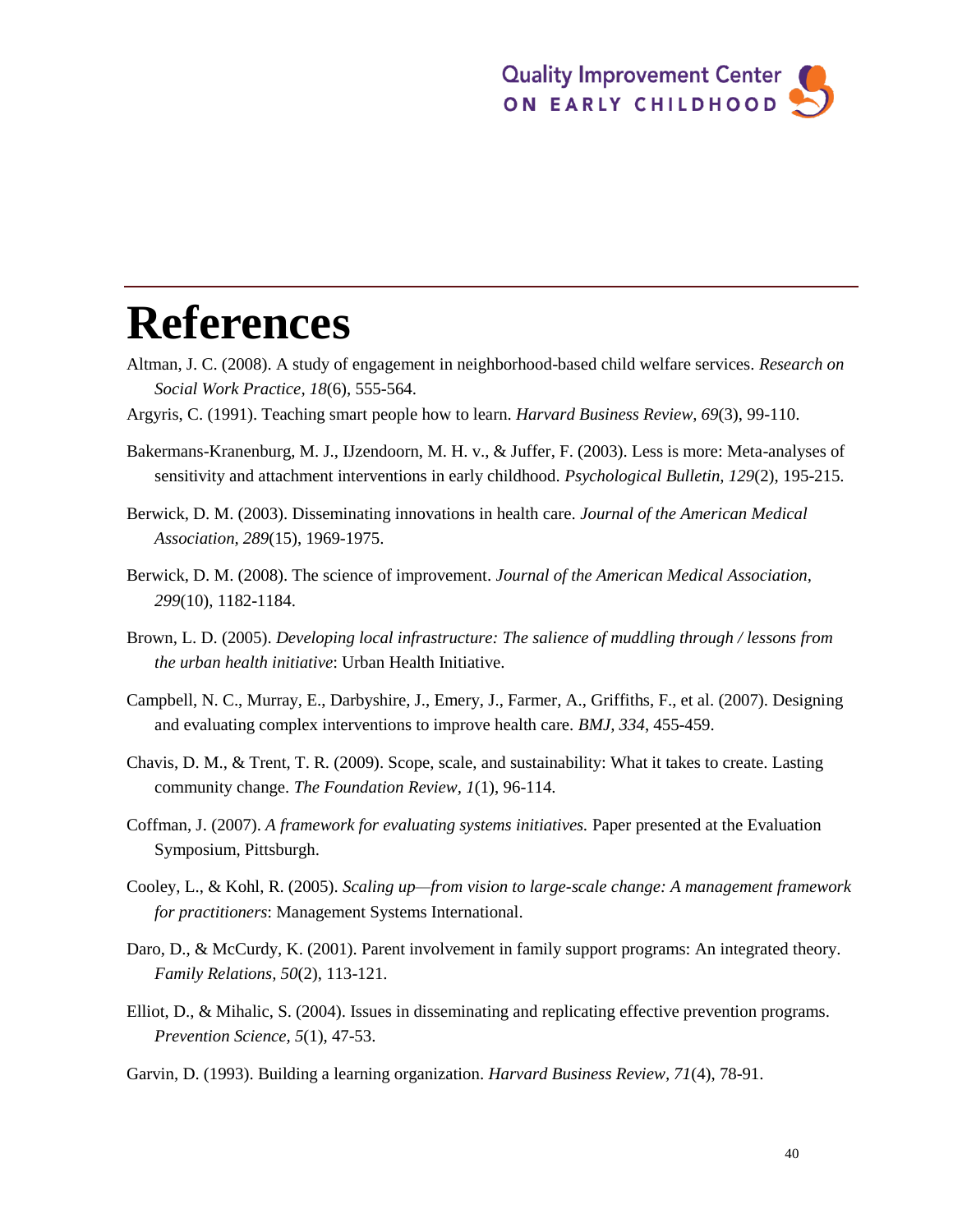- Geeraert, L., Noortgate, W. V. d., Grietens, H., & Onghena, P. (2004). The effects of early prevention programs for families with young children at risk for physical child abuse and neglect: A metaanalysis. *Child Maltreatment, 9*(3), 277-294.
- George, P., Blase, K. A., Kanary, P. J., Wotring, J., Bernstein, D., & Carter, W. J. (2008). *Financing evidence-based programs and practices: Changing systems to support effective service*.
- Girvin, H., DePanfilis, D., & Daining, C. (2007). Predicting program completion among families enrolled in a child neglect preventive intervention. *Research on Social Work Practice, 17*(6), 674-685.
- Gragg, F., Cronin, R., Schultz, D., & Eisen, K. (2005). *National evaluation of the safe kids/safe streets program: Final report executive summary*: Prepared by Westat for the Office of Juvenile Justice and Delinquency Prevention, Office of Justice Programs, U.S. Department of Justice.
- Greenberg, D., Ashworth, K., Cebulla, A., & Walker, R. (2005). When welfare-to-work programs seem to work well: Explaining why riverside and portland shine so brightly. *Industrial and Labor Relations Review, 59*(1), 34-50.
- Guterman, N. B. (1997). Early prevention of physical child abuse and neglect: Existing evidence and future directions. *Child Maltreatment, 2*(1), 12-34.
- Hale, M. (1996). Learning organizations and mentoring: Two ways to link learning and workforce development. *Public Productivity & Management Review, 19*(4), 422-433.
- Kramer, M. R. (2005). One business maxim to avoid: 'going to scale'. *Chronicle of Philanthropy, 17*(8), 30-33.
- MacMillan, H. L., Wathen, C. N., Barlow, J., Fergusson, D. M., Leventhal, J. M., & Taussig, H. N. (2009). Interventions to prevent child maltreatment and associated impairment. *The Lancet, 373*  (9659), 250-266.
- McDermott, K. (2000). Barriers to large-scale success of models for urban school reform. *Educational Evaluation and Policy Analysis, 22*(1), 83-89.
- McGregor, Jr. E. (1988). The public sector human resource puzzle: Strategic management of a strategic resource. *Public Administration Review, 48*(6), 941-950.
- Olds, D. L., Robinson, J., O'Brien, R., Luckey, D. W., Pettitt, L. M., Henderson, C. R., et al. (2002). Home visiting by paraprofessionals and by nurses: A randomized, controlled trial. *Pediatrics, 110*(3), 486-496.
- Olds, D. L., Robinson, J., Pettitt, L., Luckey, D. W., Holmberg, J., Ng, R. K., et al. (2004). Effects of home visits by paraprofessionals and by nurses: Age 4 follow-up results of a randomized trial. *Pediatrics, 114*(6), 1560-1568.